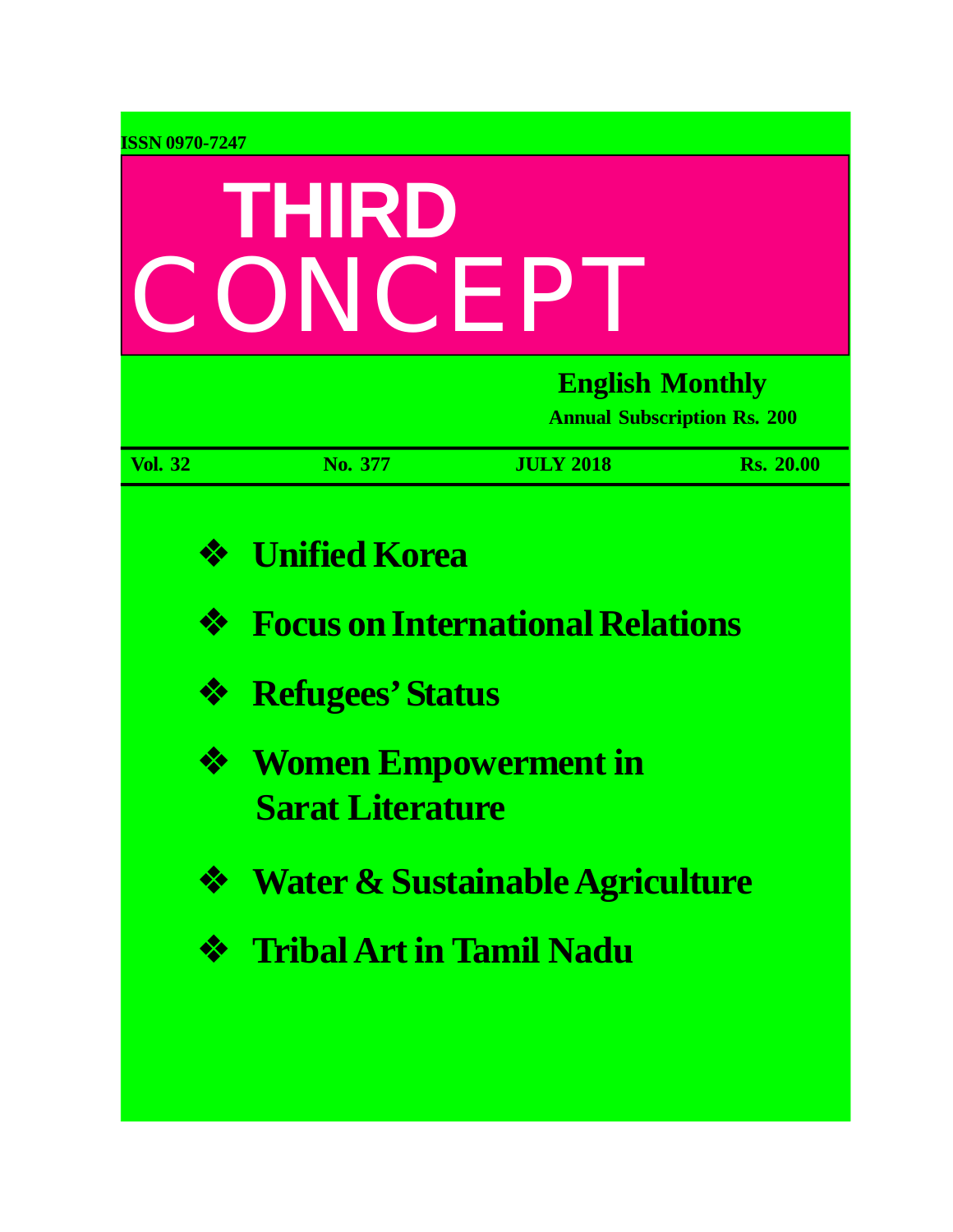# **EDITORIAL BOARD**

| Y.C. Simhadri, Professor (Retd),       | Vice-Chancellor, Banaras Hindu University, Andhra<br>University, Nagarjuna University, Patna University<br>(Two Terms), Member, University Grants<br>Commission Consultant, United Nations University,<br>Tokyo, UNESCO, Thailand Director, Institute of<br><b>Constitutional and Parliamentary Studies ICPS.</b> |
|----------------------------------------|-------------------------------------------------------------------------------------------------------------------------------------------------------------------------------------------------------------------------------------------------------------------------------------------------------------------|
| Eddie J. Girdner,                      | Izmir University, Izmir, Turkey.                                                                                                                                                                                                                                                                                  |
| Dr. Kalim Siddiqui,                    | Teaches International Economy, Department of<br>Accounting, Finance, and Economics, The Business<br>School, University of Huddersfield, Queensgate,<br>Huddersfield, UK.                                                                                                                                          |
| Vikram Soni, Professor (Retd),         | Jamia Millia Islamia, Centre for Theoretical Physics,<br>New Delhi.                                                                                                                                                                                                                                               |
| Dr. Sabahudin Hadzialic, Professor,    | Sarajevo, Bosnia and Herzegovina.                                                                                                                                                                                                                                                                                 |
| Dr. Rajkumar Singh, Professor, & Head, | University Department of Political Science, B.N.<br>Mandal University, West Campus, Post -Graduate<br>Centre, Saharsa. Bihar.                                                                                                                                                                                     |
| Sudhanshu Tripathi, Professor,         | Political Science, and Director (Inch) School of<br>Social sciences, U.P. Rajarshi Tandon Open<br>University, Allahabad, U.P.                                                                                                                                                                                     |
| Dr. Ritu Sapra, Associate Professor,   | Department of Commerce, Delhi School of<br>Economics, Delhi University, Delhi.                                                                                                                                                                                                                                    |
| Dr. Alok Kumar Gupta,                  | Associate Professor, Center for Political Studies,<br>Central University of South Bihar Gaya.                                                                                                                                                                                                                     |
| Dr. Pooran Koli, Associate Professor,  | Department of Chemistry, J.N.V. University, Jodhpur.                                                                                                                                                                                                                                                              |
| Dr. V. Sundar, Associate Professor,    | Dept of Commerce, Annamalai University.                                                                                                                                                                                                                                                                           |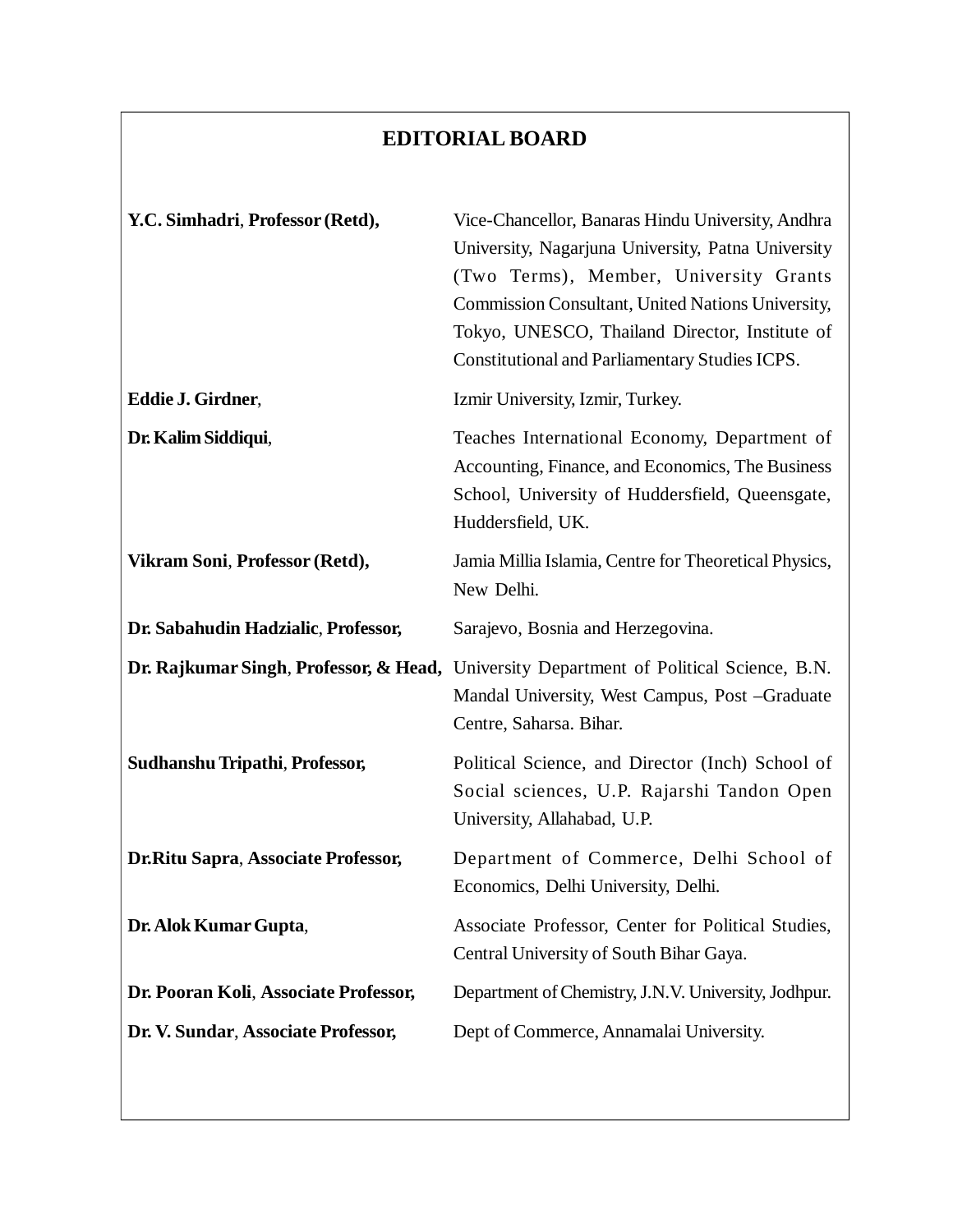

# **An International Journal of Ideas**

#### **Vol. 32 No. 377 JULY 2018 Rs. 20. 00**

**Third Concept** aims at providing a platform where a meaningful exchange of ideas can take place among the people of the Third World. The attempt will be to communicate, debate and disseminate information, ideas and alternatives for the resolution of the common problems facing humankind. We welcome contributions from academics, journalists and even from those who may never have published anything before. The only requirement is a concern for and desire to understand and take the issue of our time. Contributions may be descriptive, analytical or theoretical. They may be in the form of original articles, reactions to previous contributions, or even a comment on a prevailing situation. All contributions, neatly typed in double space, may be addressed to:

| Editor<br><b>Babuddin Khan</b> | <b>Consulting Editor</b><br>M. L. Sharma |
|--------------------------------|------------------------------------------|
| Deputy Editor                  | Managing Editor                          |
| Manoj K. Narula                | R. Prudhvi Raju                          |
| <b>Business Executive</b>      | Art Director                             |
| <b>R.S.Rawat</b>               | Purba Roy                                |

While the Editor accepts responsibility for the selection of materials to be published, individual authors are responsible for the facts, figures, and views in their articles. However, the Editor reserves the right to edit the articles for reasons of space and clarity.

**Published, Printed and Owned by** Babuddin Khan Third Concept LB - 39, Prakash Deep Building, 7, Tolstoy Marg, New Delhi-110 001. Ph : 23711092, 23712249, Fax No: 23711092. E-mail : [third.concept@rediffmail.com](mailto:third.concept@rediffmail.com) Website: [www.thirdconceptjournal.co.in](http://www.thirdconceptjournal.co.in) **THIRD CONCEPT NOW UGC APPROVED JOURNAL**

**Designed by**: **Pt. Tejpal**

| Editorial                                                                                                   |    |
|-------------------------------------------------------------------------------------------------------------|----|
| Singapore Summit & After                                                                                    | 5  |
| B.K.                                                                                                        |    |
| Unified Korea – A stepchild of Asia                                                                         | 7  |
| Professor. Joseph H. Chung                                                                                  |    |
| Retreating construct of contemporary<br><b>International Relations</b>                                      | 11 |
| Ms. Amel Ouchenane                                                                                          |    |
| Refugee Status $-$ a political challenge<br>and legal limbo                                                 | 15 |
| Dr. Nafees Ahmad                                                                                            |    |
| Basic Human Qualities in the Songs of<br>Dr. Bhupen Hazarika                                                | 21 |
| Dr. Pranab Jyoti Gogoi                                                                                      |    |
| Art and Architecture of Tribes in Tamil Nadu 26                                                             |    |
| Dr. P. Mariammal                                                                                            |    |
| Role of SHGs in Kerala's Agriculture<br>Sectors                                                             | 31 |
| Archana Prabha & Dr Joseph J. V.                                                                            |    |
| Water Management & Sustainability<br>of Agriculture in Pondicherry                                          | 35 |
| Dr. K. Gulam Dasthagir &<br>Indhira Priyadharshini. M.                                                      |    |
| <b>Appraising Women Empowerment</b><br>in Sarat Literature                                                  | 43 |
| Rana Mitra                                                                                                  |    |
| Health Services for SC Women in<br><b>Rural Kerala</b>                                                      | 47 |
| Athira P.                                                                                                   |    |
| Occupational Health Issues of Female<br><b>Informal Workers in Chennai</b><br>P. Nathiya & Dr. G. Rajendran | 51 |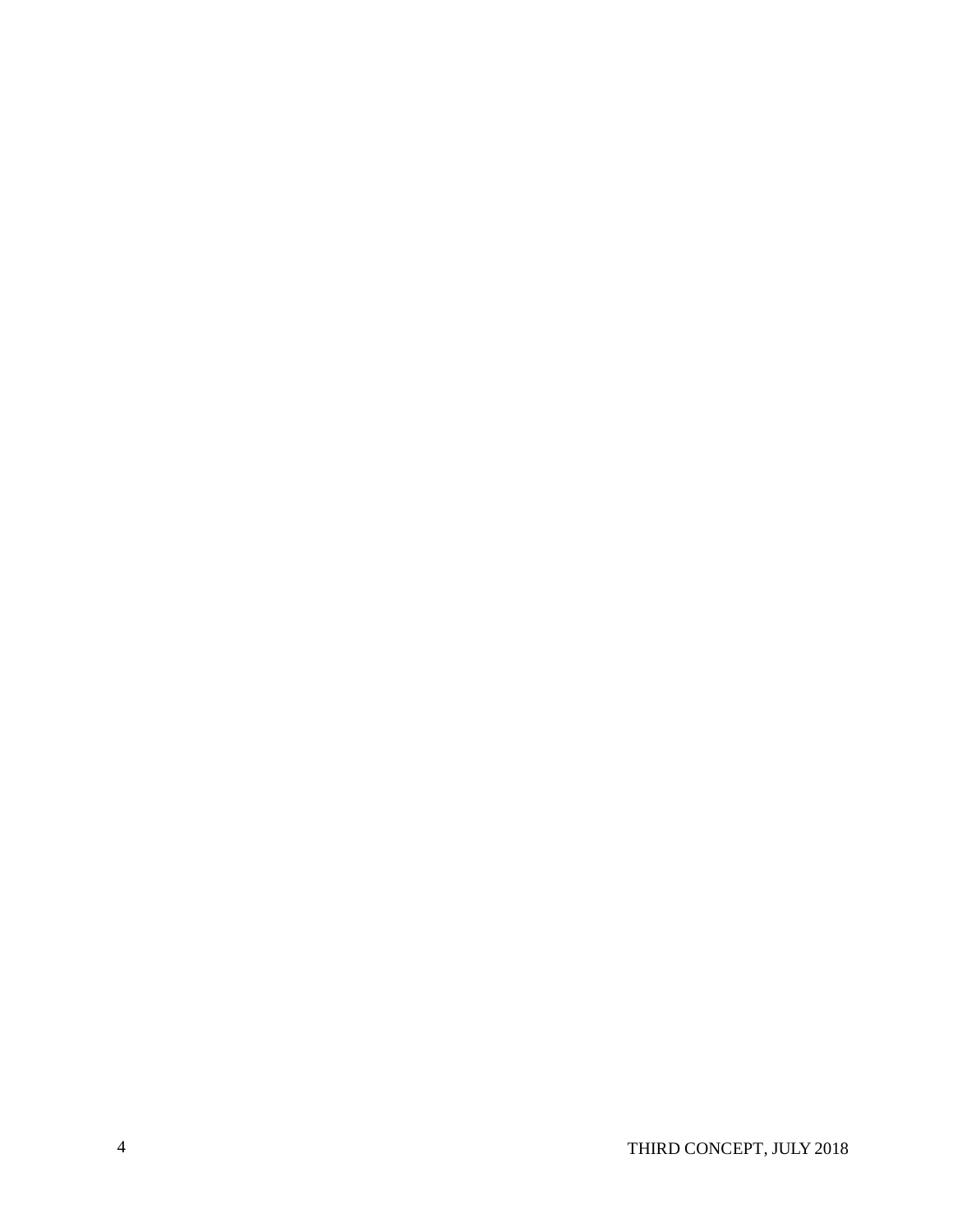# *Editorial*

# **Singapore Summit & After**

Wuch hyped summit between the US President Donald Trump and the North Korean supremo Kim<br>Jong-un on June 12 held in Singapore has evoked mixed reactions. Apart from Washington and<br>interpreting the summit outcome from their Luch hyped summit between the US President Donald Trump and the North Korean supremo Kim Jong-un on June 12 held in Singapore has evoked mixed reactions. Apart from Washington and Pyongyang, Seoul and Beijing which behind the scene facilitators for arranging this summit are looks upon this summit as adding a new feather in President Trump's cap at a time when Trump's graph of popularity is on decline in the wake of spat over tariffs with Beijing and European Union; nevertheless, Trump's critics have more negatives about the anticipated outcome of the summit. While terming the summit "woefully short on substance and undermining American national security" by asserting that an agreement to complete, verifiable, and irreversible denuclearization (CVID) between American and North Korean officials was nothing but "a pipe dream."

While lamenting at President Trump's inability to extract significant commitments from Kim Jong-un in return for simply agreeing to meet him, some critics credit North Korea for extracting major unilateral concessions, including the freeze on joint U.S.-South Korean military exercises by the United States. Trump's detractors have blasted the Trump-Kim "deal" as a "great giveaway" to North Korea, China and Russia without getting anything in return. The freeze on joint military exercises is being viewed by these detractors with serious apprehensions that could culminate in the possible loss of America's influence and trust among its allies South Korea and Japan as well as eroding American military preparedness. Most of the countries of the Asia-Pacific region have hailed the Trump-Kim deal as a "historical" achievement entailing the potential of bringing lasting peace and economic prosperity to the region and by the extension to the world. Despite some issues needed to be ironed out, the historic meeting is regarded as an achievement in itself by bringing North Korea to the negotiating table. The ray of optimism for an atmosphere of peace and stability in Northern Asia in particular and the Asia-Pacific region in general in the aftermath of Trump-Kim deal is congenial for South Korea which has played active role in it.

The real winner in this 'summitry diplomacy' can be said to be China, which despite sitting on the sidelines has elicited maximum gains in terms of normalization of relations with North Korea, prospects of increased Chinese role in reconstructing North Korean economy, scaling down of the American military threat in China's backyard in the aftermath of the freeze on joint U.S.-South Korean military exercises. For some 'hawks' in Washington, the deal is a page out of the China playbook of a "double freeze" – North Korea to stop testing intercontinental missiles while the US ceasing military exercises with South Korea – thereby making China "great." The post-Singapore summit period opens up new opportunities for North Korea to ascend the trajectory of economic growth by joining the international mainstream, seek membership of the international financial institutions, elicit investment and build up domestic infrastructure. The North Korean leader Kim Jong-un is said to be open to reforming the economy, creating an investment frenzy in the Chinese region bordering North Korea and a sense of optimism within the "hermit kingdom." Many economists opine that any development plan for North Korea ought to focus on infrastructure connectivity to link the isolated country to the surrounding region of Norther Asia along with Western Europe and North America, while providing corridors of development within the country.

It is also suggested by development experts that in the initial stage, North Korea needs to build highways and railways in North Korea and to connect them to South Korea and China. Expansion of North Korean imports and exports will lead to economic development and building businesses, hotels, restaurants and the like along the infrastructure corridors could also provide an economic spill-over effect. Educational and cultural exchanges between North Korea and other countries are also cited as potential instruments entailing transformation effect. The question of denuclearization of North Korea is the most important issue which cannot be resolved overnight. Let it have an opportunity gradually join international organizations, further exposing itself to mainstreaming thinking and realize its international obligations. While negotiating on nuclear issues, North Korean sensitivities and its security concerns have to accorded priority to make it an active player in peace.

-BK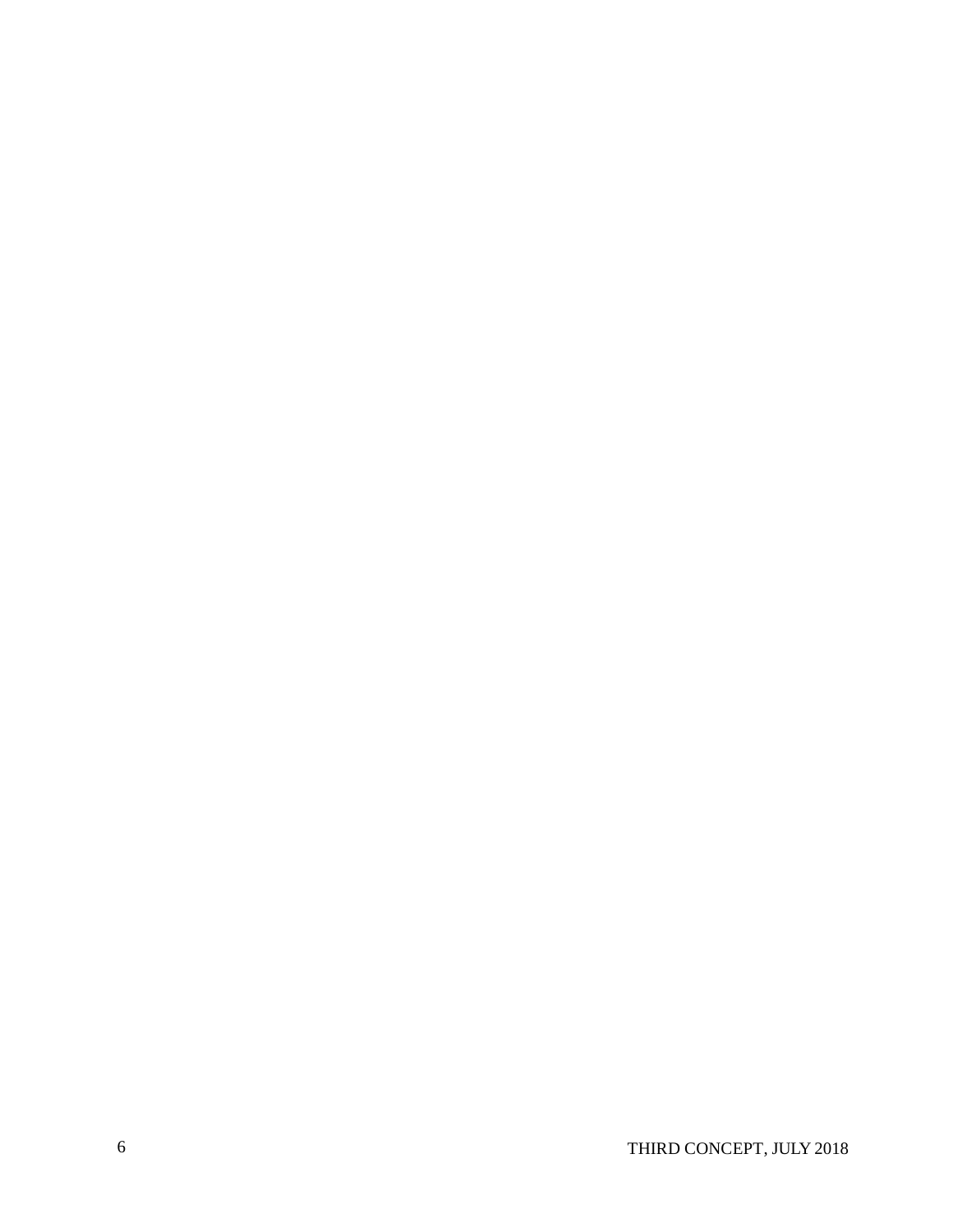# **Unified Korea – A stepchild of Asia**

Professor. Joseph H. Chung\*

The of the unexpected events that happened<br>during the Pyong Chang Olympics was<br>the temarkable diplomatic manoeuvre of<br>the three stars: Moon Jae-in, Kim Jong-un and ne of the unexpected events that happened during the Pyong Chang Olympics was the remarkable diplomatic manoeuvre of Donald Trump. Moon Jae-in convinced Kim Jong-un to send a large delegation to Pyomg Chang and show to the world that North Korea was not a country ruled by an irrational man;

Kim Jong-un told the world that he wanted peace; Trump made it clear that he was not Obama, who according to Trump did nothing to solve the North Korean nuclear crisis. Moreover, the "three stars: have made it possible to have two historical summits: the inter-Korea summit and the U.S.- North Korea summit.

That is great, but what can we expect from these summits? One thing is sure; each of the stars seems to have different hopes and expectations. Whatever their hopes and expectations may be, these summits must bring peace in the Korean peninsula after seventy years of unnecessary uncertainty, fragile security, fear and tension.

#### **The PyeongChang Meetings**

The PyeongChang Olympics may have written a new page in the modern history of world diplomacy. The world was expecting the worst scenario of Trump's war against Kim Jong-un and the very success of the Olympics was in doubt. But, the war did not show its ugly teeth, not yet anyway; the youth of the world competed, fraternized, shared the victory and showed sincere friendship in defeat. Yes, the PyeongChang was a success as a sport festivity.

But there was something else. We were all impressed with the silent, elegant and dignified diplomacy of Kim Yo-Jong, sister of Kim Jongun; we were all touched by the honest effort of the North-South combined women hockey team who worked hard together in harmony despite seventy years of ideological separation. The world class performance of the North Korean musical group made us wonder how a country under the constant threats from outside and inhuman sanctions for so long could produce such a team.

Moreover, the PyeongChang has provided a diplomatic arena where three stars performed well. Moon Jae-in took an initiative, in consultation with Trump, to invite a huge delegation of North Korea to PyeongChang and succeeded in creating a peace mood. In return, Kim Jung-un has invited in early March special envoy of Moon Jae-in to Pyongyang where Moon Jae-in was invited to a summit with Kim at the end of April.

The same envoy went to Washington and reported to Trump of Kim Jong-un's wish to meet with Trump, who accepted Kim's invitation. Trump suggested the end of May as the date of the summit. This drama of diplomacy is so unexpected and so dramatic that the worldfrankly speaking- felt a little dizzy.

Another surprising event was the reaction of Xi Jinping and Abe. Both welcomed the double summits and claimed their piece of peace pie evoking their role in international sanctions against Kim Jong-un.

Teaching economics in Canada and Korea and serving, as advisor and consultant, various governments and public agencies including Korea's Economic Bureau of Planning and the Presidential Council for Unification of Korea. Now he is co-director of the East Asia Observatory (OAE) of Quebec University-Montreal Campus (UQAM). His research projects are focused on Korean affairs.

*An early version of the text A 'Permanent Peace Regime' on the Korean Peninsula at Last? appeared in the Global Research*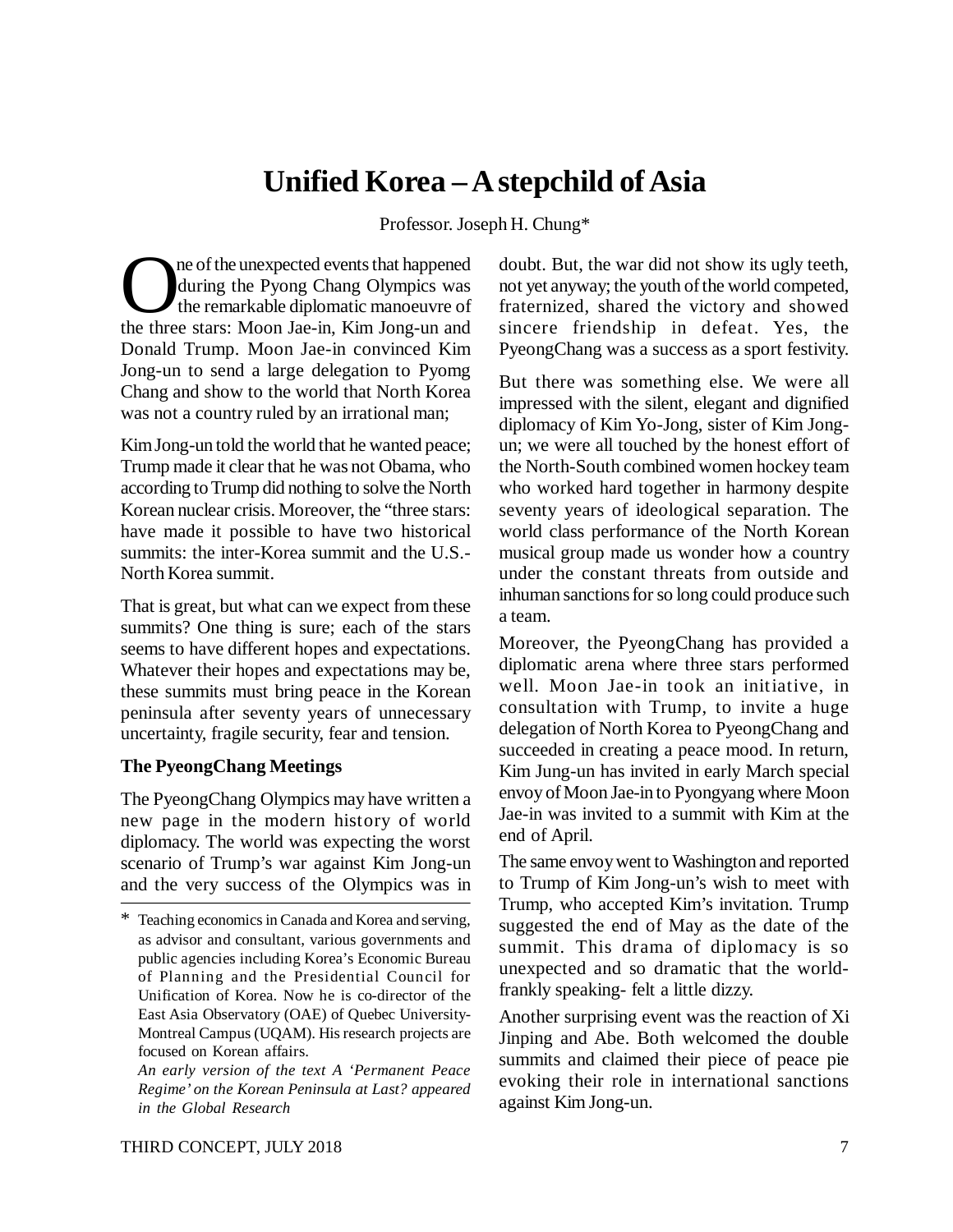It goes without saying that we all wish for successful summits. But we are not sure how these summits will come out. Nonetheless, we may allow ourselves to have an idea about the motivations of the summit stars. If we know the motivations of the stars, we may able to have an idea about the summit outcomes.

What are the reasons for Kim Jung-un for transforming himself from being a man of reckless worrier to a man of peace? What does Trump hope to gain? What has motivated Moon Jae-in to go between Donald Trump and Kim Jung-un?

### **Why the summits?**

Professor Anis H. Bajrektarevic famously claimed that a 'birth of unified Korea is an end of the US supremacy in Pacific". Is the eventual reunification indeed a geopolitical changer? Is it really so?

Let us begin with Kim Jong-un. His decision to seek for peace with the U.S. and its allies may be explained in terms of internal factor as well as external determinants. Internal factors would include the following. First, after the launch of ICBM Hwasung-15 in November last year, reaching as far as 15,000 km, the Juche regime seems to believe that it can now deter nuclear attacks of the U.S.; this was made clear in Kim Jung-un's New Year Speech.

Second, the successful conclusion of the nuclear programs has made Kim Jung-un's leadership more solid and more consolidated, thus ensuring internal social cohesion and political stability.

Third, the development of private market, the multiplication of mobiles phones allowing the North Koreans the access to outside world's reality may have made them more open-minded and perhaps desire for more economic development and peace. It is very likely that Kim Jong-un is well aware of this reality and that it can endanger the survival of the Juche regime. But young leader seems to think that his leadership is strong enough to ensure the regime's survival.

On the other hand, there are also several external determinants of Kim Jong-un's desire for peace. First, the intensification of nuclear threats and endless sanctions have surely been an important factor of Kim's decision. So far, North Korea has been successfully minimizing the damaging effect of sanctions mainly through underground network of trade and the emergence of private market and, partially, China's aid.

Now, the situation is different. Since Trump took over the power in Washington, the nuclear threats have become more alarming, while the sanctions have become much more damaging, especially since China joined the international sanctions on North Korea. In such situation, North Korea might have concluded that the peace with the U.S. and its allies was perhaps the only way to save its regime.

Another external factor is the regime change in South Korea. For ten years (2008-2017), South Korea was governed by conservative presidents, Lee Myung-bak (2008-2013) and Park Geun-hye (2013-2017). By the way, both are now in prison for bribery, corruption and abuse of power.

One of the chief characteristics of the conservative governments is its anti-North Korea culture. This is partly explained by the past colonial history. The conservative government of South Korea was formed in 1948 principally by Koreans who served, as high ranking civil servants, under Japanese colonial government; they collaborated for torturing and murdering patriots who fought against Japan.

On the other hand, the North Korean government was established by Kim Il-sung and the patriots. Thus, right from the beginning of the era of post-Second World War, there has been deep and intense feeling of anger and hostility between the conservative government in the South and North Korean leaders.

This has produced two unfortunate results. First, the conservative governments which have ruled South Korea for sixty years out of seventy years since 1948 have produced a situation where the inter-Korean relation was dominated by mutual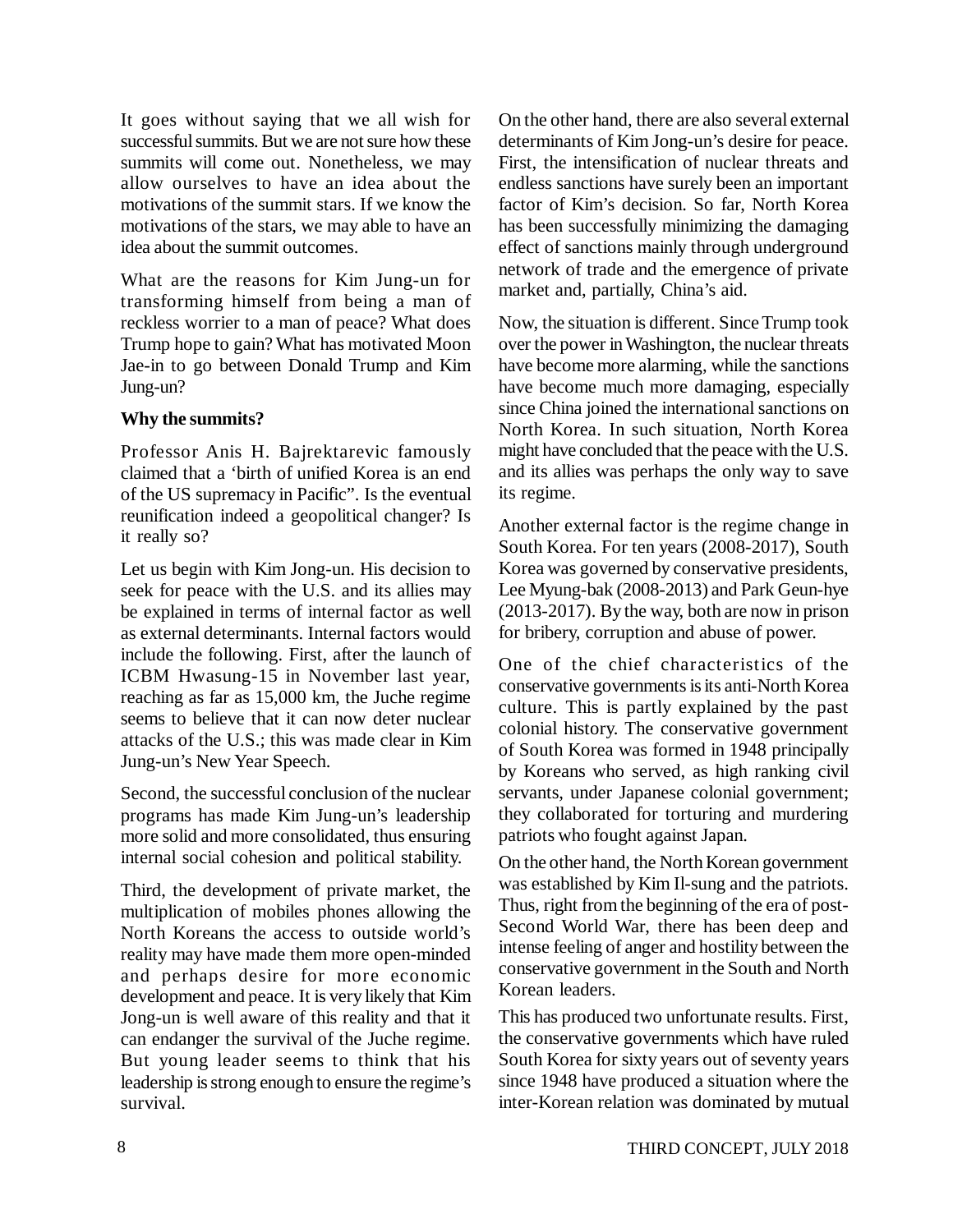hostility, suspicion, mistrust and, above all, tension. Second, the conservative governments have used the inter-Korean tension as a tool of electoral campaign.

Prior to elections, the conservative governments often created an environment of fear by fabricating inter-Korean armed clashes or false rumours in such a way that the votes could go to the conservatives, who pretended themselves as the best guarantee of "security"; South Koreans are very sensitive about the security. This unfortunate phenomenon is called the "Book-Poong-Northern Wind".

Now, in 2017, the liberal government of Moon Jae-in took over the power. Let us remember that Moon was one of the chief architects of the "Sunshine Policy" for ten years from 1998 to 2008. The return of the liberal government under the leadership of Moon could have changed Kim Jong-un's perception of inter-Korea relations.

The young leader of Juche knows that he can trust Moon Jae-in and this might have contributed to his decision to have the inter-Korea summit and even the Washington-Pyongyang summit. It seems that Kim Jong-un relies on Moon Jae-in's mediation role for the success of the Trump-Kim summit.

Now, let us move to Donald Trump. There may be also internal and external factors which might have led Trump to think of meeting with Kim Jong-un. Internally, the "Russia" gate, the sex scandal and his low popularity might have induced Trump to use the U.S.-North Korea summit as means of turning public concerns away from his internal problems. Besides, Trump promised, during his election campaign, to do something with North Korea, something which previous presidents, especially Obama, did not do. The summit with the young leader of the Juche regime may be the realization of his electoral promise.

The external factor motivating Trump to talk to Kim Jong-un is perhaps his perception of the China containment policy. China is getting stronger every day; Russia is developing new arms including powerful and fast under-water drones. Moreover, both Xi Jinping and Vladimir Putin can now rule for long time to come, perhaps for life time.

This could have made trump to re-examine Washington's relation with Pyongyang; he might have decided to solve the North Korean issues once for all so that he could allocate more resource to the strategy of China containment.

As for Moon Jae-in, several good reasons might have led him to take the diplomatic initiatives. First, Moon remembers well that Korea became Japanese colony because of the division of Korean leaders into Pro-Japanese, pro-Chinese or pro-Russia factions. Korea was and is surrounded by military giants trying to use the Korean peninsula for the promotion of their own interests.

For Moon, the reunification or at least the North-South mutual cooperation and united efforts to cope with outside intervention are very important. This point has been often made by Professor Michel Chossudovsky, who has even suggested a North-South peace treaty.

Second, one of the reasons for low FDI in South Korea has been the North-South tension. Hence, Moon hopes, through the summits, to reduce the North-South tension and increase foreign investments in South Korea. Third, the South Korean economy has attained a level of maturity and exhausted its potential growth; Seoul needs new economic frontier to develop further its economy; North Korea is the new economic frontier.

#### **What Can We Expect from the Summits?**

Thus, all the three nations have good reasons to engage in dialogues. The interesting question is: "What could be the results of the summits?" "What can the three countries expect from these summits, if they are successful?"

The North-South Summit will be held on April 27th. The main agenda to be dealt with in this summit will be the preparation for the Trump-Kim Summit which may take place at the end of May or early June.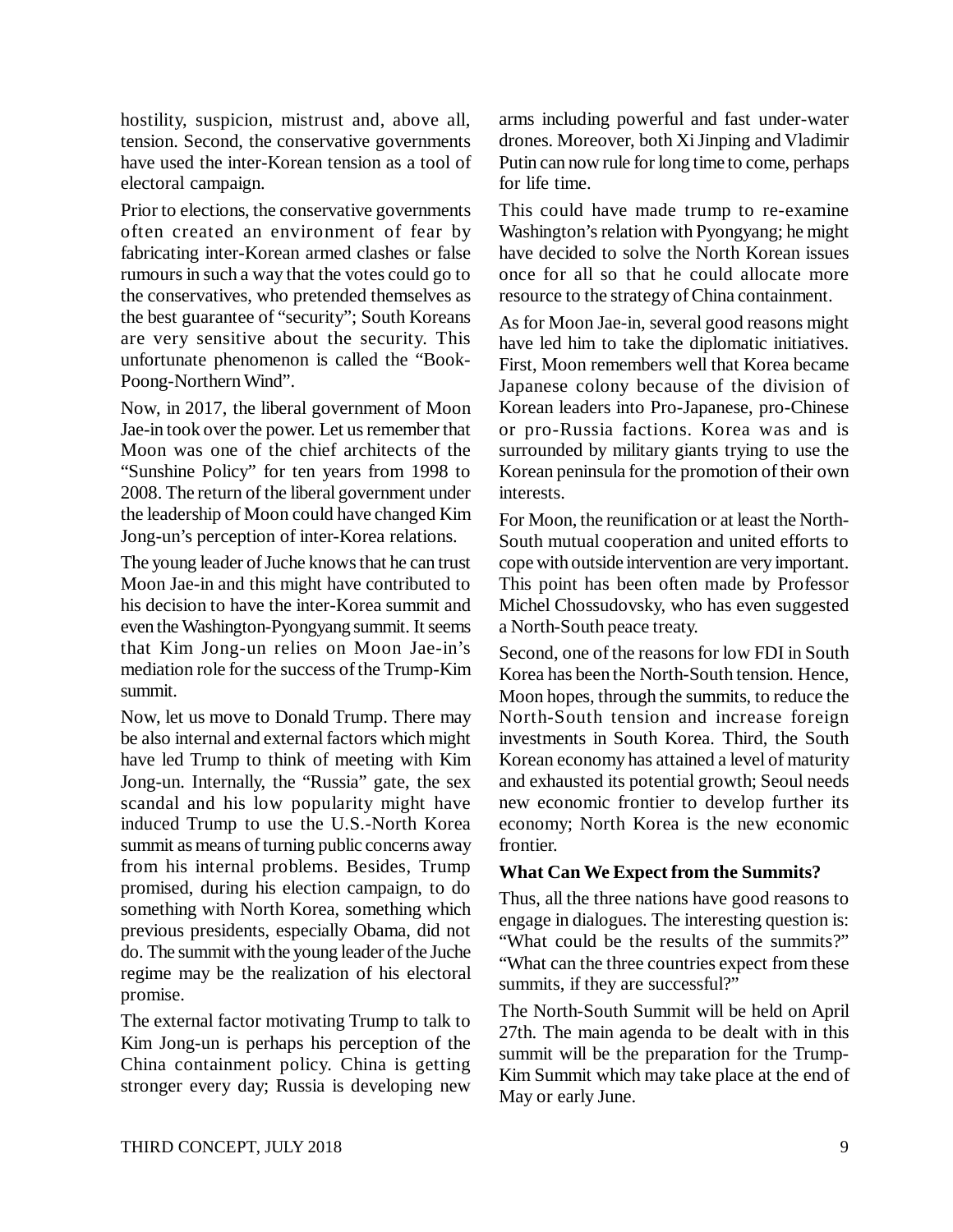What Trump asks seems to be complete and immediate denuclearization meaning immediate and complete destruction of nuclear arms and missiles. On the others hand, Kim appears to be ready to denuclearize gradually. Kim's position is as determined as Trump's position is. Therefore, if they meet at the summit without prior negotiated compromise, the summit could end up with total failure and the nuclear crisis may become even more risky and even more dangerous.

In this situation, somebody should play the role of go-between and facilitate the Trump-Kim negotiation. Moon Jae-in, President of South Korea is the only person who can play effectively such role owing to his remarkably sincere diplomacy shown during the PyeongChang Olympics. Moon is the only person who has the trust of both Donald Trump and Kim Jong-un.

It appears that there have been sustained discussions between Pompeo, former director of CIA (and now Secretary of State) and Suh Hoon, director of South Korean CIA (National Intelligence Service) and between Chung Euiyong, Korea's National Security Council chief and John Bolton nominated as Trump's National Security Advisor. It is not known as to what the outcome of these contacts and meetings will be. However, one thing sure is this; if there are no compromises, there is no use having the Trump-Kim summit.

Even if Trump and Kim come to some agreement on denuclearization, the content and speed of denuclearization depends on the rewards Kim will ask and Trump will be ready to provide them. It seems that North Korea would ask the following: the removal of nuclear assets from the Korean peninsula, end of US nuclear threats, removal of sanctions against North Korea, signing of a peace treaty and normal bilateral diplomatic relations. Trump's intention of meeting this demand is not known.

However, it is quite possible that Trump might accept some of these demands for two reasons. First, North Korea will not ask the withdrawal of the US troops from South Korea; this means that Washington can continue its strategy of China containment. Second, it is more than possible that Washington would try to make North Korea friendly to the U.S. through normal diplomatic relations and trade and economic development cooperation. If this happens, North Korea will no longer be effective buffer zone for China.

In other words, the process of North Korea's denuclearization is liable to become an important variable in the dynamics of the Sino-American Thucydides trap. Thus, the denuclearization on the Korean peninsula does not mean the end of the danger of war in the region as long as the U.S. persists on its ambition to dominate China instead of cooperating for global prosperity and security.  $\rightarrow \rightarrow$ 

- **To our Contributors.....................**
- **& Original articles are welcome.**
- **& Only Original copy of the manuscript, neatly typed in double-space should be sent. Please do not send carbon, cyclo-or photo-copies.**
- **& Please check up grammatical & typographical mistakes before sending. Editor will not be responsible for these lapses.**
- **& Editor reserves the right to reject/ modify / edit an article without assigning any reason.**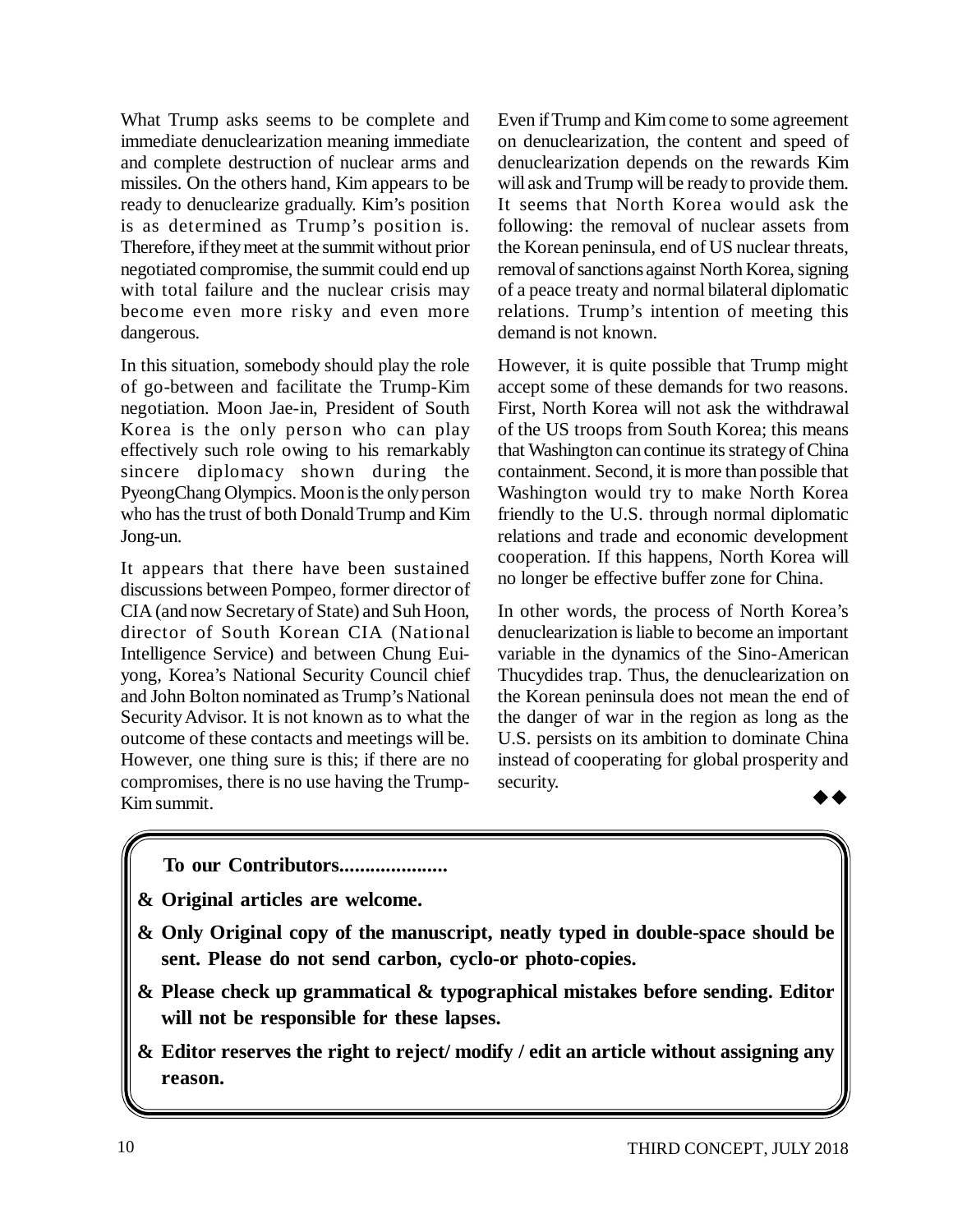# **Retreating construct of contemporary International Relations**

#### Ms. Amel Ouchenane\*

[*The collapse of the Soviet Union and the fall of Berlin Wall in 1989 indicated the end of the Cold War. The surprising end of the Cold War envisaged paradigm shift not only in the world order but also in debates in international relations theories. It was unexpected by current international relations theories. Without any large conflict and war exploded furthermore without any transformation in the world system (anarchical), for instance, neorealists predicted that the world's bipolar order would persist. Neorealists also claimed that international institutions did not have any effect to make war away because international institutions are a matter of material power challenge between states which are not only worried about the unlimited gain, but also relative gain in cooperation and integration.]*

**A** fter the Cold War, international relations<br>discourse provided more diverse<br>world politics. Constructivism theory is one of fter the Cold War, international relations discourse provided more diverse **A**approaches to understand and analyse the models of the progressing emergence of international relations theory. Rather than diminishing other major theories, according to its holders and proponents, constructivism theory provides wider illumination, a larger explanation for determining the dynamic and the function of world politics.

While realism and liberalism concentrate on material factors like power or corporation, constructivist theory tends to focus on the influence of ideas. Rather than considering the state for granted and claiming that it totally aims to survive, constructivists consider the identity and interests of states as an extremely flexible output of special historical processes. Moreover, the constructivists' focus is on the predominant discourse in society. This is because discourse shows and changes interests and beliefs, and sets accepted values, norms of behaviour. Thus, constructivism is mainly

interested in the main sources and roots of alteration and this approach has broadly substituted Marxism.

Constructivism, especially state identity theory explained by Alexander Wendt and Peter Katzenstein, has become far from the almost particularly rationalist mainstream of international relations theory. The constructivist theory, mainly seen as the most significant challenge to rationalist dominance, argues that the theoretical framework focusing on the concept of state identity, can provide an important alternative and option to rational choice theory. State identity is mainly about the non-material factors such as values, culture, norms, ideas etc, studied by the constructivist scholars. It provides very important causal links to support the basic arguments of constructivist theoretical framework.

The term 'Constructivism' was adopted by Nicholas Onuf in 1989 and introduced as "people and societies construct or constitute each other". The main assumption of constructivists is that the fundamental structures of international politics are social and these structures shape actors' identities and interests. Therefore, the world is structured by both knowledge and material factors, according to constructivists the main important relation is between agents and

Researcher at Algiers University from 2011 to 2018, (Department of International relations and African studies), is now a member of the organization of Security and Strategic studies in Algeria. She is also Research Assistant at the Idrak Research Centre for Studies and Consultations.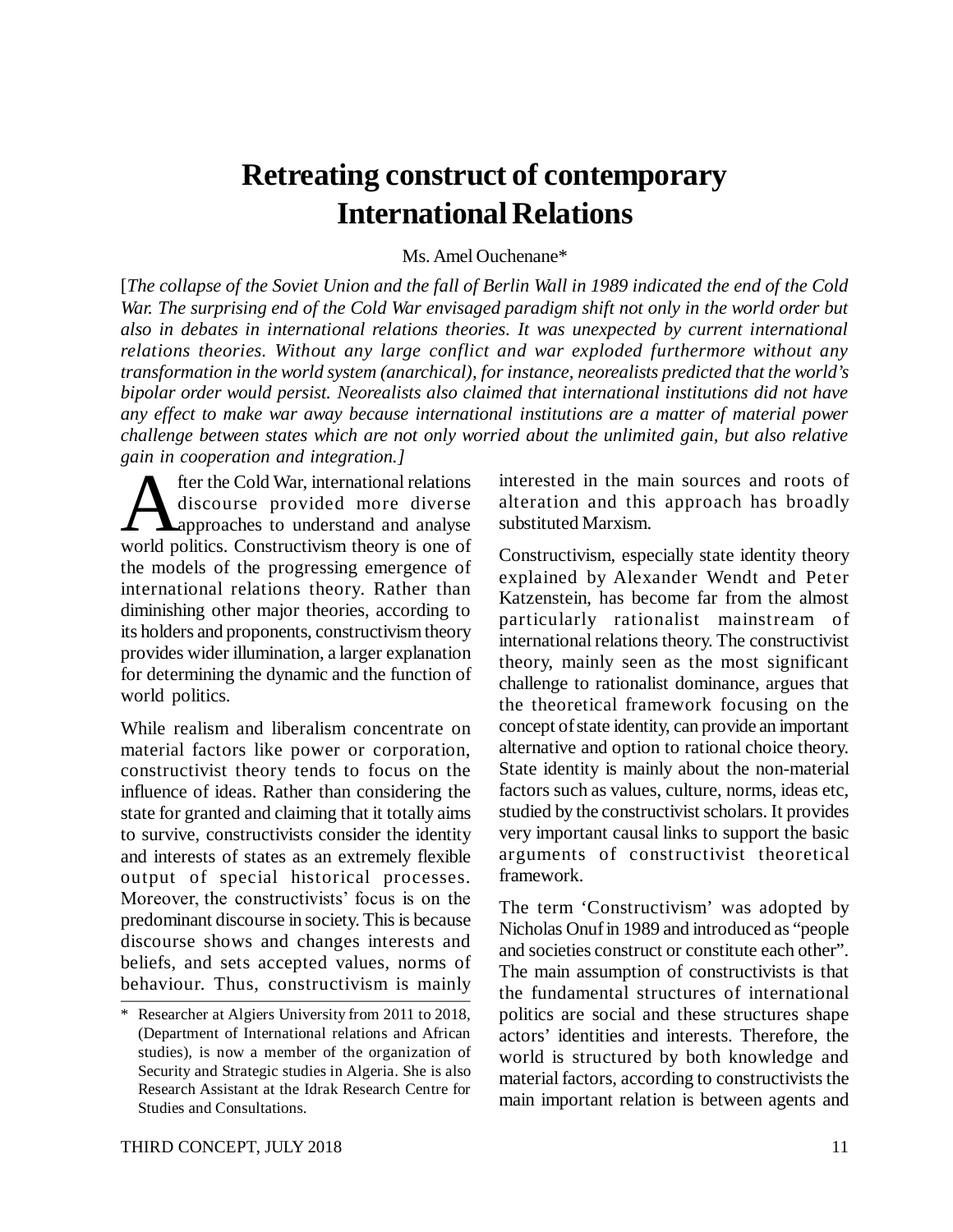structures. Moreover, constructivists adopt a common concern when understanding and explaining how international structures are defined by ideas and how identities and interests of the states and non-state players are influenced by the structures.

The post-Cold War era played a significant role in legitimating constructivist approach because both liberalism and realism were unsuccessful in predicting this event and had difficulties explaining it. On the contrary, constructivists had an explanation based on ideas and norms; for example, the idea of "common security," adopted by Gorbachev. Furthermore, constructivism theory argues that we live in a period where ancient values and norms are being challenged, limits and boundaries are fading and matters of identity and culture are becoming more prominent and outstanding.

Unexpectedly, researchers have been drawn to theories that put these issues in front and centre. In the post-Cold War era, constructivism emerged into the stage of debates in international relations theories. However, some researchers and scholars criticize that constructivism "remains a method than anything else, according to them constructivism does not offer an essential theory of world politics. Moreover, it provides a research approach that can be employed to understand and explain international political economy. Therefore, constructivism should operate with other theories from different disciplines and branches like comparative politics, social psychology etc.

On the other hand, constructivism has demonstrated itself as an effective theory in understanding and explaining world politics, especially after Alexander Wendt published his article, *Anarchy is What States Make of It*, which developed the basis of constructivism approach. It focuses more on the nonmaterial world and considers that material world changes are changed by the social world. Thus, the distribution of power and State's military power do not automatically construct an international social structure. Even without any central

governance which has authority over all states in the world, the international system does certainly become a "competitive security system".

From a constructivist approach, the main problem in the post-Cold War world is how various groups visualize their interests and identities. However, power is not unrelated. Constructivism focuses on how ideas, norms, values, and identities are created and constructed, how they develop, and how they change the way states comprehend and react to their situation. Thus, it matters whether the US adopts or denies its identity as "global policeman" and whether Europeans realize themselves mostly in national or continental terms. Constructivist approaches are highly varied and do not provide a unified group of expectations on any of these matters.

Constructivism varies itself from neoliberalism and neorealism by emphasizing and highlighting the ontological reality of intersubjective knowledge. It does not mean that constructivism neglected the material world because intersubjective knowledge and material world interact, affect and influence each other. Furthermore, both the material world and intersubjective knowledge are not independent and not separated. They have relative autonomy.

According to Constructivism theory, the material world does not completely define how people or states behave. It only limits the chance of interpretation and the intersubjective world that people can build. Moreover, material body enforcing is restricted to social structure. Thus, constructivists do not mean the unlimited possibilities of social structure. However, people have the capability to interpret, as they cannot easily interpret the social world and their own material world. There is restriction of interpretation of the social world, that the material world changes and is changed by the social world.

Constructivism theory discusses the issue of anarchy in the international system, at a simple conceptual level, Alexander Wendt claimed that the realist conception of anarchy does not explain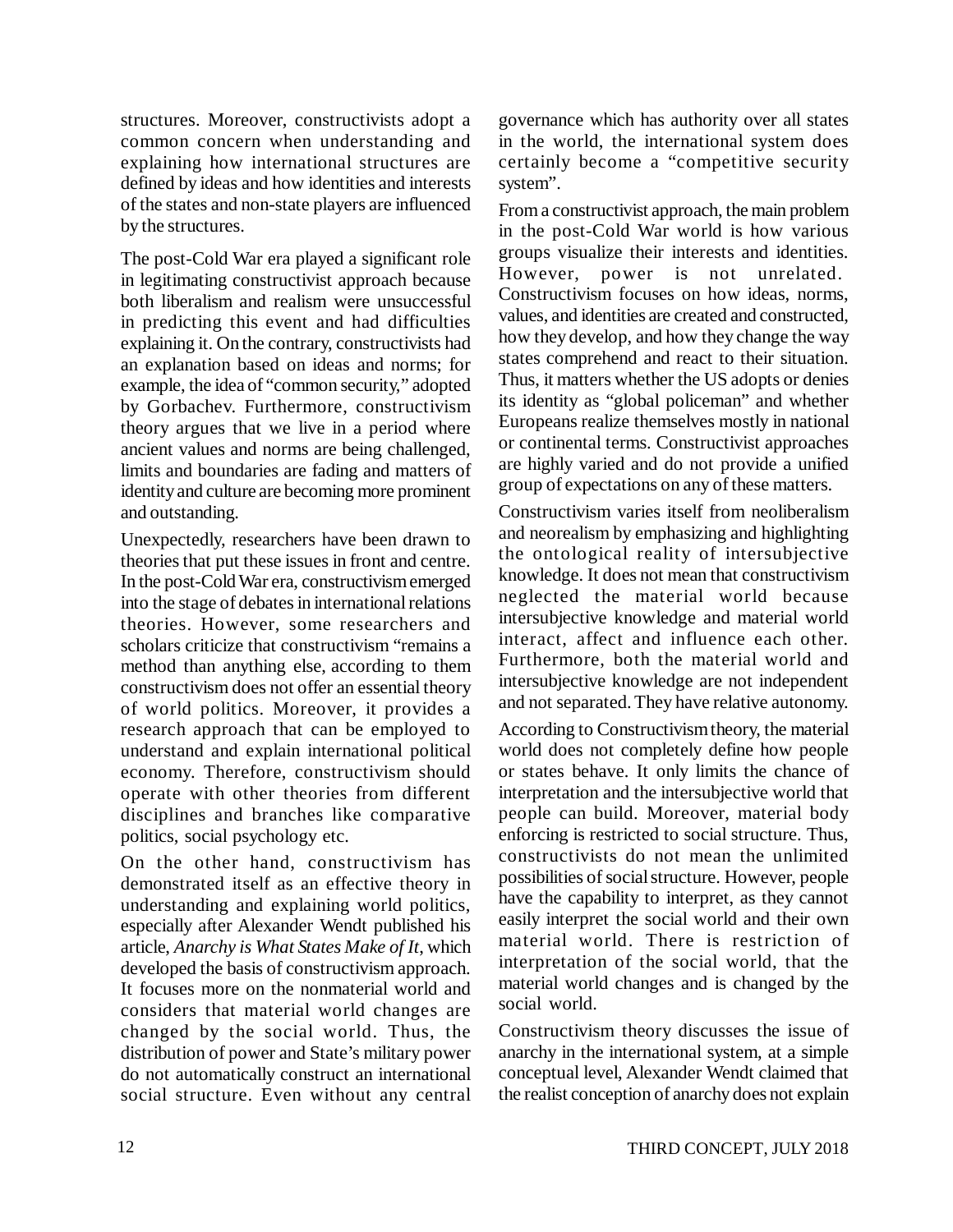why conflict occurs between states enough. The main thing is how anarchy is understood, and Wendt argues that "Anarchy is what states make of it." He also argues that transnational communication and shared civic values are weakening traditional national obeisance and make an extremely new genre of political alliances. Furthermore, Constructivist theory focuses more on the role of norms, claiming that international law and other normative principles have decreased mainly the notions of sovereignty and changed the legitimate purposes for which state power may be used.

Constructivism theory recognizes the significance of nonmaterial power (culture, ideas, language, knowledge, and ideology) as well as material power because the two powers connect and interact to build the world order. For instance, nonmaterial power works through creating and recreating intersubjective meaning. It clarifies how the material structure, states' identity, interactions and relations between states, and any other social facts should be realized and comprehended.

The end of the Cold War came as a surprise to the classical dominant theories, which failed to predict or explain the changes in global politics. However, it provided the opportunity for more evolution of critical thoughts, which started since the mid-1980s. The Realist approach in international relations was criticized largely for their materialistic approaches by constructivism, which speedily boomed and was known as a theory that focuses on the social dimension of international politics. This improvement towards the chance of change helped the theory to catch significant elements of the world's relations: the many factors of mainstream presumptions and norms in world politics, which were threatened and challenged by constructivism.

Constructivism defied the theory of power politics, especially dominant perception of the threat and conflict in global politics and picked a fully different approach in studying the construction of the threat through their fundamental focus on the social dimensions of international politics, therefore, it recognizes them as socially constructed elements in the process of identity formation under the influence of the norms and shared values of society.

Discussing the Euro-Med theatre in his 'Geopolitics–Energy–Technology' book, for example, prof. Anis H. Bajrektarevic states: "The MENA theatre is situated in one of the most fascinating locations of the world. It actually represents the only existing land corridor that connects 3 continents. Contributing some 6% to the total world population, its demographic weight is almost equal to that of the US (4,5%) and Russia (1,5%) combined. While the US and Russia are single countries, the MENA composite is a puzzle of several dozens of fragile pieces where religious, political, ideological, historycultural, economic, social and territorial cleavages are entrenched, deep, wide and long. However, the MENA territory covers only 3% of the Earth's land surface (in contrast to the US' 6,5%, coverage and Russia's 11,5%). Thus, with its high population density and strong demographic growth, this very young median population (on average 23–27 years old) dominated by juvenile, mainly unemployed or underemployed, but socially mobilized and often politically radicalized (angry) males, competes over finite and scarce resources, be they arable or settlers land, water and other essentials.

Competition in this theatre, that has a lasting history of external domination or interference, is severe, multiple, unpredictable, and therefore it is fluid and unsettled on the existing or alternative socio-economic, ideological, cultural and politico-military models, access, directions and participatory base."

As we see, the work of constructivists was established around their aim in explaining the changes in world politics in the period towards the end, and after the Cold War especially when dominant international relations approaches and theories failed to predict the sudden change in the global politics. Moreover, this transformation raised the question about social construction and the methodology of international relations theories and their involvement and effects in the production of international power.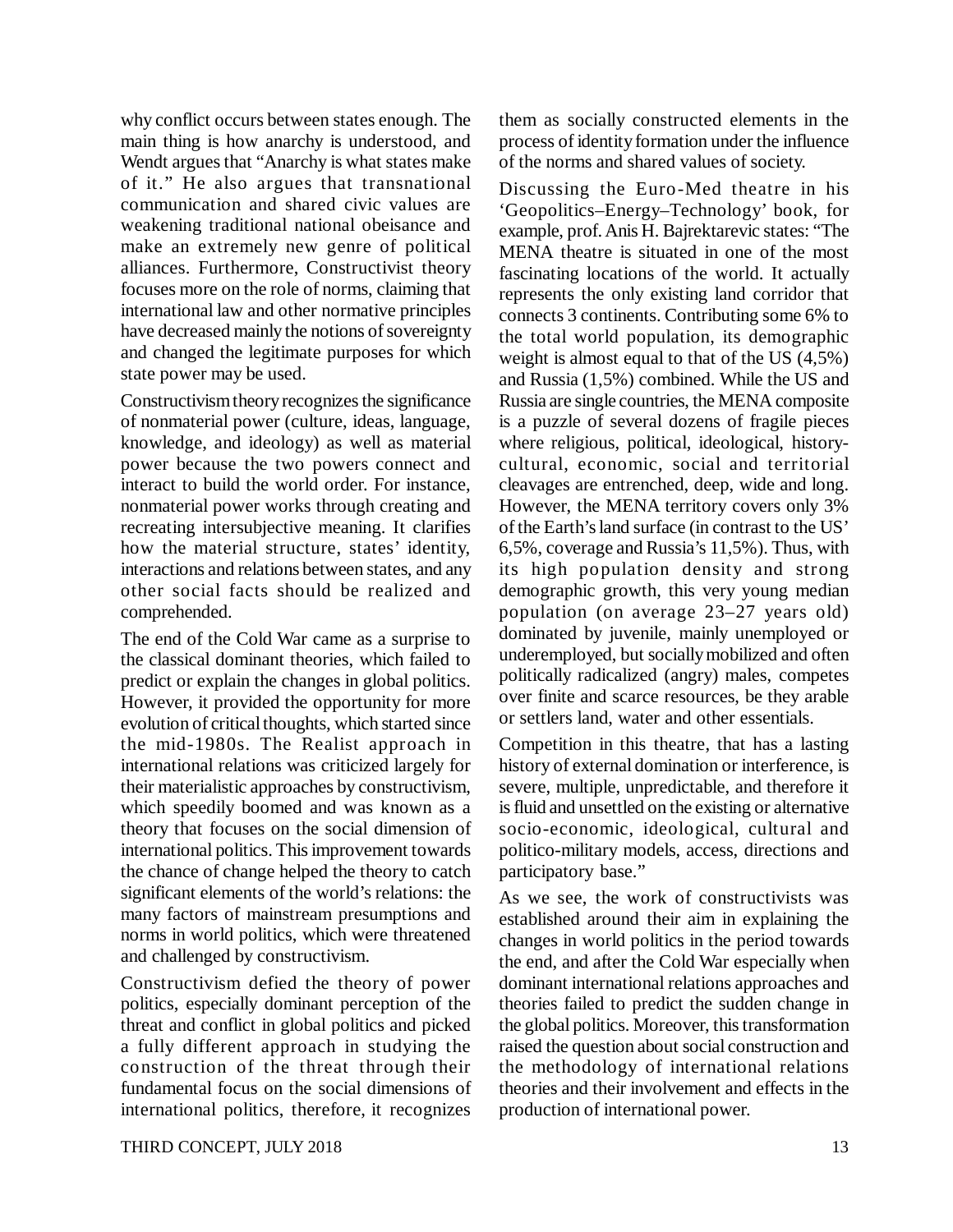The main dominant international theories were unable to explain the collapse of Soviet Union, especially the theories which focus on material power, and nuclear weapons. This is because, despite being a nuclear power, the Soviet Union collapsed. Neorealists tried to provide a simple explanation by telling the decline of Soviet power. But, the explanation focused more on domestic politics and economy than on the material structure of world's distribution of power. Thus, it could not explain enough why the Soviet Union and Gorbachev adopted decisions which could endanger its national security and survival and stop it from increasing its hegemony and power, however, neorealists were still certain about the significance of neorealism.

Another explanation was given by Democratic liberalists who tried to stress the people's aims for freedom and objections to communism. Neoliberalism and the market economy favourably forced their hegemonies to the world and increased the validity of tyranny and command economy. However, while this evidence could explain the decline of communist ideology in the Soviet Union, it could not explain why such transformation and change happens in the 1980s. However, Neoliberals provided another explanation.

Liberalism and communism interacted across political borders, especially the new way of thinking among top political leaders decreased the hegemony of communism and made the Soviet

Union collapse. Therefore, the collapse of the Soviet Union and the end of the Cold War presented a significant challenge for constructivists to understand. Wendt said that "material structure can have special impacts.

The distribution of power, anarchy in international relations and military power do not fix states' identities and relations. State military power can be understood as a threatening power as well as protecting power for other states.

In addition, a nuclear weapon is a matter of perception. For instance, nuclear weapons in the hands of United States has a different meaning for Taiwan than a nuclear weapon in the hands of China. Therefore, considering states "like billiard balls of varying size" is not enough to explain and understand reality. Military capabilities of any state and the distribution of power in the international system are interfering elements but they are not able to understand relations between states. For example, two enemy or allied states can be divided by defining the material military structure.

However, the states' identification and social structure are important elements which define relations between states. Constructivism theory (actually rather an ontology) argues that common identities and a long history of alliance and cooperation between two states can be a strong ground of cooperative security system. On the other hand, other identities and a long history of conflict and struggle can build a competitive security system based on conflict and wars.



**THIRD CONCEPT** *welcomes your valuable comments on articles published in each issue. Suggestion to further improve quality and get-up of your favourite magazine, which has a record of uninterrupted publication since 1987, are also solicited.*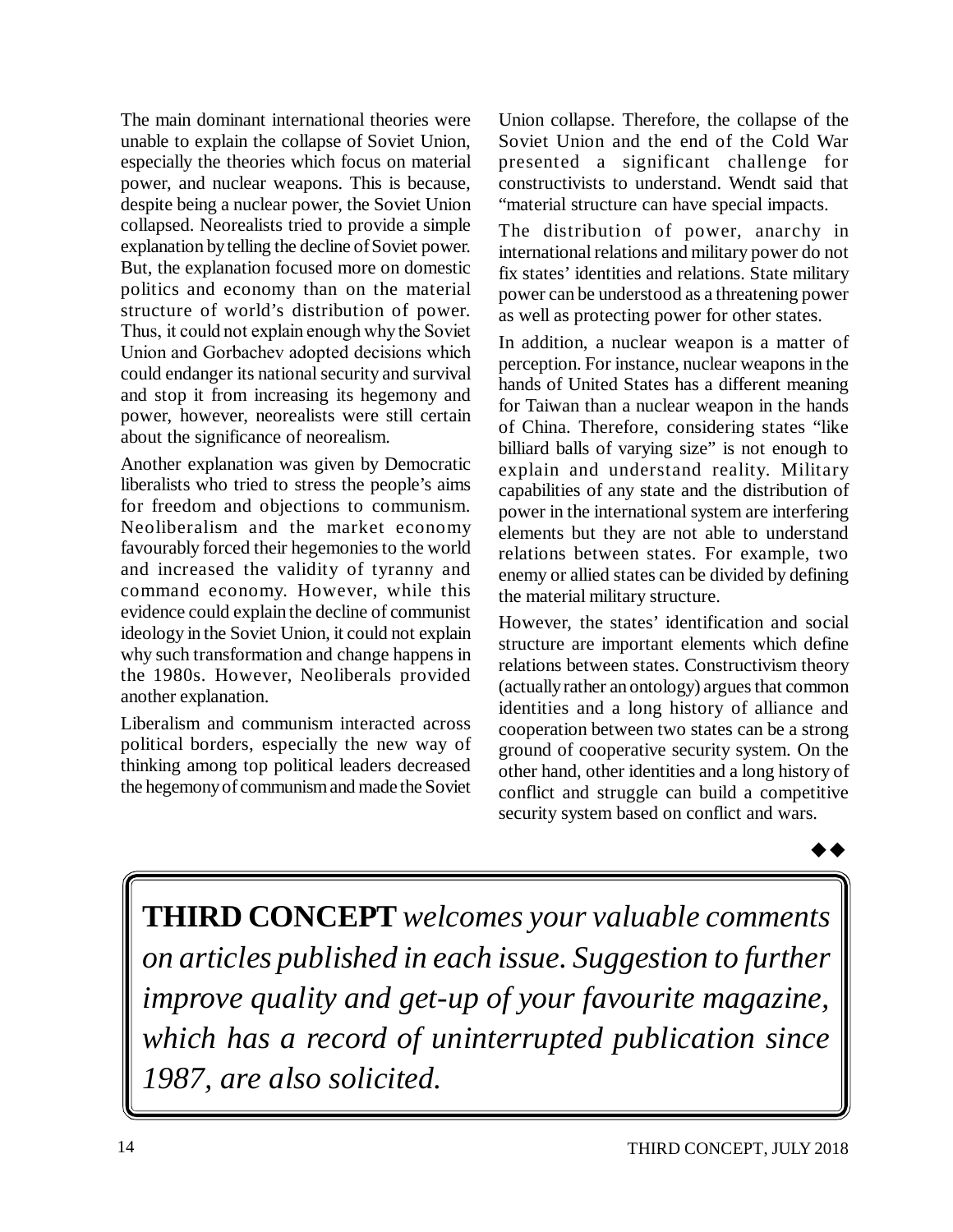# **Refugee Status – a political challenge and legal limbo**

Dr. Nafees Ahmad\*

[*The moniker "refugee" is identified by the academics, aid agents, media persons, governance architects and political establishments from multiple perspectives regarding their protection, rights, and responsibilities. Today, refugees depict the global landscapes with conflict and divergence of assessments that invigorate the global normative debate on the protection, resettlement, reintegration, and management of the 65.6 million of refugees worldwide. The refugee problem is convoluted, and refugee groups and stakeholders create difficulties in addressing global canvas of refugee issues. There are few questions to attend the refugee concern such as who is a refugee in the present circumstances and what are the most critical issues before the refugee communities and institutions entrusted with their protection, collaboration, and interaction? I will try to address this miasma by concentrating on the legal definitions of the term "refugee" and what are the categories of displaced people included and nature of issues attended by the impugned definition.]*

 $\begin{bmatrix} 1 \\ 1 \\ 1 \end{bmatrix}$ here are two scenarios to appreciate and understand the legal definitions, one is of refugees who have been grappling with the problems of multidimensional implications and second is of nation-states and institutions who have been striving hard to protect the refugees. These definitions govern the standard of qualification where under legal and physical protections are made available to the refugees fleeing from the well-founded fear of persecution and conflict.

The principal definition of a refugee has been provided in the 1951 UN Convention Relating to the Status of Refugees (UNCSR) and its 1967 Additional Protocol Relating to the Status of Refugees (APSR) that delineates a refugee as an individual or a person "owing to a well-founded fear of being persecuted due to the reasons of religion, race, membership of a particular social group or political opinion, nationality is outside the country of his nationality, and is unable or unwilling to make available to himself or herself of the protection of that country." It is evident from the above statutory definition it does not cover the refugee situations of mass war exoduses.

However, the Organization of African Unity has developed refugee protection arrangement at regional level by concluding and adopting the 1969 OAU Convention where under the definition of refugees has been broadened that include group of people and individuals who face persecution as well as every individual who, "owing to foreign domination, occupation, external aggression, or events seriously disturbing the public order…is compelled to leave…to seek refuge or reception in another place outside his country of origin or nationality." However, OAU refugee definition must be treated as an element of complementarity to the UNCSR refugee definition.

At international level, the instruments such as UNCSR and APSR have been recognized as the subject-matter of International Refugee Law

<sup>\*</sup> Ph. D., LL.M, Faculty of Legal Studies, South Asian University (SAARC)-New Delhi, Nafees Ahmad is an Indian national who holds a Doctorate (Ph.D.) in International Refugee Law and Human Rights. Author teaches and writes on International Forced Migrations, Climate Change Refugees & Human Displacement Refugee, Policy, Asylum, Durable Solutions and Extradition issues.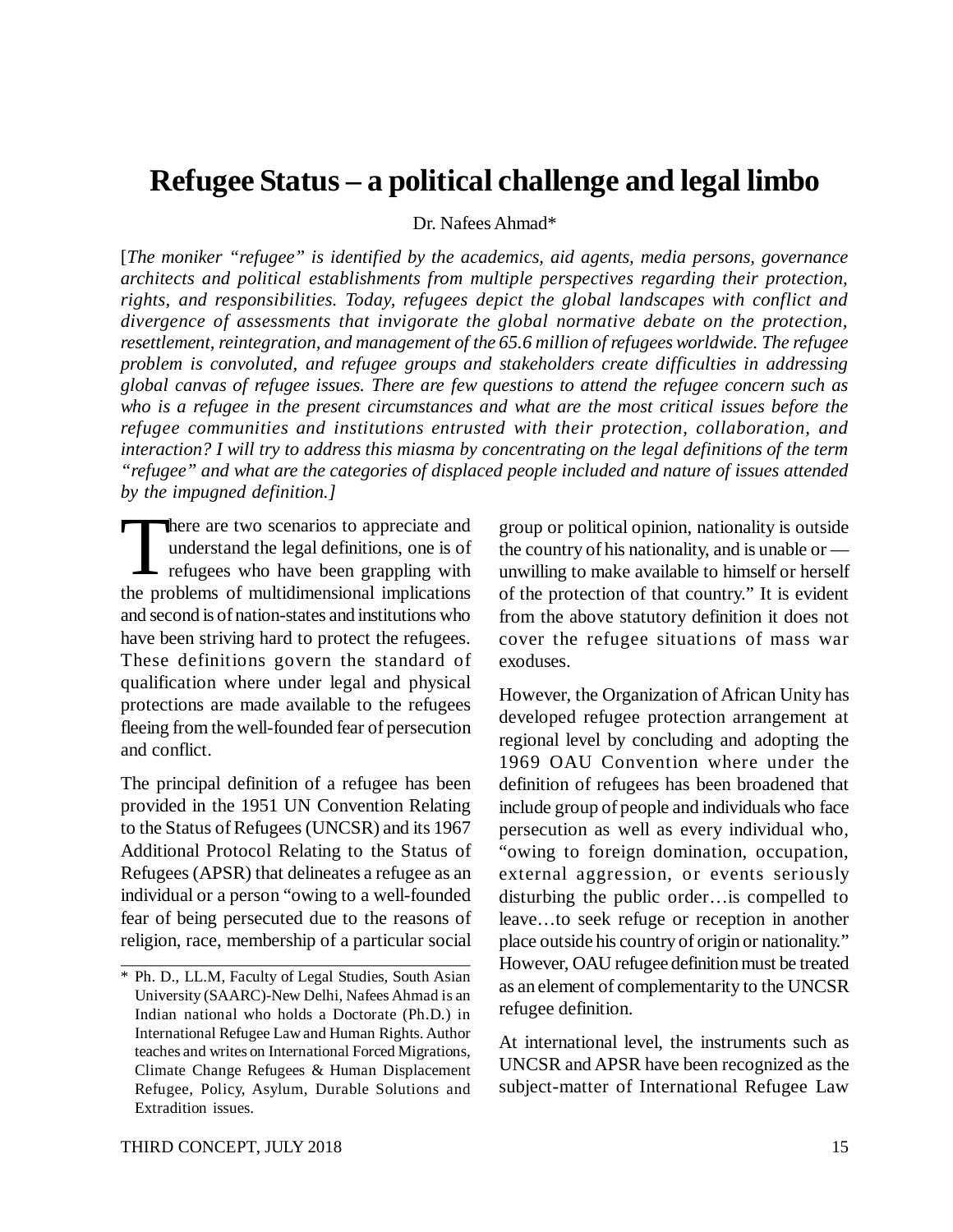(IRL) along with the relevant provisions of a vast pool of instruments of International Human Rights (IHRL), International Humanitarian Law (IHL), Customary International Law (CIL) and International Criminal Law (ICL).

In 1984, Latin American states adopted the Cartagena Declaration on Refugee (CDR) where under a new ground "massive human rights violations" was added to the grounds of refugee qualifications at the Colloquium on "the International Protection of the Refugees in Latin America", Panama, and Mexico, held at Cartagena, Colombia on 19-22 November 1984. Latin America widened the refugee definition and proposed new approaches to the humanitarian needs of refugees and displaced persons in a spirit of solidarity and cooperation. However, the CDR is a non-binding agreement, but it carries collective ethical and moral commitments beyond Latin America.

The 30th anniversary of the CDR was commemorated in Brasilia on 2-3 December 2014 when governments of Latin America and the Caribbean assembled and 28 countries and three territories of the Latin America region and the Caribbean adopted the Brazil Declaration known as "A Framework for Cooperation and the Regional Solidarity to Strengthen the International Protection of Refugees, Displaced and Stateless Persons in Latin America and the Caribbean" and a Plan of Action called "A Common Roadmap to Strengthen the Protection and Promote the Sustainable Solutions for Refugees, Displaced and the Stateless Persons in the Latin America and the Caribbean within a Framework of Cooperation and the Solidarity." Therefore, the people or group of persons crisscrossing international borders to escape civil strife, conflict or war have also been recognized as refugees on the prima facie basis in Africa and Latin America as well as Asia and Middle Eastern region.

The poverty-stricken countries in the region prefer the expanded refugee definition as they do not have the proper administrative wherewithal to determine the refugee status. Among the Global North countries, the mass exoduses are not automatically recognized as refugees rather they are subjected to the "individual refugee status determination" procedure under the restricted refugee definition of UNCSR.

### **Definitional Dynamics and Delineation**

The international definition of the term "refugee" is constricted and restricted, but its dynamics are susceptible to much delineation that is rudimentary as well as fragmentary and cannot be applied to all situations of human displacement and migration and refugee groups and refugee exoduses. These situations may have profound ramifications for the entire gamut of refugee entitlements from migration, transition, and destination based on their endurance and existence. The expression "refugee-like situations" is used to portray people such as Biharis in Bangladesh, Burmese in Thailand and Malaysia, Bedouin in Kuwait and Iraq who are stateless and deprived of the national protection of their countries of origin, countries of nationality and countries of habitual residence but they have not been recognized as refugees under the IRL.

Therefore, the situation of refugees in the age of Securitization and Restrictionism of Asylum has become extremely precarious, and 1954 and 1961 UN Conventions on Statelessness and Reduction of Statelessness respectively have done a fraction of service under the auspices of the UNHCR in assuaging their predicament. Further, the phrase "internally displaced persons" (IDPs) refers to people who move or migrate due to the same reasons as refugees within their homelands, and they do not cross international borders. There is no international body specially empowered to look after the IDPs, but the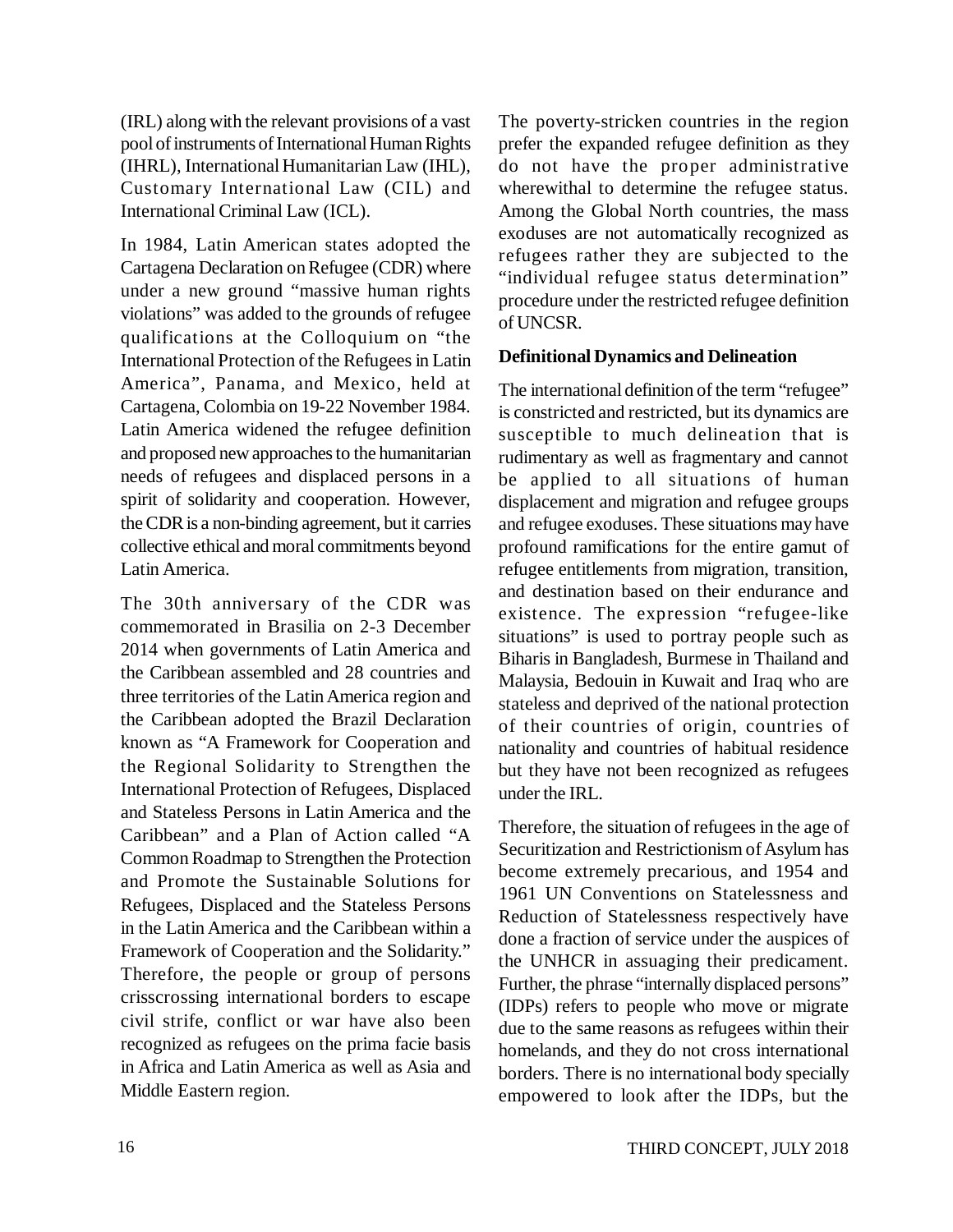UNHCR can take their responsibility upon the request of a national government and the UNHCR designate them as "People of Concern to UNHCR" but national governments generally do not invite the good offices of the UNHCR or other agencies in the name of sovereignty, homeland security, and terrorism.

The international legal definition of expression "refugee" also makes an exclusion of those people who do not flee or move due to persecution but they migrate due to climate change-linked human displacement in the forms of droughts, famine, floods, earthquakes, environmental degradation, global warming, depletion of ozone layer, erosion of landmass of littoral areas, and soaring of sea-level. It is a fact that such a new class of people now called "forced migrants," "forced displaced peoples," "climate migrants," or "climate refugees" who desperately require international protection and humanitarian assistance.

Similarly, the catchphrase "refugee" also rejects people who move due to economic considerations owing to economic apartheidbased nationalism, economic boycott based on communalism, economic ostracism based on casteism, economic immigration based on political liberalism and extreme poverty and such peoples are branded "economic migrants." Another group of people is "asylum seekers" who migrate as consequences of political opinions, and offenses and diplomatic omissions. They get refugee status provided their claims are adjudicated upon by the IRL.

#### **Persecution Narratives**

The refugees flee, leave, move or migrate from their homelands due to the persecution that is a central ground for their protection, recognition, and reception as refugees in the land of asylum. However, there is a debate in the juridical domain as to what signifies and frames the "persecution" as some stakeholders catechize should persecution be state-sponsored, statepatronized or state-linked and riveted upon individuals, or should pervasive practices, audacious attitudes and autochthonic approaches in the society meet the requirements for persecution.

Even there are plenty of arguments that gyrate around as to what are the contours of human rights abuses and cultural practice and common tradition. These questions crop up in genderconnected instances; i.e., many countries in Afro-Asia regions practice female genital mutilation (FGM), Taliban regime has thwarted girl education that too against Islamic tenets, prohibited the sexual orientation predilections of Afghan men and women, Iran handed down severe punishments to gays and lesbians and sent them to gallows and it is an offence to talk of LGBTQ rights in many countries. Nevertheless, there are many critical issues of the international forced migration studies that have not been ruminated according to a gendered perspective, and in turn, many crucial topics for gender-linked have been neglected when studying migrants and mobile people while answering a pertinent question as to how marital status, age, and ethnicity shaped migration and settlement patterns in specific economic, cultural and political contexts.

There has to be a more razor-sharp dialogue between migration studies and gender studies while taking into account the fact that male and female roles were, and are, the result of social, cultural and economic construction from the late Middle Ages to the early 21st Century. Therefore, gender-related aspects and dynamics have shaped the grounds for granting asylum and refugee status to persons, of course, on a case-by-case consideration. In many countries, religious, racial, linguistic, coloured and cultural minorities are subjected to persecution in violation of IHRL, IHL, IRL, CIL, and ICL, etc. However, international understanding and consensus are conspicuously absent on the global norms and human rights standards in this regard.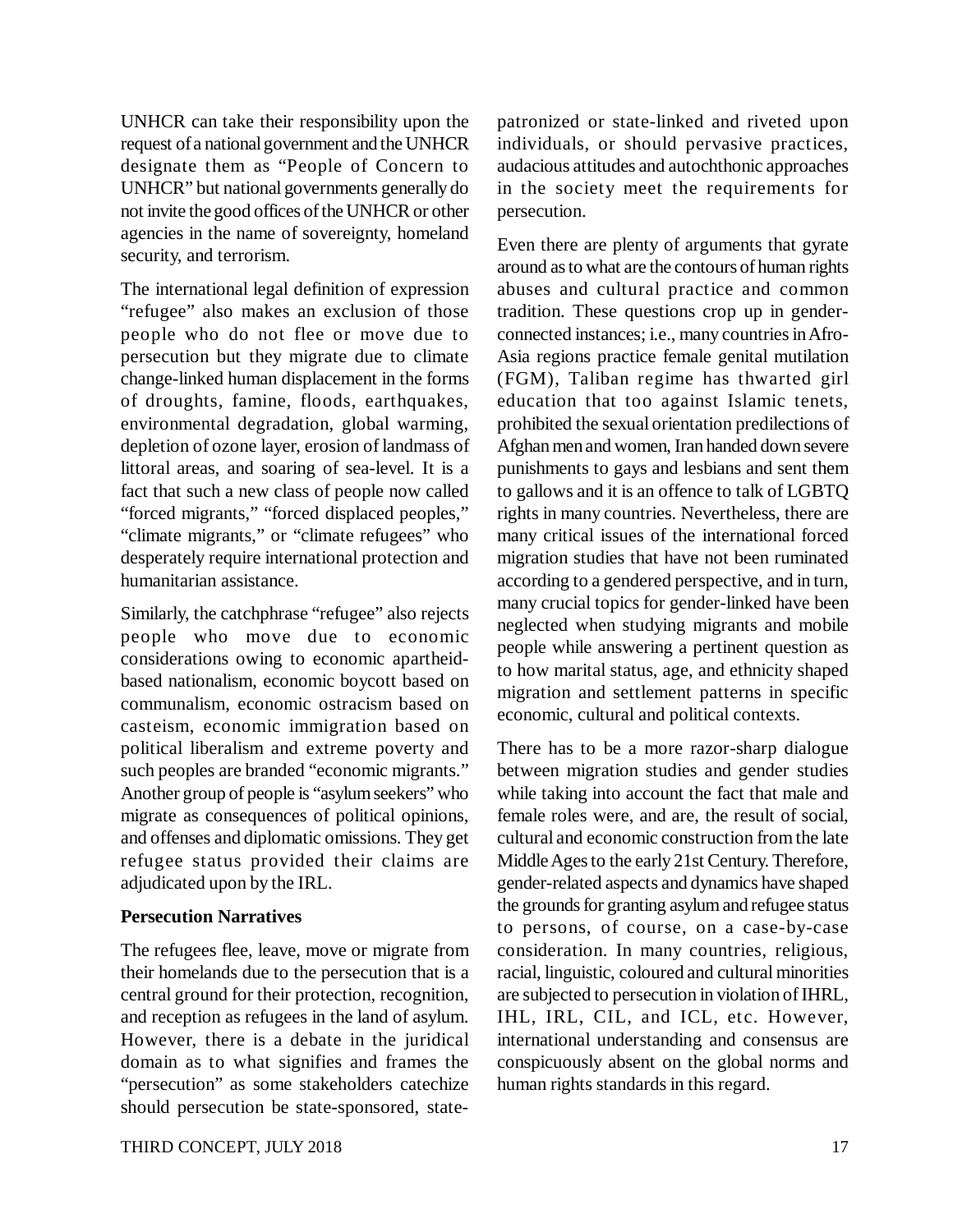#### **Global Trepidations**

The national governments and international organizations and bodies are significantly engrossed to formulate international policy framework to address the refugee issues and population mobility. Refugees, asylum seekers, and IDPs perceive legal protection as the principle and most enduring global issue. The responsibility to protect (R2P) is based on the principle of sovereignty where under nationstates have the primary obligation to protect their citizens and subjects against all hostile circumstances. But, unfortunately, modern nationstates are flagrantly recalcitrant to perform their international human rights obligations.

These legal protection obligations are embedded in the concept of sovereignty, and the international community is equally obligated to maintain international peace and security under Article 24 of the UN Charter. Moreover, there are umpteen and specific international legal arrangements, covenants, charters, pacts, treaties and declarations relating to IRL, IHRL, IHL, CIL, ICL and municipal law to protect the human rights of all across the world. Even the legal protection of refugees is central to the mandate of the UNHCR while taking into account all policy matters of refugee protection backed by the UN Commission on Sovereignty and Intervention.

However, there are many issues involved in the R2P such as at what stage does international community decides the international invention to protect the refugees? What should be a threshold of military intervention and its legal justification? There have been instances of international intervention like the Gulf War (1991-1992), Somalia (1992-1993), Bosnia Herzegovina (1995) and Kosovo (1999) whereas international intervention was not invoked in Rwanda (1994). However, currently, there is as many as 110,000 UN Peacekeeping field personnel including military, police, and civilians and 14 UN peacekeeping missions are active across the four continents. In past 70 years, more than 1 million men and women have served 70 UN peacekeeping operations. Therefore, nationstates must follow the R2P Covenant in the situations of ethnic cleansing, genocide, war crimes, and crimes against humanity, rape, murder, and massive violations of human rights and beyond.

International humanitarian assistance organizations have been in Catch-22 situation that requires as to how best extending assistance and protection during conflicts. There are challenges when humanitarian assistance, UNHCR officials, and NGO staff per se become the target of combatant parties. Therefore, international humanitarian agencies confront incredibly hostile scenarios that pose pertinent questions like do these humanitarian agencies require military intervention for the security of UNHCR officials, NGO staff, and assistance operations? Should these agencies circumvent the principles of neutrality and impartiality while performing their works? Should these agencies prefer to remove the people from conflict zones as a solution? Are there options before the humanitarian agencies to prefer withdrawal from the zones of hostilities while maintaining the equilibrium in their responsibilities to protect refugees, displaced people and the workforce? These challenges require a reliable solution at the anvil of human rights.

There is another dimension to the current discourse on the lego-institutional response of the aid agencies during population migration, protection in the refugee camps and treatment of combatants, military deserters and war criminals. Under international law, refugee camp communities and voluntarily migrant populations are often considered vulnerable civilian targets, but people are privy to military engagement are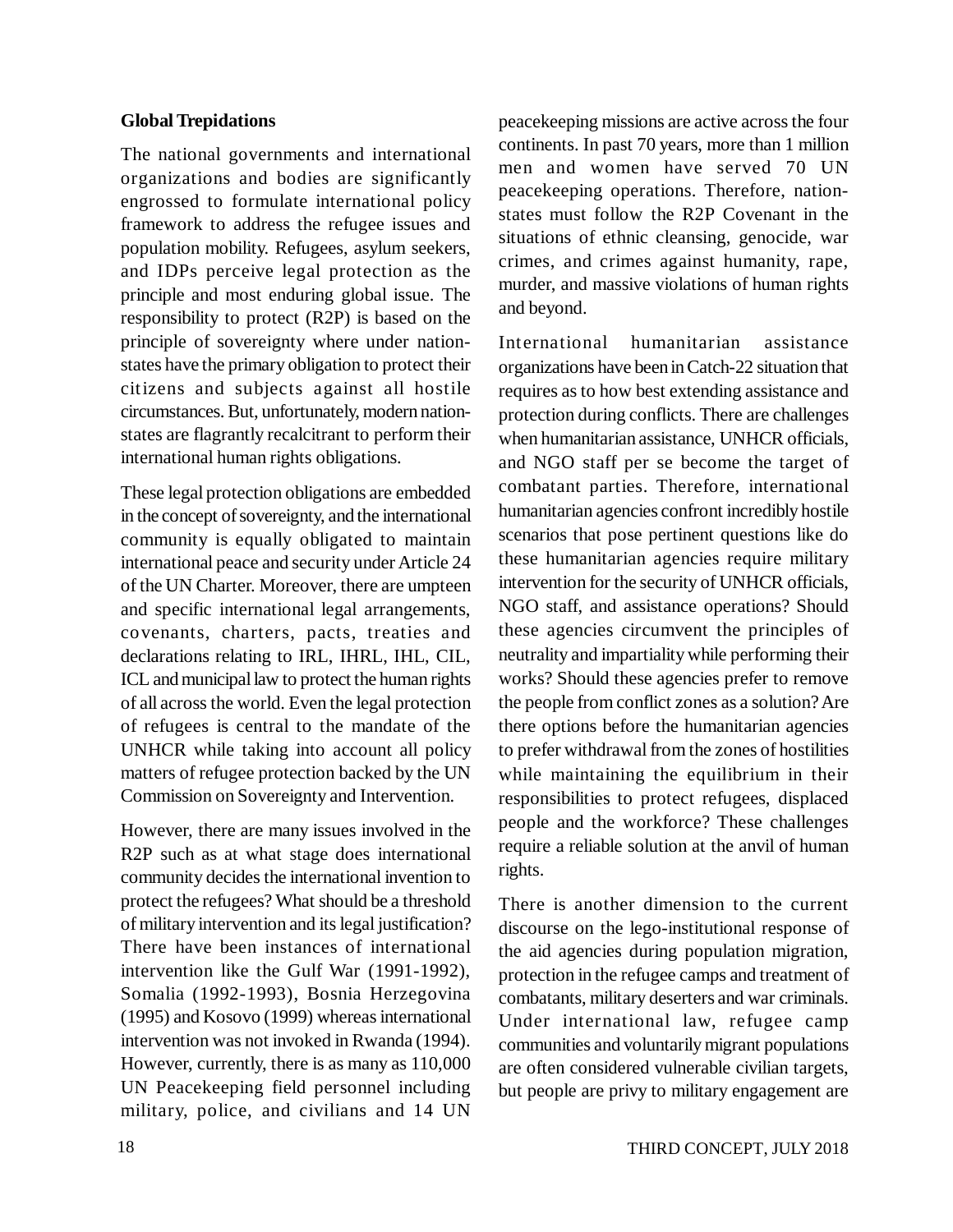excluded from refugee status and benefits incidental there under.

However, there are sizable armed combatants engaged with opposition armed forces in their country of origin whom I address as "refugee crusaders" who have been witnessed fighting in their own or lands of their reception, particularly the Rwandans in the DR Congo aided and supported by other countries and Afghan Mujahedeen in Pakistan who were aided and armed by the Pakistan, US, Saudi Arabia, and the China to fight and flush out the Soviet military from Afghanistan.

### **Burden-Sharing v. Shared-Responsibility**

The international community is also confronted with another prominent dimension of refugee exoduses into the adjacent countries. The "Global North" countries do not approve of the comprehensive regional refugee definitions contained in the 1969 OAU Convention and 1984 Cartagena Declaration where under mass exodus of refugees have been recognized. But the disdaining the idea of R2P, contempt for humanitarian sensitivities, municipal legoinstitutional political ramifications, entreating for systematic population migration, unwillingness of the neighboring nation-states to host the mass influxes of refugees and disregard for the concept of global refugee shared-responsibility(GRSR) have paved the way for temporary refugee protection (TRP) programmes where under temporary refugee status (TRS) is granted in the Global North countries, and it is called "B-status" or "Extended Leave to Remain" in Europe.

These TRP programmes have the provisions to grant "temporary residence permits" to people in flight sans the full implementation of the 1951 UNCSR norms on refugee status and IHRL standards. For examples, the Bosnians and Kosovars in Western Europe and Salvadorans in the US were granted TRS. However, the

principle of TRP is circumscribed by a vortex of complications such as offering the TRP by many countries to evade their permanent global obligations enunciated in the IRL, IHRL, IHL, and CIL, case-by-case approach-based conferment of TRP with protracted parleys on "burden-sharing" by many states and the justifiable allocation of refugees among receiving states. The concept of "burden-sharing "about refugees has a volatile history, and it commenced in the 1950s as a principle for promoting international solidarity among the refugee-hosting countries.

However, the idea of "burden sharing" is a conspicuous gap in the IRL; therefore, it requires a better lego-institutional response mechanism. Therefore, the United Nations General Assembly (UNGA) has adopted the New York Declaration (NYD) on September 19, 2016, where under more than 193 nation-states committed to the principle of "equitable burden-sharing" and responsibility to host and protect the refugees in mass flight. The New York Declaration contemplates a "Global Compact on Refugees(GCR)" having two modules namely the "Comprehensive Refugee Response Framework (CRRF),"and the UNHCR has been entrusted to formulate the entire GCR. The newest third draft of the GCR has been released on June 04, 2018 and the UNGA shall adopt the final draft of the GCR by the end of 2018.

However, it remains to be seen to what extent the GCR would bridge the refugee protection gaps in existing IRL on the burden-sharing. However, the doctrine of Non-refoulement must be invoked to assure the nation-states to grant TRP, but the contemporary discourse is on the timeframe as to when and how refugees should be returned to their homelands. Who should decide their return and what are the contours of such a replacement? However, their return must have IHRL components relating to dignity and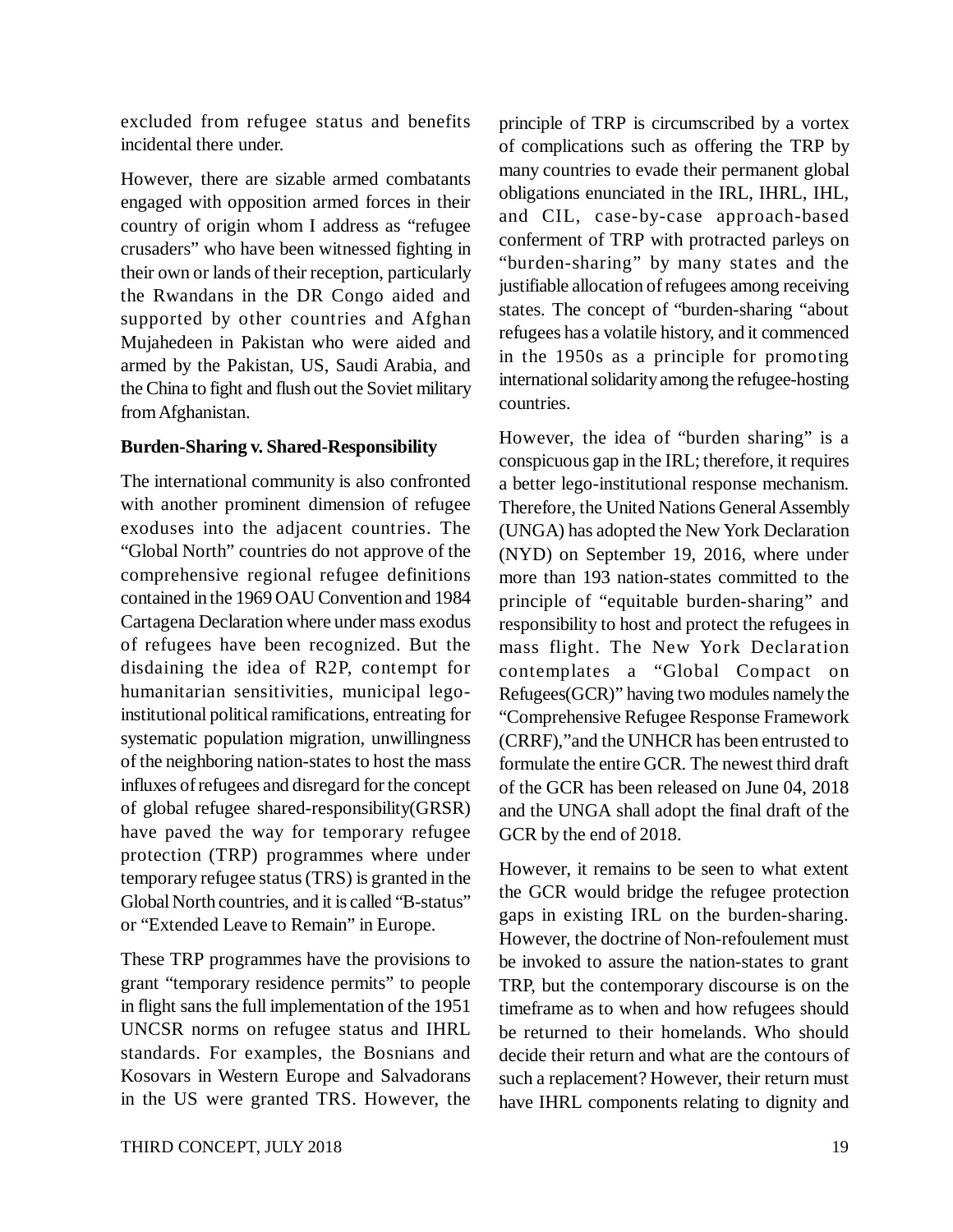safety while critically appreciating circumstances in their homelands.

These protection measures are inherent and entrenched in the principle of "Non-refoulement" enshrined in Article 33 (1) of the 1951 UNCSR stating that "No Contracting State shall expel or return ("refouler") a refugee in any manner whatsoever to the frontiers of territories where his life or freedom would be threatened on account of his religion, race, nationality, membership of a particular social group or political opinion."

As argued by prof. Anis H. Bajrektarevic in his 'The Justice-Home Affairs Diplomacy: The Palermo Treaty System' now, the principle of "Non-refoulement" is an inalienable part of customary international law applicable to all nation-states regardless of their being privy to 1951 UNCSR with its 1967 Additional Protocol or not and it is also central to municipal legal systems. However, it is still debatable whether "Non-refoulement" is an *ius cogens* of international law or not but Refoulement and Restrictionism are part of modern nation-states, and refugee receiving governments are hell bent to wind up refugee camps. For example; Vietnamese in Hong Kong, Rwandans in Tanzania, and North Koreans in China, some categories of refugees in South Asia, and Syrian refugees in few European States have been bracing these situations that violate the principle of "Non-refoulement."

# **There is No Wrap-Up**

There is no wrap-up in evolving the understandings and exploring the options to provide legal protection to refugees around the world, and it requires a proper appreciation of normative perception of protection and humanitarian complexities entrenched in the refugee well-being. The refugee problem in the Global North countries has triggered the societal

tensions and anxieties. Many national governments have been extracting fiscal support from rich donor governments in the name refugee hosting without addressing the local refinements due to the presence of refugees. Therefore, the Global North governments ought to be vigilant regarding shifting responsibility for hosting refugees in the Global South or unstable countries. In Europe, recent elections in Germany, France, and Austria have shown that it was immensely challenging to mollify the native people about the refugee protection and it resulted in detrimental repercussions for the political class, regional stability, and homeland security.

There are numerous stakeholders like national governments, academics, refugee crusaders, refugee aid people, RSD personnel and the media that can generate public understanding, motivate international community and formulate pragmatic policies on legal protection gaps under the IRL. The comity of nations is responsible for protecting refugees, motivate all refugee stakeholders including national governments and support the GCR mechanism. The UNHCR has successfully established itself as a catalyst in protecting, fostering and managing refugees and their mobility across the world and its role must be central to the success of the GCR. The nationstates and all the stakeholders must strive to accomplish the human rights-oriented transformation of the lives of refugees and the host communities.

There is an indispensable requirement of refugee participation in the Global Refugee Forum under the GCR to disseminate information and share best practices from a multitude of perspectives based on age, caste, creed, ethnicity, disabilities, diversity, gender, race, religion, social origin, political opinion, and regional affiliations. The UNHCR must develop these elements as an intractable part of the GCR regime.

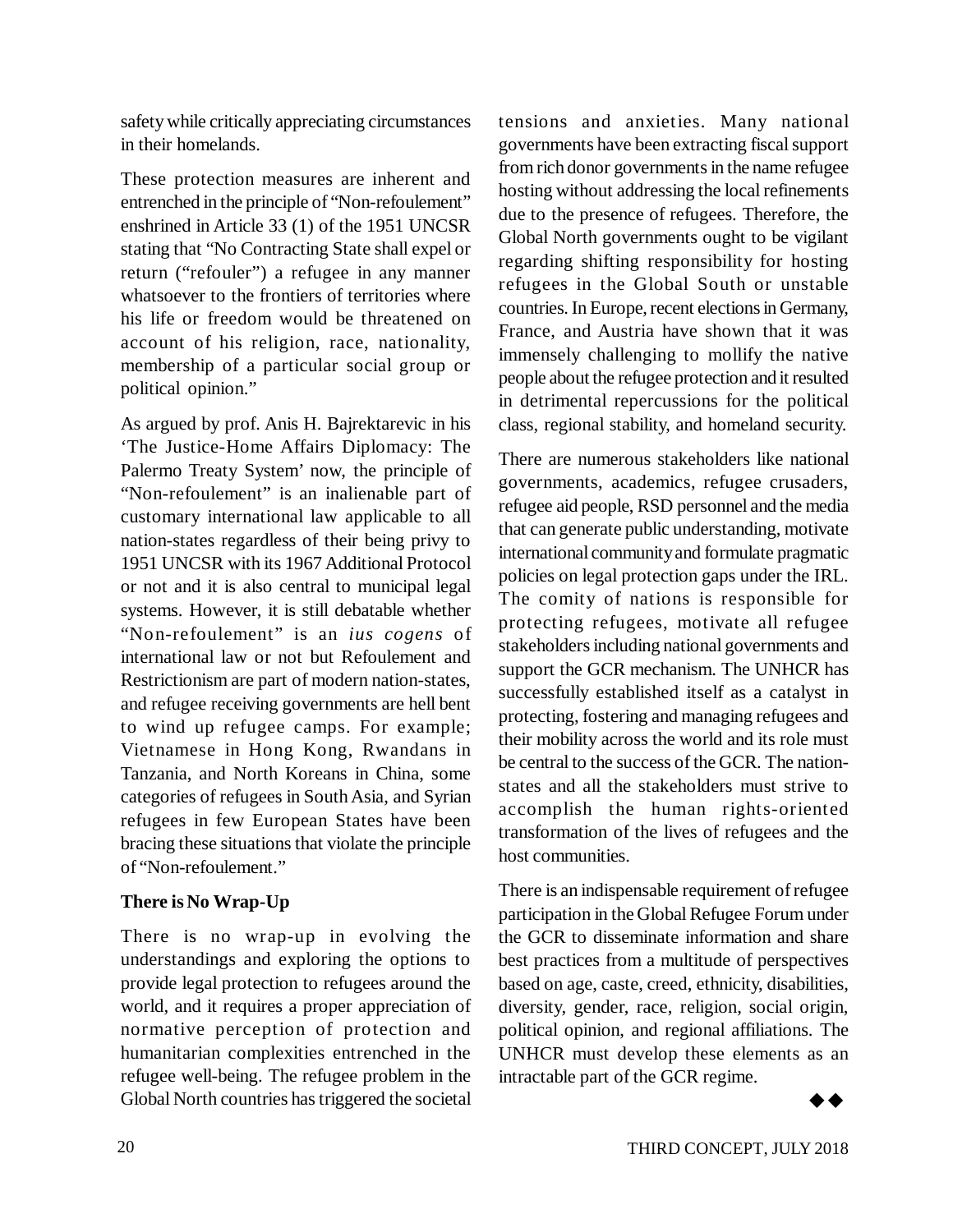# **Basic Human Qualities in the Songs of Dr. Bhupen Hazarika**

Dr. Pranab Jyoti Gogoi\*

*[Dr Bhupen Hazarika who is more popular among all as 'Bhupenda', is an internationally recognized outstanding musician, film maker and director the world has ever been aware of. This iconic and legendary cultural doyen was born at a place called 'Sadyia' of Assam on September 6, 1926. He was awarded prestigious 'Dada Saheb Phalke' in the year 1992 for his excellent and illustrious performance in the field of Indian Films and Padma Bibhushan, posthumously for his overall achievement in life. He stands unparalleled in Assam, occupying the top rank as a versatile singer and a proficient film maker. He is not a mere singer of repute but a great lyricist and composer of songs, who has sung as many as 500 self- composed and self-tuned, thought-provoking songs till his death. Truly speaking, he is regarded as a trend-setter legendary and peerless artist in the field of Assamese music and cinema after the departure of his iconic predecessors, Jyoti Prasad Agarwalla and Bishnu Prasad Rabha who also enriched the Assamese music and cinema just a few decades past through their innumerable contributions.]*

The Hazarika's songs bear testimony of his superb ideals of love, humanism, patriotism, peace, unity, and integrity and the like values regarded as the essences for r Hazarika's songs bear testimony of his superb ideals of love, humanism, patriotism, peace, unity, and integrity and brighter and sound living of life. The basic human qualities referred to in his songs can easily touch the heart of all men across the spatial and temporal boundaries. His songs present lessons of basic human values and sound as criticism against all irregularities and immoralities engulfing the normal as well as the rational swing of present day life.

The lessons of human values of Bhupenda's songs can easily be followed by men simply by listening to them from any electronic media and can colour them in their day-to-day dealings with the fellowmen. Much has been written on Dr. Hazarika's life and achievement in the field of music and cinematography so far. In this connection, S.J Sarma's writing titled *An Analytical Estimate of Dr. Bhupen Hazarika*, highlights the distinctive and eventful life along with the themes and sequences of the immortal songs of this legendary musician.

Archana Pujari's book on Dr. Hazarika, named *Dr. Bhupen Hazarikar Gitor Mulyayan* presents an analytical account on the attached human values in the songs of the maestro and the book entitled *Dr. Bhupen Hazarika: Jiban Aru Sangram* by Paramananda Rajbonshi, visualizes the harder side of his life, especially his poverty and struggle of early ages are worth mentioning. Rajbonshi also cites in his book that it is due to Dr. Hazarika's hard labour and indefatigable will power to overcome all hurdles of life that helps him reach the summit of success.

Many such writings on Dr. Hazarika offer varied interpretations of his life and work. Present study is a renewed interpretation of his career as a musician of world repute and on the values of life, contained in his memorable songs. The texts of the songs have been extracted from 'Bhupen Hajarikar Rachnawali' by Surjya Hazarika (2010), which is recognized as one of the best anthologies of the songs of this legendary artist. Present analysis is based on the selfunderstanding as well as self- experiencing of the themes of his most popular songs.

#### **Analysis of the Songs**

#### *Songs of Patriotism*

<sup>\*</sup> Asstt. Prof. (Sl. Grade), Moridhal College.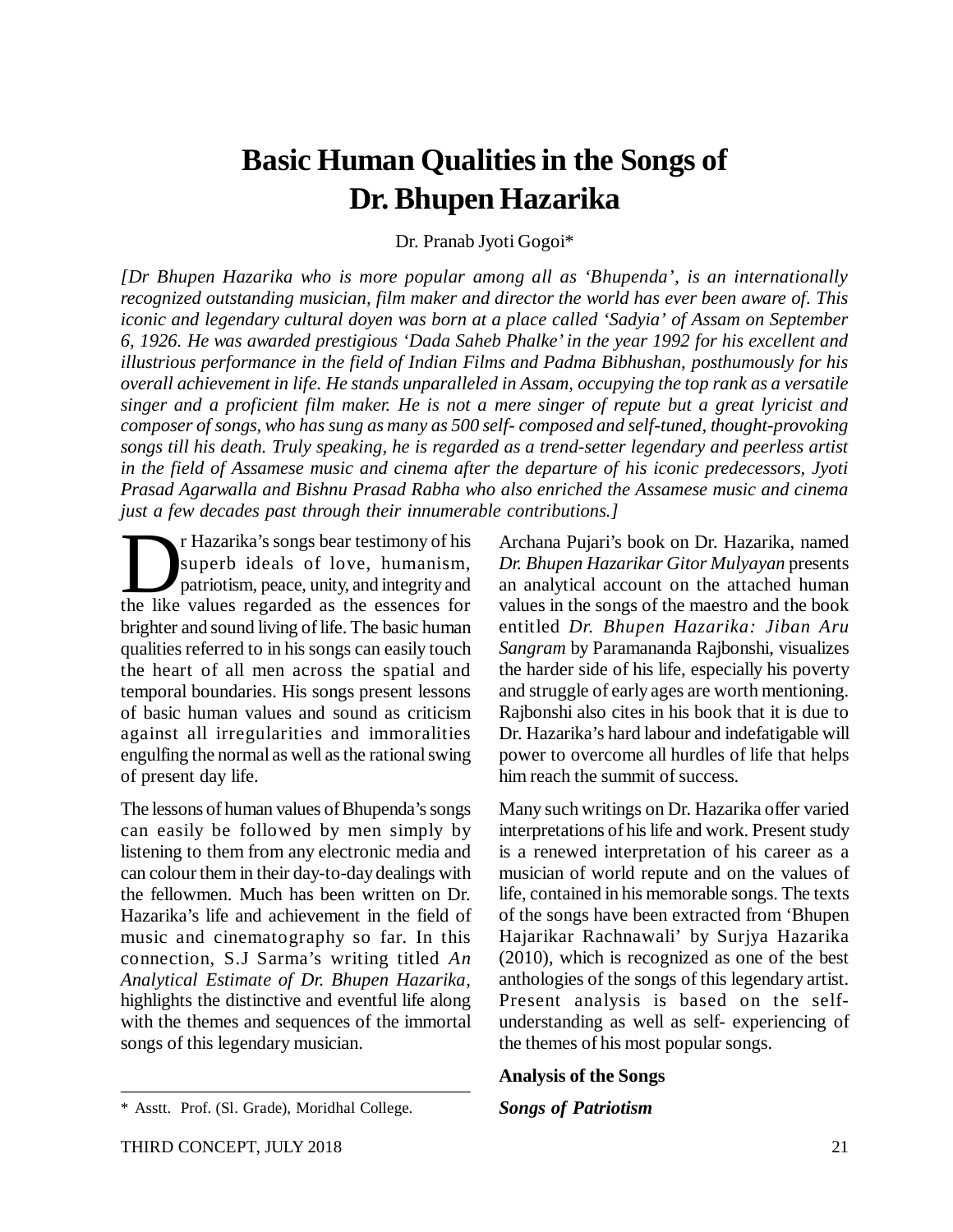A strong sense of patriotism pervades in number of his songs which reveal his deep-hearted love for his mother land (Assam). Such a song that he sings thus,

Ami Asomiya Nahown Dukhia Buli Hantona Loviley Nahobo:

……………………………….

#### **Meaning:**

We are Assamese, we are not poor race We must not feel satisfied with these words only.

The lines express his self-estimation of the worth of his people, the Assamese race. Assamese people, as he feels have never been a poor race; they are rich on all fronts. But it is not the duty of the Assamese people to be much proud for their present state of progress and prosperity. All the Assamese irrespective of class and creed shall have to come forward to toil harder than they are doing now to ensure further development of their self as well as their country.

So, he sings once again, Bivad Pari Hari Nij Hatey Shram Kari Deshok Nagadhiley Aai Desh Hobo' Nishash

#### ……………………………………

#### **Meaning:**

Forget all differences; Work hard by your own hand, And build your own country Strong; otherwise, it will be Destroyed one day.

Another song that stirs the mind of all the Assamese with a feeling of patriotism is sung as such,

Buku Hom Hom Karey Mur Aai, Kuney Nidra Harey Mur Aai, Putra Hai Moi ki Motey Taru— Aai Turey Hai Moi Moru

#### ………………………………

#### **Meaning:**

My heart aches, my mother, I can't sleep sound witnessing Your trouble and distress What is my duty to you as son? Perhaps, I am ready to die for you

#### **To redeem all your miseries**

The song describes a true patriot's deep apprehension at his motherland facing danger. He is in dilemma about what to do at the event of his country's facing trouble due to certain untoward causes. At this, he is resolved to struggle to save his native land against all difficulties, if requires, even by sacrificing his life.

#### **Humanism in the Songs**

Many of Bhupanda's songs convey his ideal of humanism in a rare tone. Dr. Hazarika's tender heart is wounded at his witnessing the untold miseries of Assamese people due to their own faults as well as for some other outside factors. Disgruntled with the present state of affairs his motherland he sings as thus,

Bistirna Pararey, Akhankhya Janarey, Hanhakar Suniou— Nishobdey Nirobey Budha Luit Tumi-Budha Luit Buwa Kiou ………………………?

#### **Meaning:**

Luit (The mighty Brahmaputra), there Live multitude of people On your bank, but why are you so, Silent to see the sufferings of your People living on your bank?

The reference of Luit (The River, Brahmaputra) in the songs offers symbolic significance like in many other songs of the maestro. Luit stands for courage, strength and indomitable will power that can never be overpowered by any resistance. It also stands as lifeline of the Assamese by providing its wide valley for their sustenance. He has suffered a lot with the suffering of the people living on the valley of the mighty river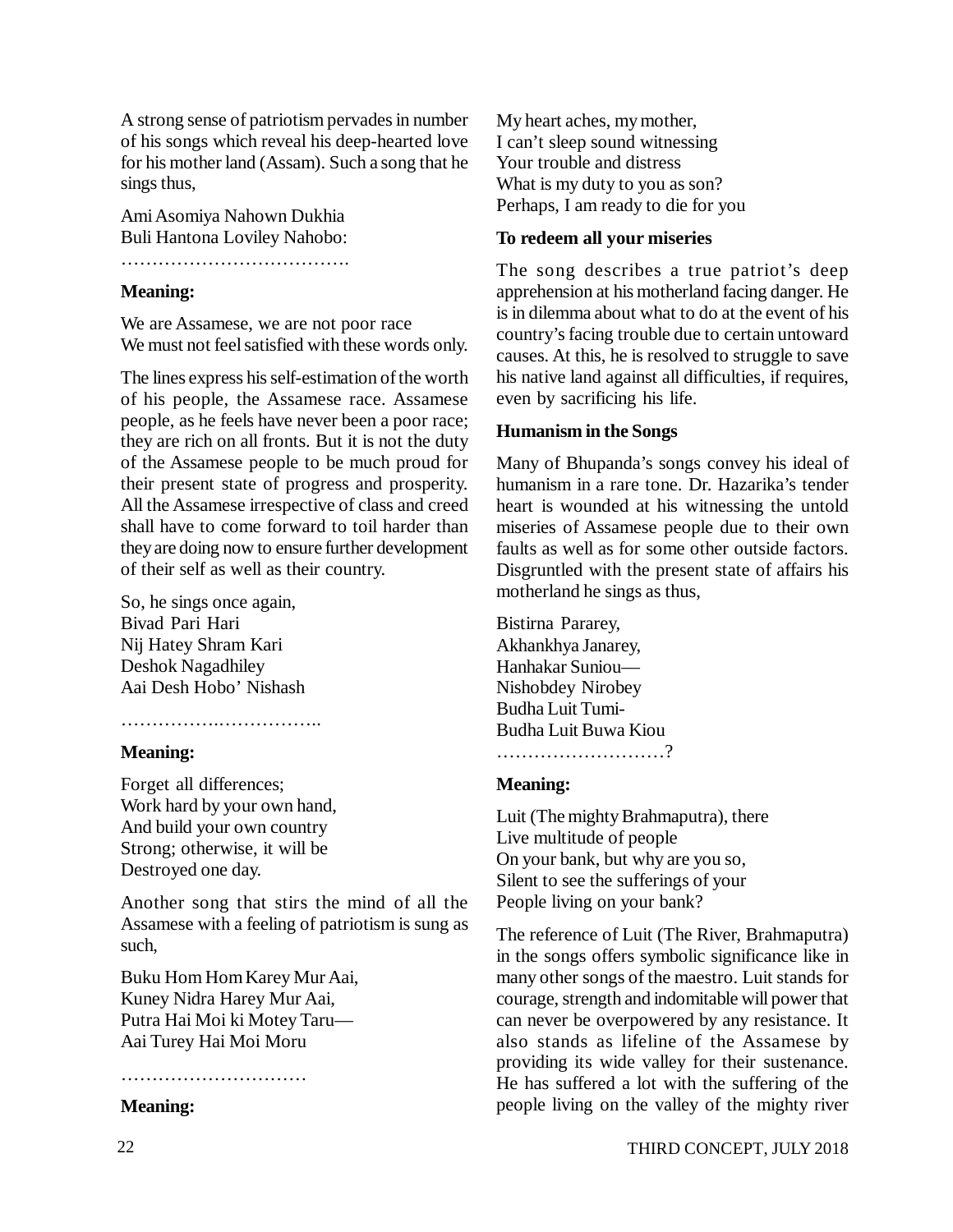Brahmaputra. It is as if no alternative help left for Bhupenda to redeem the trouble-torn Assamese people than to call the mighty Brahmaputra to come to for their rescue.

His songs can sensitize man's mind for his duty and responsibility to his fellowman in distress. He is disturbed with the void of such fellow feeling among the present generation. Bhupenda expresses his pangs at the loss of such essential human values in his song as such,

Manuhey Manuhar Babey Jadihey Akano Nebhabey; Akani Sahanubhutirey; Kunenu Bhabibo Kua, Somonia, Manuhey Manuhar Babey ………………………………………

#### **Meaning:**

My friend, if you do not Think of the poor living In your neighbourhood and friends Then, who will think of them?

As a rational being it is man only who must show his sympathy for his fellowman and help him in his need.

Again, he addresses in his songs to those advanced and well-to-do sections to come out for help of the poor and the impoverished masses as sons of the same almighty. The rich hardly lose little of their possession by helping the poor; rather they will be blessed from divine for their noble deed of rendering help to the needy. Such rarer sense of love and benevolence is reflected in his song as such,

Durbol Manuhey Jadi-Jibonor Kubal Nadit-Par Hoi Tumarey Hanhot-Tumi Heruabanu Ki ………………………?

#### **Meaning:**

O my fortunate being You help the poor Help them to cross the Hazardous River of life You will lose nothing, come, help.

Dr, Hazarika's heart is not only discontented, witnessing the miseries of his natives but also with the suffering of the people across the globe. He has traversed on and around the globe during the heydays of his musical performance and discovered the nature of homogeneity in the suffering of the weaker sections and have-nots everywhere. It seems that he cannot bear the brunt of such universal human sufferings: it hurts him very intensely as he finds no any acceptable solution to this problem right now. So, he is resolved to spend his life as gypsy with no purpose.

He expresses his inner tension as such,

Moi Aati Jajabor

……………………

Moi Dekhisu Anek Gagon Sumbi Attalikar Hari, Tar Shantai Dekhisu Katana Grihahin Noro-Nari Haiey Moi Jajabor

# ……………………………

#### **Meaning:**

I am a gypsy I have seen many towering buildings Owned by the rich around the world, I have also seen the homeless and suffering lot Living on the pavements Under such larger apartments; at this situation I suffer a lot, so I decide to Live life of gypsies' forever

Bhupenda is very much disappointed at the prevailing inequalities among people in terms of owning of material wealth and properties. He is much more disgruntled at the ongoing clashes and conflicts among different groups, races, countries, etc. leading to the destruction of private and public properties.

So, he expresses his utter dissatisfaction as such,

Bahu Deshey Deshey,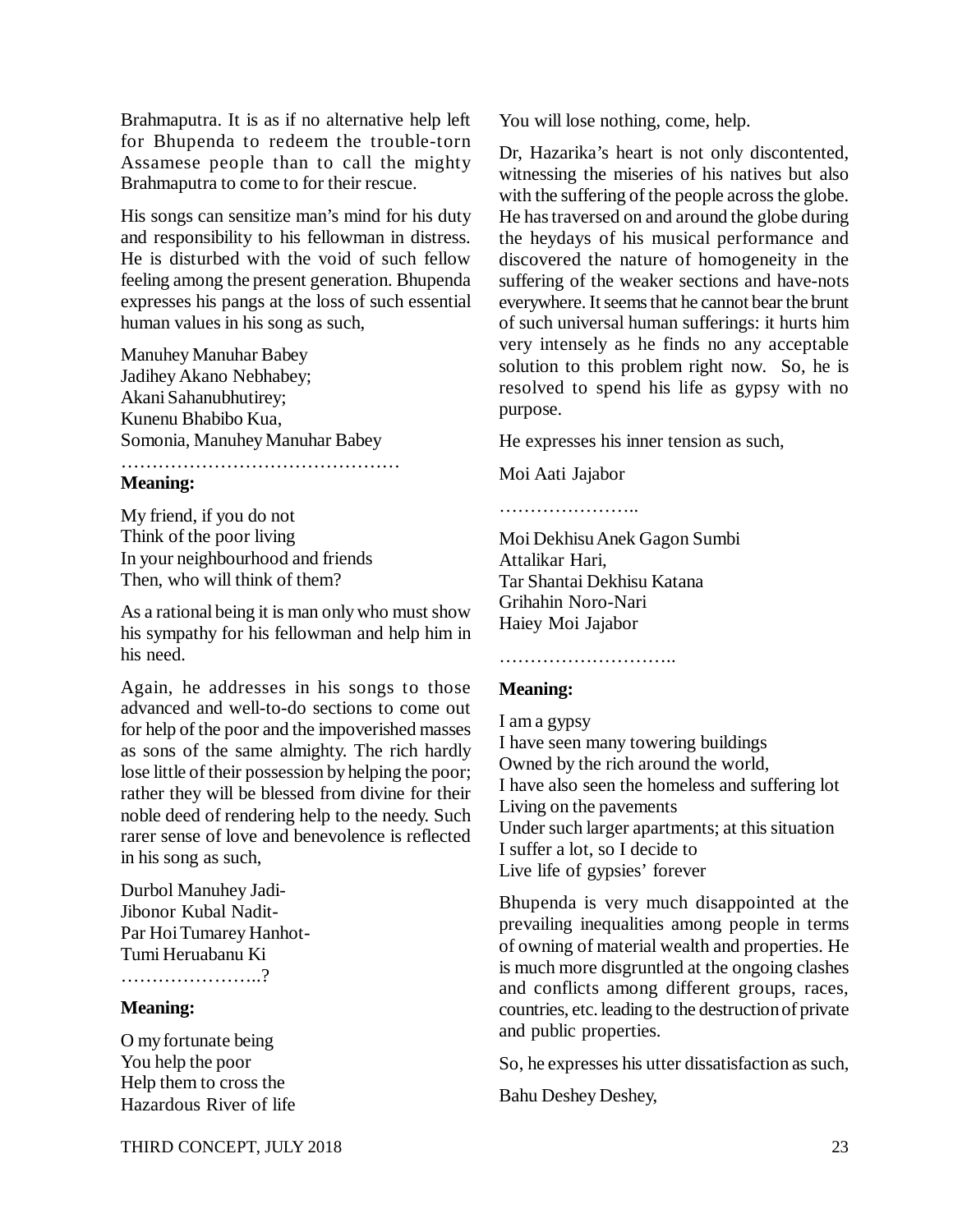Griha Dah Dekhi,Chintito Haon Bor; Monor Manuh Bohutai Dekhu Gharatey Hoisey Por Haiey Moi Jajabor

………………….

#### **Meaning:**

Throughout the countries Houses and properties are burnt To blaze; the friends become Foe at home; so, I am choosing This life of gypsy Treatment of Love

Dr. Hazarika sings series of self-composed love songs that speak the story of his own unsuccessful love at his youth. Love, that he believes is a divinely gift to man. Love between adult male and female is based on mutual trust, pure response of heart, passionate but sincere ideologies of life and feeling for the constructive planning for future. His love with the lady at their youth was not guided by all such purities of love. Their relation of love might be one-sided or sometimes lopsided to which Bhupenda had to be the worse victim. His beloved might have betrayed him by marrying off a better fortune than he is.

So, he sings tragically at the refusal of his beloved as such,

Bohag Mahor Logotey Adin Ahil Bordoi Chila Hei Dhumuhat Pori Tumi Korobar Hotey Gusi Gala; Manor Garaki Aari Tumi Dhanar Garakik Borila

#### ………………………………

#### **Meaning:**

In the month of Boahg (April) Devastating storm occurred; With that wing of the storm You left me forever Creating bigger storm in my mind By marrying a rich man.

Love is sacred and eternal and has no bearing with physical wealth or property. The true love seeks for having a union of souls of the lovers. Love is immortal as in love the lovers die, but not the love itself. Though the love between Bhupenda and his beloved remained unsuccessful in this material world, yet their love will get its due price in heaven. He is not losing his heart being a failed lover himself in this mundane world. He hopes that his beloved will respond to his appeal for love at his death that she denied during lifetime. So, his deep urge to his beloved is that she should have tearful mourning at his death; if she does so, he will have the price of his true love.

#### **Songs of Peace and Harmony**

Bhupenda's songs appeal for upkeep of regional as well as universal peace and integrity among masses. He is very discontented with the prevailing unrest and instabilities of his own region, i.e. North-East India. He always raises his voice for the revival of lost peace and harmony of this trouble-torn region. His song expresses his humble expectation to that effect as such,

Moi Khasia, Moi Joyantia, Dofla, Aabor Aka, Moi Chingofow, Bhayamar Miri, Lalung, Chutia, Lusai, Mikir, Garo, Mishimi, Khampti, Naga, Angami Bir, Moiey Hindu, Moiey Musalman, Moiey Naba Jowan

#### ……………………………

Sakalu Dharmor Mormma Bukut Loi Pranamisu Namaj Moi Jai Tumarey Joi

…………………………

#### **Meaning:**

I, myself is the replica of the people Of all such races like Khasi, Jajantia, Dafala, Aabor, Aka, Chingofow, Bhayamor Miri ……………………

I am an energetic youth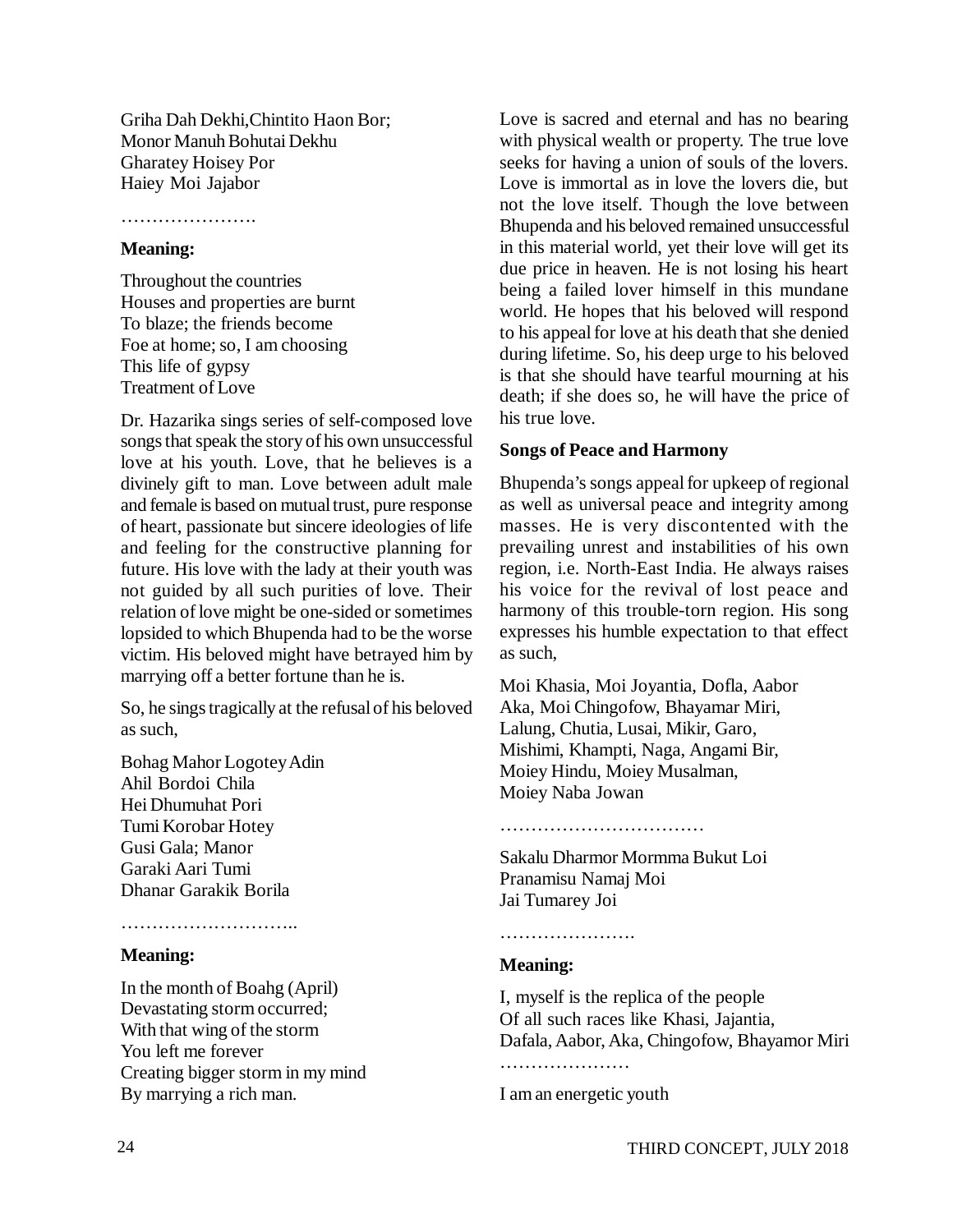I keep in my heart the root of all religion. I wish joy and happiness of all men

Bhupendra finds within himself a rare instance of assimilation of all the North-Eastern races. His dream for this region was that all the people here across the communities, caste and religion should come out with a unique identity as North-Eastern people. He never wishes that the tribes and castes here should live in isolation only by sticking to their own customs. Bhupenda desires for upholding of that oneness of identity of the North-Eastern communities for overall development of this region.

Bhupenda is much concerned for the upkeep of unity and integrity of his own country, India too, as he is for his own region (North-East). He had a vision of modern enlightened India eliminated from the evils of inequality, exploitation, injustices, and the like that stand responsible for its people to suffer a lot for several decades. In his songs he appeals for breaking of all barriers obstructing the age-old unity and integrity of India.

He expresses his feelings as such, Sushan Karik Badhim Sorbosarrar Sarbbosha Punar Ghurai Anim Natun Bharat Gadhim

………………………………………

#### **Meaning:**

I will break all barriers promoting differences among Indians.

I will bring back what the poor have lost so far I will build a new India by destroying the evils.

In his song Bhupenda also advocates for keeping intake of world peace and unity. Altogether the people of the globe, he thinks, are the same fellow brothers, as sons of God. He opines that the people across the world should have one identity like the people of a region or a country as one race, one people and one being only. They should

live in harmony and co-operation to ensure universal peace and progress of humanity. Unjustified clashes among men will certainly destroy their pride of being the conscientious being in the globe.

His worldview on peace and development is expressed in one of his famous songs as follow:

Aami Akekhon Naowarey Jatri Saho Jatri Akekhan Naowarey Jadi Sanghat Hoi Tenay Dhangsha Hobo Garbba Amar Progoti.

#### **Meaning:**

………………………………………

We are same boat brother We are same boat brother If we involve in clashes and conflicts Our pride for progress will go in vain.

#### **Conclusion**

Dr. Hazarika's songs embody basic human qualities and cultivation as well as exercising of those qualities among us is imperative to make our life harmonious, peaceful and progressive. His songs contain the qualities of love, friendship, humanism, peace, unity and integrity and by practicing all such in common bearings in day-to-day life men can make it more smooth, ideal and more delightful. Today our society is grossly affected and endangered with the constant loss of such prime values sustaining our noble and decent entity on the globe.

Bhupenda's immortal songs flooded with all the precious qualities of life should strike on the conscience of all men to be energized to counter the existing illegalities and injustices affecting the normal swing of the present-day life. With his death though Bhupenda is today, absent from us physically, yet with his immortal songs of the soil he will remain alive in our heart to guide us in leading life of righteousness and morality forever.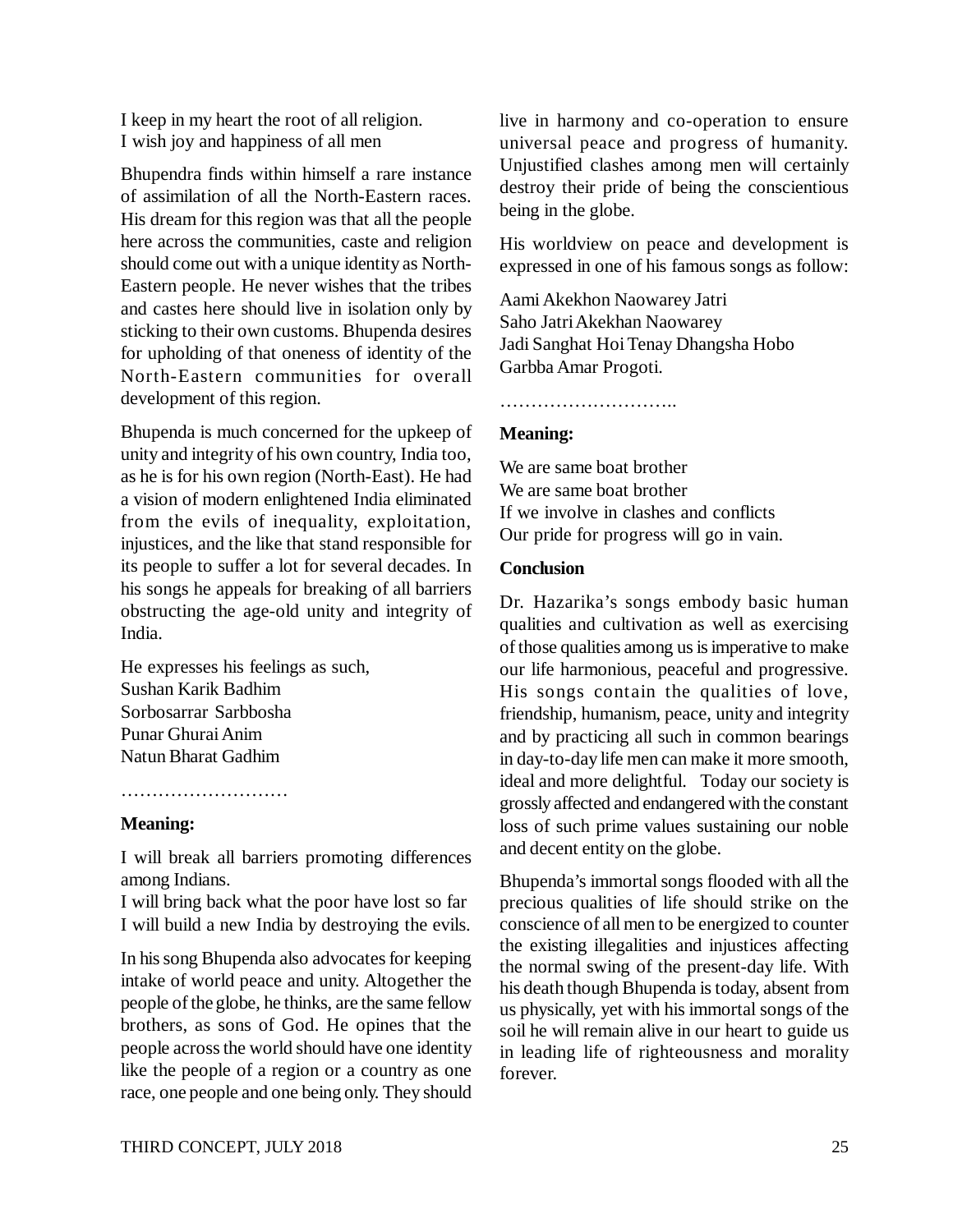#### **References**

- 1. Sarma, S.J (ed*) An Analytical Estimate of Dr Bhupen Hazarika's Songs.* Guwahati-2012, Chandra Prakashan.
- 2. Pujari A. *Dr Bhupen Hazarikar Gitor Mulyayan.* Guwahati 2009, Bani Mandir
- 3. Rajbonshi, P. *Dr Bhupen Hazarikar Jibon Aru Sangram.* Jorhat 2012, Assam Sahitya Sabha
- 4. Saikia N.I. *Bishnu Prasad Rabha, the Revolutionary Artist of Assam.* Guwahati 2007, R.G Publications.
- *5. Jyoti Prasadar Rachanawali.* Guwahati 2007, Assam Publication Board.
- 6. Dutta, A. *Bhupen Hazarika, the Roving Minstrel.* New Delhi 2002, Rupa Co. Publications.
- 7. Dutta, B.N. *Asamiya Sangeetor Aitijya.* Jorhat 1977, Assam Sahitya Sabha.
- 8. Goswami, L. *Dr. Bhupen Hazarikar Sanskritic Parikrama.* Guwahati-2005, Students' Store.
- 9. Sarma, H.K *Asamiya Lokagitor Sandayan.* Guwahati 2000, Bina Library.
- 10.Sarma, S. *Asomor Lokasahitya.* Guwahati 1993, Student's Store.
- 11.Bhuyan, S.J *Ek Gabhir Asthar Gan.* Guwahati 2007, Jyoti Prakashan*.*
- 12.Hazarika, S. *Bhupen Hazarika Rachanawali.* Guwahati 2010, Bani Mandir.

 $\rightarrow \rightarrow$ 

# **Art and Architecture of Tribes in Tamil Nadu**

#### Dr. P. Mariammal\*

[*Since pre - historic times, India has been a country of multi-racial stocks. Its different parts are occupied by the various groups of people having their distinct cultural traits and levels of development. Among them, a number of groups are still in final primitive stage and are called aboriginals. India's mythological accounts describe that Aryans invaded this country and came in contact with the aboriginal people of this country. According to Sr. L. M. Shrikhat, there are a plenty of indication in the mythological stories of the Ramayana and the Mahabharata and even in the pre-Christian era that the indigenous people had to resist the impact of foreign culture. But in the course of time, those races mixed into one composite whole. The modern from of Hinduism comprises many elements of such cultural admixture. But apart from this fact, there are groups of people representing the primitive stage of life. Therefore, people representing these stages are called aboriginals*.]

In the Constitution of India, the aboriginals are called as 'Scheduled Tribes'. Scheduled Tribes have been divided into three groups based on their distribution in three well-defined n the Constitution of India, the aboriginals are called as 'Scheduled Tribes'. Scheduled Tribes have been divided into three groups zones, viz., the southern, the central, and the northern zones. The tribes in this zone appear to be the most ancient inhabitants of India and are now represented by the Todas, Paniyans,

Kurumbas, Kaotas, Sholigas, Malaya lees, Kadars, K Kaanikars, Muthuvans, Mannadiyars, Urails, Malaipantarams, Kayas, Yandi, Yerevs, Chenchus etc. A Negritos stain is found among some of the primitive and isolated tribes, like the Kadars, the Irulas, the Paliyans and the Urails. Their life centres around hunting and food gathering and the headman adjudicates the disputes.

The structure of the society is on the matriarchal basis. Central zone has provided refuge for the

<sup>\*</sup> Asst Prof., Dept. of Historical Studies and Tourism Management, Mother Teresa Women's, University, Chennai.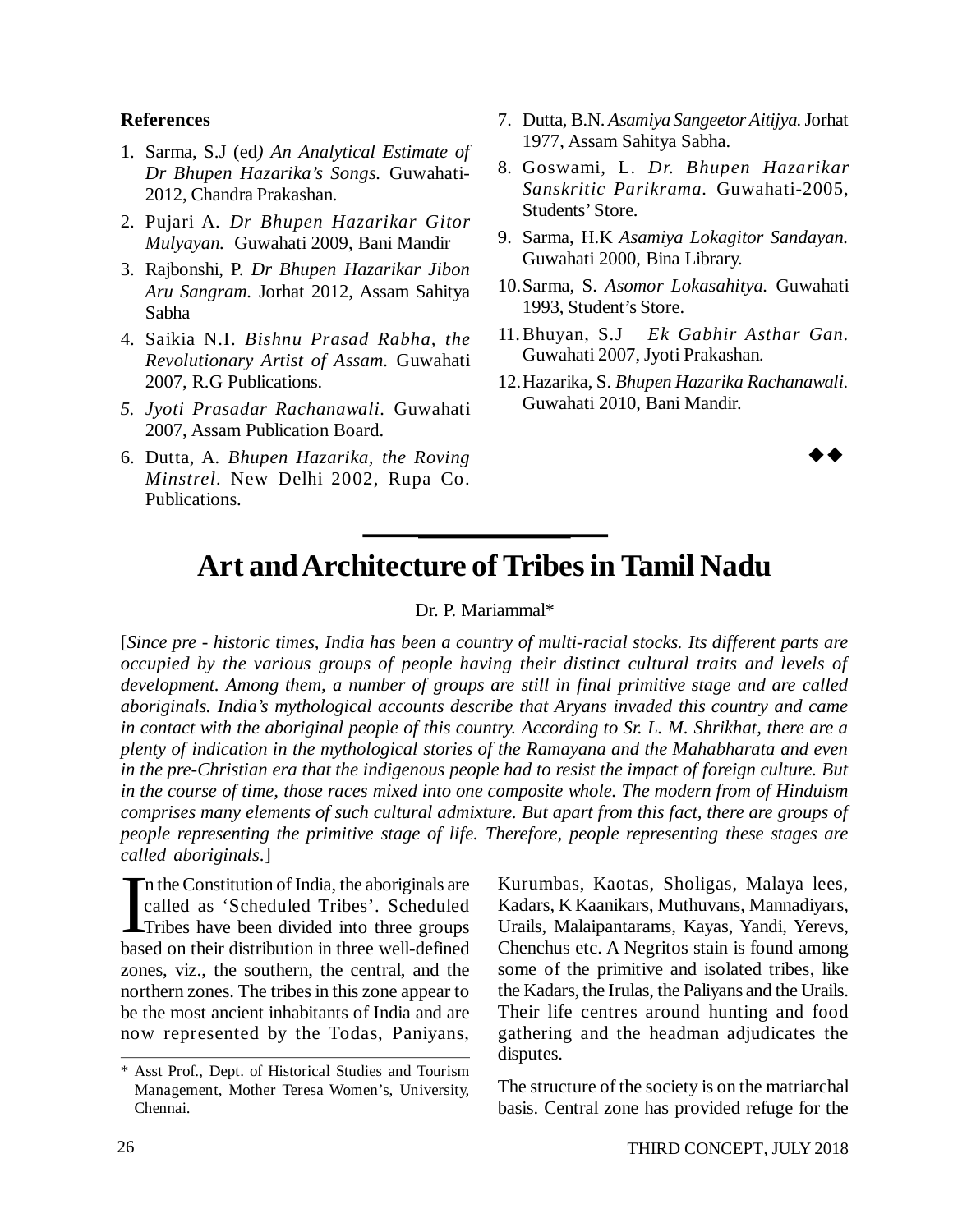aboriginal population from time immemorial and consists of the plateaus and mountain belts between the Indo-Gangetic Basin of the Krishna River and the south. The central zone comprises part of Andhra Pradesh, Maharashtra, Gujarat, Rajasthan, Bihar, Madhya Pradesh and part of Uttar Pradesh. The Santhals, Gonds, Bhils, Mundas, Birors, Bhuiyas, Saoras, Khonds, Belugas and Kols are the major tribes found in this region. They conform to the pattern of Australoid characters.

Shifting cultivation is the prevalent from of food production. Community life is organized with village councils under a headman. Contact with people living on the plain and other non-tribal population of the surrounding areas led to considerable degree of assimilation of Indian ideas and religious rites among these tribes.]

History can be diverted into two divisions, broadly, the unknown and the known. Unknown history is called the pre-history. The pre-history people lived a life just better than the animals. They lived mostly in caves and preferred nearby waterways like rivers, streams, lakes etc., when once the pre-history human began to experience the benefits of repetitive settled life, he/she began to grow and come under the purviews of history. Thus, we arrive at the known history.

For centuries together, the humans grew to become what they are now. It is a great achievement. We have a complex system of scientific and technological improvement at our disposal. These discoveries have simplified the entire life of human beings. A vast change can be seen between the lives of the nomadic pre-history man and the civilized and cultured human of today. One may think that pre-history is a myth and a set of conjectured stories. Today we can even question whether we can find a human with pre-history semblance. It is not a hard task to find such human being, today. The hill tribes who are scattered in countries all over the world more or less resemble the pre-history human beings.

If all these are differences between these two groups it is this that the present-day hill tribes have languages, established customs and traditions and better livelihood than the prehistory human. But their improvement is not quite satisfactory. When compared to the civilized human of today, the tribal people are far backward. They are to shed some of their ageold customs and manners which make them akin to the pre-history people.

Sociologists and Anthropologists have been doing a lot of research inquiring into the customs and traditions of hill tribes. With the exception of some areas, we have a number of hill tribes in India, each are distinct from one other. Tami Nadu is also a state where we come across a number of hill tribes. The word 'hill tribe' denotes the fact that these tribes live in mountainous regions.

When the British began to write on the Indian society, the term 'tribe' was used in general parlance in more than one sense, in reference to a group of people claiming descent from a common ancestor and in reference to a group living in primitive or barbarous conditions. The former usage has a longer history than the one which became prevalent after the colonial rule. Yet it is in the sense that developed later that then term tribe has come to be mainly conceptualized in anthropological writings.

India has the second largest tribal population, next to African countries. As many as 250 tribal groups live in isolated regions of the country. They constitute 7.76 percent of the total populations of the country. The groups speak about 105 languages and 225 subsidiary languages. The late Govind Bhallabh Pant also gave importance to the tribal people. In his own words, he says, 'India is a vast county with a rich variety of culture and our tribal brothers occupy a very important place."

According to the Census of 1981, out of the total population of 68, 51,84, 6932 in India,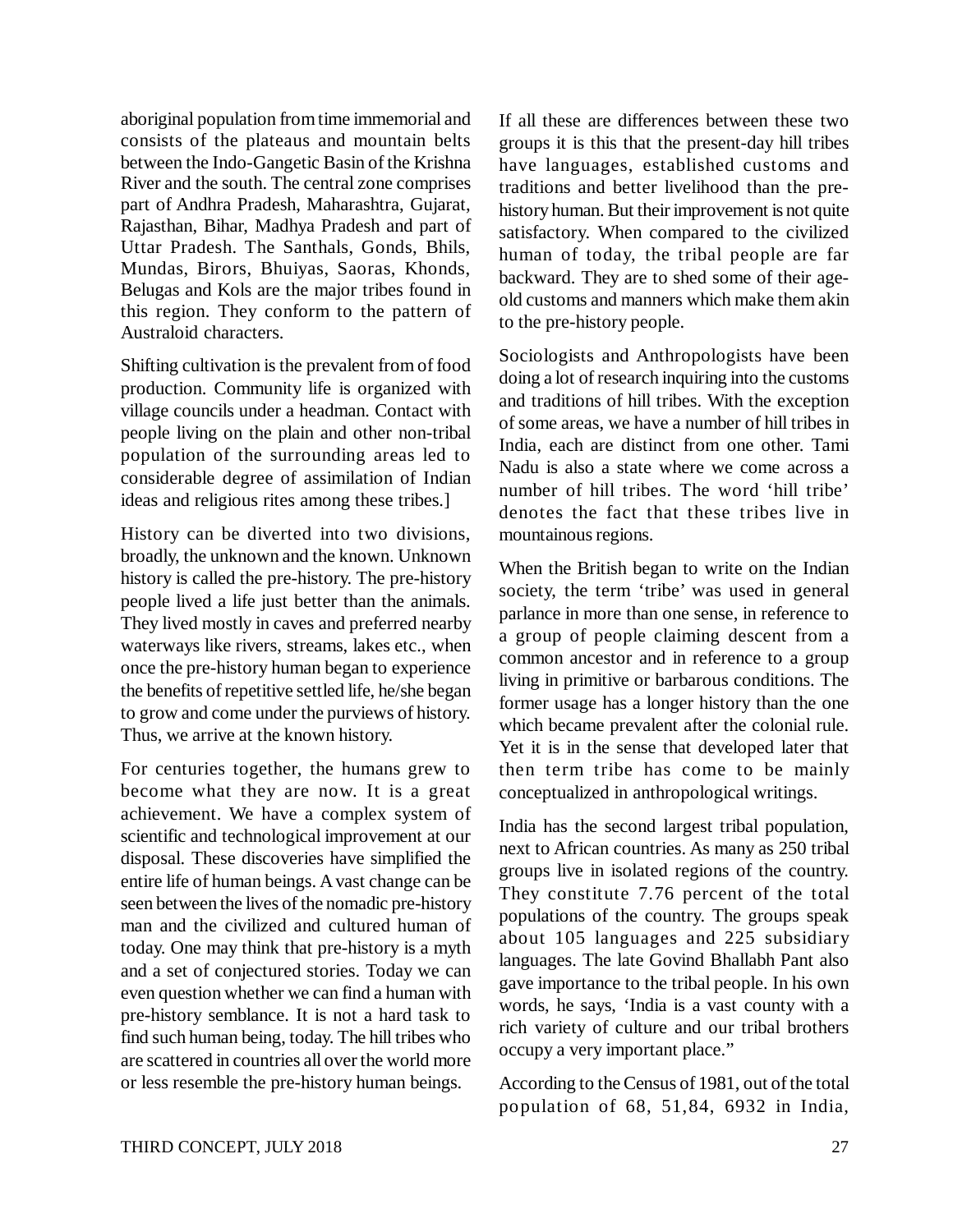4,98,30,435 belong to the category of Scheduled Tribes and they constitute about 7 percent of the population of the country. These tribes are the indigenous people of India because they have settled in different parts if the country before the Aryan settlements in India. The tribal people play a vital role in the Indian social set-up because to a weaker section of the society and greatly suffer poverty.

These tribal people are backward people of the country. Tribe is a group of people with a common ancestry, language, culture, historical tradition and an identifiable territory. Tribe is a group of human social organization based on small group defined by traditions of common descent and having temporary or permanent political integration above the family level and a shared language, culture and ideology. The term tribal is derived from the Latin word tribes, meaning one third, which originally referred to one of the three peoples who united for founding Rome, before 241 B.C.

The English word tribe is first used to refer to the Hebrews. The word suggests simple folk living in the hills and forests. The term tribe has been widely used in Anthropology, but there is no general consensus as to its precise definition or appropriate application. The Roman word 'TRIBUA' meant a political unit and was used to refer to social groups defined by the territory they occupied. Tribe is a social group in which there are many clans, nomadic bonds villagers or other sub-grounds which usually have a definite geographical area, a distinct culture and either a common political organization or at least a feeling of common determination against strangers.

# **Art, Architecture and Sculpture**

The art and architecture of the temples of Tamil Nadu is very ancient. In the field of art and architecture, the contribution of the ancient tribes is splendid. They worship the god in relation to nature and observe simple ways of workshop. They create an elevated mud place and worship the things used for worship like the stone trident, and along with the weapons. This is known from the fled study. The Kattunaykans worshipped in this method from the very beginning itself.

At present the tribal people of Kodai have shown some interest in art and architecture, since they have started to worship the daily onside the Moolamurthy has been desecrated and a simple front Mandapa is constructed around a statue which proves their growth. They follow the Dravidian mode of art and architecture. Among the organs of architecture, the simplicity of art decorative designs, is found. The Kattunaykans have employed Upana and Athistana in their art. The temple has been designed in such a way that the sub-elements in the Athishtana cannot be detected. The Paliyans have followed the simple parts of the walls.

On the other hand, the Kattunaykans have structures at the leg part leading to the Padas figures like the Devakoshtas. They also follow the method of putting up archways and decorative designs, and also follow regularly the Prasthra structure. This kind of handicrafts cannot be found among the Paliyans. The Kattunaykans have set up first floor and have put on it parts like the Sala and Karnakudu. From the research it is known that by adhering to directions they have installed the statues. They also call the circularshaped peak structure as Kodai Vimana; since the Kattunaykans have an inclination towards the traditional Dravidian art they have engraved the Nasi Kudus and small Kudus.

In the Kattukaaliamman temple, found in their settlement, features of this type can be seen with the organ Kalasa. Different types of artistic designs are found in the head structure. Next to the Vimana the statue of the Moolavar is not installed in the sanctum. Instead, the weapon worshipping is in practice among the tribes of Kodai hills. In places like Kombaikaadu and Kadamanraavu the Paliyans follow the weapon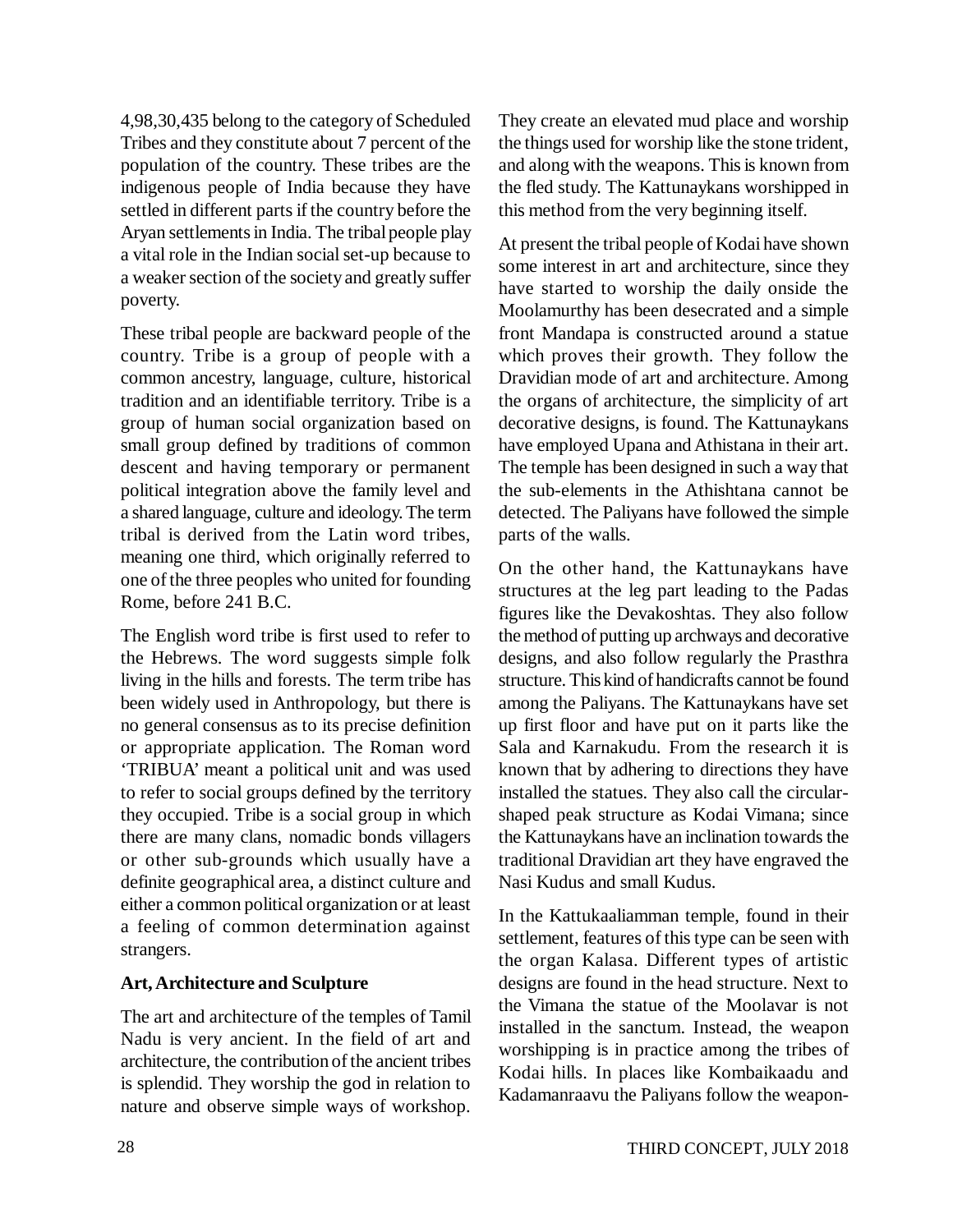worship. In the temples of the Kattunaykans next to the sanctum, the portion known as Aetha Mandapa can be seen. This structure cannot be found in the temples of the Paliyans. The Paliyans have constructed only the Moolasthana, but in the mountainous regions of Kodai, a simple front Mandapa has been put up.

The Kattunaykans, on the other hand, have structured the Maha Mandapa, next to the Artha Mandapa and have also carved many stucco pillars. These pillars correspond to the artistic delicacy of the days of the Vijayanagar Nayak. One can see in their Kattukali temple, the carving like- Pushpa Pothigai, Nagapanda, four-sided pillars. This can be seen in their Kattukaliyamman temple. The Kattunaykans, who have structured the beautiful Maha Mandapa, have also installed in the Vithana portion of the Mandapa and beautiful lotus flowers with the aesthetic cult. On the other portion of the Mandapa, the Palipeeda at the entrance are of stucco shapes. This can be considered as another milestone towards growth.

The growth of the art and architecture found in the temples of the Kattunaykans look following the Agama Vasthu Sastra. The Paliyans have only started to construct simple sanctum Vimana and the front Mandapa. There are no decorative artefacts about it. The Kattunaykans worship only the Ayuda. The Paliyans, on the other hand, have installed the figure of Palichiamman in their sanctum which amazes the researchers. During the festival days the Paliyans worship the structure of the Amman.

In the temples of the Paliyans, the Maha Mandapa, the Pali Peeda and the Kodai Maram have not been in use till today, as is known from the field study. The Kattunaykans have in their temple the Prather's in accordance with four directions, the North, the South, the East and the West. This kind of structure cannot be found in the temples constructed by the Paliyans. Since the Paliyans and the Kattunaykans are very ancient tribes, they have the Sthala Virutcha in their temples.

In the growth of art and architecture, one can see the sanctum, the Artha Mandapa and the Maha Mandapa in the temples of the Kattunaykans, which are absent in the temples of the Paliyans. The Vimana organs like the Upana, the Athistana, the Pada, the Prasthra, the Skihara and the Sthibi are present in the temples of the Kattunaykans. There is the simple pada with the roof the Prasthra and the non-decorative and ordinary Vimana in the temples of the Paliyans. They have built the pillars at a stage when they were ignorant of the nuances of art and architecture.

Moreover, they have not structured the Kodai Maram and the Pali Peeda and also in accordance with the Agama Vasthu Satra. They followed the hearsay which was in vogue at that time. At present the Kattunaykans of N. Puthupatty follow the features of art and architecture in a splendid manner. The Paliyans even at present have only the temple sanctum and the front Mandapa in their temples.

#### **Conclusion**

In ancient days, the Kattunaykans and the Paliyans wore old clothes. They now wear modern dresses like sarees, chudidhar and dhoti. The Paliyans wear very simple dress. In wearing the ornaments, the Paliyans adopt a simple way. Their ornaments are made up of flowers, seeds, beads, dry seeds and old copper coins. The Paliyans in those days consumed different types of tubes, leafy vegetables and cereals. These two tribes now consume rice and vegetables like the people of the town. The Paliyans and Kattunaykans believe in demons, devils, ghosts, the cult on divine being and omens. Similarly, they also follow certain restrictions, punishments and penalties.

Religion plays an important role in their life. The Paliyans worship Palichiamman while the Kattunaykans worship Kattukaliyamman. Both of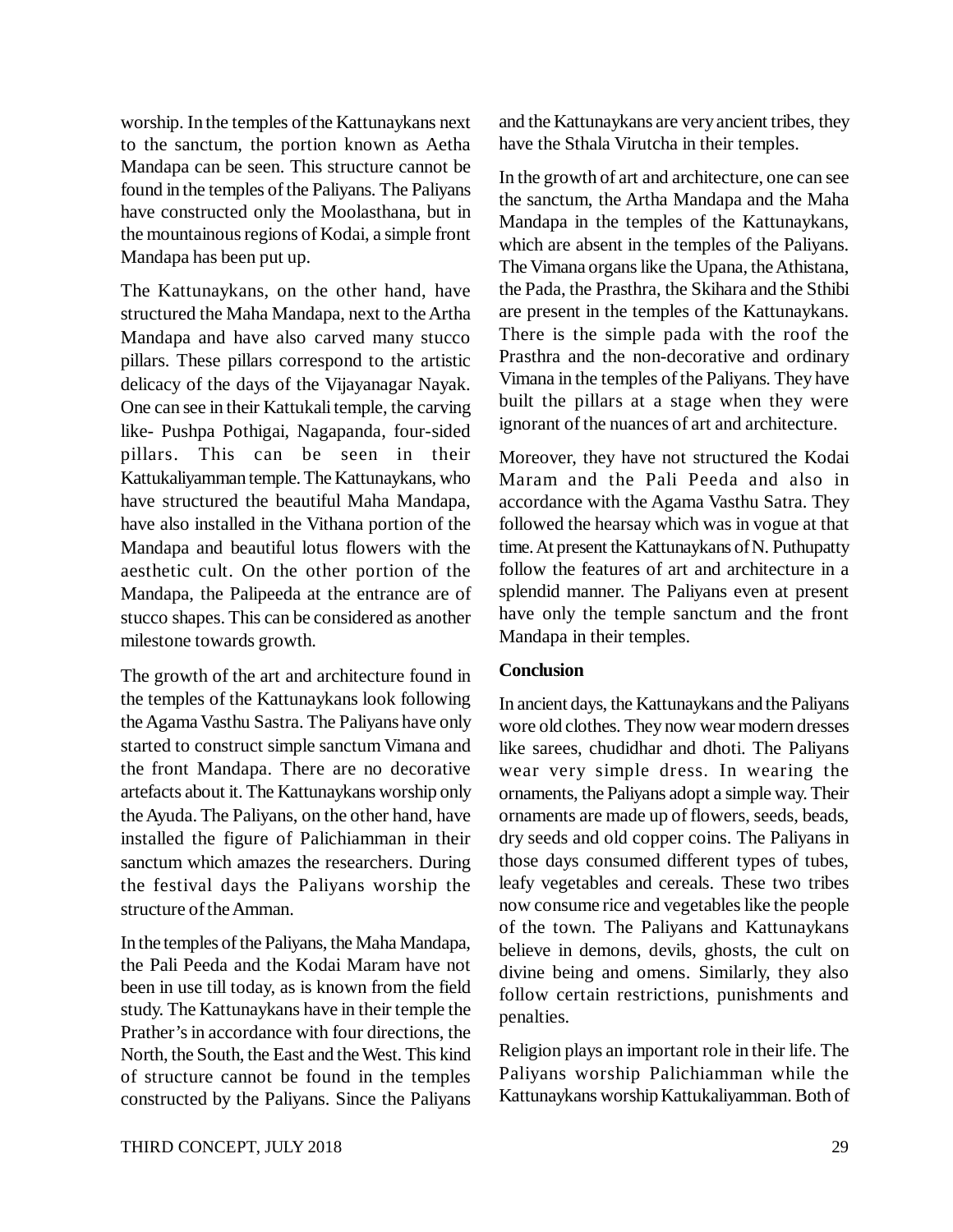them celebrate festival in a grand manner. For fulfilling their rituals, they engage themselves in dancing during the festive occasion. Both of them spend their time on entertainments. The aged people among the communities spend their time in sleep. While the ladies and youth spend their time by watching films and listening songs. Because of the impact of the urbanisation, the Kattunaykans have adopted temple Ahama rules in their architecture. Among the organs of architecture, the simplicity of form is found in the Paliyans' temples.

Our Constitution has made provisions for the welfare of the tribes. For that reason, the government takes measures by appointing various tribal commissions. Many acts were passed for their development. New schemes were introduced. The non-governmental organizations also render services and take efforts for their welfare.

#### **References**

- 1. Burton Stein., Vijayanagar Architecture, np, Delhi, 1998
- 2. Chandra Babu, B.S., (ed.,) The life and Mission of Mannar Thirumalai Nayak, Bharathi Puthakalayam, Chennai,2010
- 3. Dube, S.C., Tribal Heritage of India, Vikas Publishing House, New Delhi, 1977
- 4. Edgar Thurston., Castes and Tribes of South India, Vol-IV. Asian Education Service, New Delhi.1909.
- 5. Kotharai, K.L., Tribal Social Change in India, Himanshu Publications, Delhi,1985
- 6. Mohanty, Tribal Customs and Traditions, SC&ST Research and Training Institute, Orissa, 2009
- 7. Mohanty, P.K., Development of Primitive Tribal Groups in India, Kalpaz publications, New Delhi, 2002
- 8. Nishi. K. Dixit, Tribals in India., Vista International publishing House, Delhi,2006
- 9. Ravi Shankar Prasad & Pramod Kumar Sinha., Ethnographic of Indian Tribes, Anmol Publication, New Delhi, 2010
- 10. Suresh Singh, K., The Tribal Situation in India, Institute of Advanced Study, Shimla,1986
- 11. Somasundaram, M., Tribal Development in India, Anmol publications, New Delhi, 2001.
- 12. Soubhagha Rajan Padhy & Biswajita Padhy., Tribal Development in India, Mangalam publication, Delhi, 1995
- 13. Stephen Fuchs., The Aboriginal Tribes of India, Macmillan, New Delhi.1973.
- 14. Tripathi, S.N., Tribal in India, Discovery publishing house, New Delhi.1998.
- 15. Verma, R.C., Indian Tribes Through the Ages, Publications Divisions, Ministry of Information and Broadcasting, Govt. of India, New Delhi, 1990.  $\rightarrow \rightarrow$

#### **PERSPECTIVES ON WOMEN Edited by Babuddin Khan**

#### **A compilation of Select Articles from 25 Years of THIRD CONCEPT**

**On Emancipation and Empowerment of Women across the world with special emphasis on Indian Women**

#### **Price: Rs 695**

**Special Discount of 25% for Third Concept subscribers**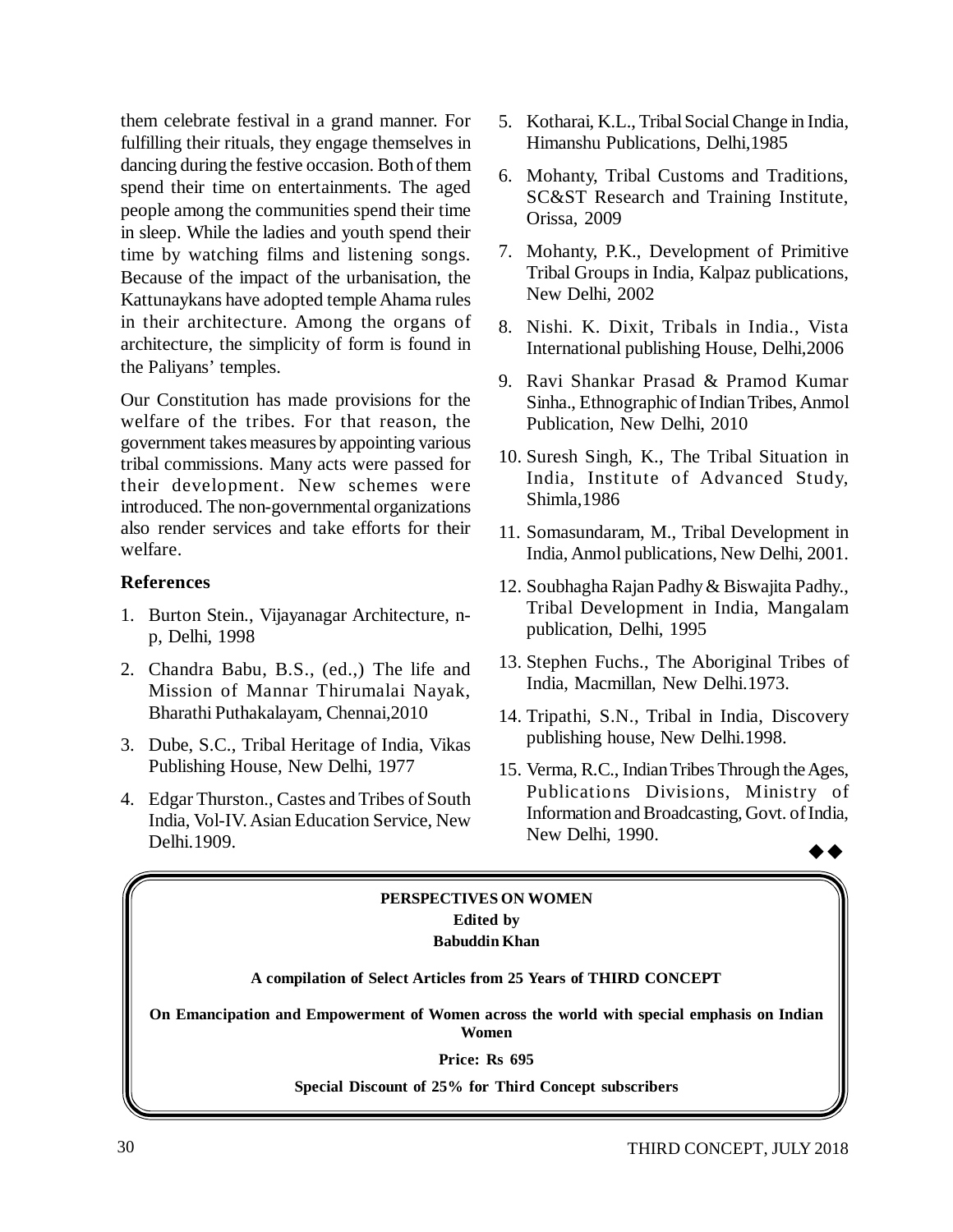# **Role of SHGs in Kerala's Agriculture Sectors**

Archana Prabha\* & Dr Joseph J. V\*\*

*[For a few decades the concept of Self Help Groups (SHGs) was more confined in Microfinance alone; however, recent reviews have proved that these groups can create considerable improvements in agriculture sector. The notion of SHG is based on group dynamics. Group mobilization and collective action helps to overcome the challenges faced by female individual farmers, thus improving their capacity to access credit, training, agriculture information, and it also improves their bargaining power. SHGs through collective farming regenerate agriculture sector and create employment opportunity for women farmers. Therefore, the present study tries to analyse Self Help Groups beyond microfinance debates.]*

**A** griculture is undoubtedly a crucial element for economic development of every country. Share of agriculture accounts for 7.68% of total agriculture output. griculture is undoubtedly a crucial element for economic development of **Levery country. Share of agriculture** Agriculture's contribution in Indian economy is higher than world average of 6.1% (statistics report, 2017). In addition, more than half of Indian population depends on agriculture for their livelihood means. In spite of its significant contribution towards Indian economy, the sector fails to receive due attention.

Indian farmers have been confronted with a series of challenges. Census (2001) examines that out of 121 million farm holdings, 90 million were small and marginal holdings. Recent agriculture census observed that marginal farmers and small holdings occupy 85.01%, it is just 44.58% of the farm holdings (Agriculture census 2011). These marginal farmers were subject to high risk and low absorption capacity, limited credit access, and face exploitation from market intermediaries. These constraints are again compounded in the case of women farmers as they have little or no access to land and other assets.

THIRD CONCEPT, JULY 2018 31

Women's role in agricultural sector is either as a subsistent worker or as a labour. They constitute a crucial demographic group in the country. They consider agriculture as their main alternative as it has direct relationship with their economic independence, access to better education, health facilities. Studies of Jyothi and Singh (2011) examine that in accessibility of modern technology in agriculture makes women as passive recipients in agriculture sector. Women farmers are often confronted with gender inequality in agriculture sector.

Marginalization of women is further reinforced by policy biases in favour of men. To overcome these challenges, Agriculture extension reforms in India advised to organize Farmers Advisory Committee (FAC) comprising a group of farmers. The key factor in extension program is to organize farmers under Self Help Groups and Farmers' Interest Groups.

#### **Rationale Behind SHGs - Collective Farming**

Microfinance operates through SHGs and entails significant outcomes in the form of increased access to credit, and improved standard of living. In recent years, the significance of SHGs in mainstreaming women in agriculture sector has gained importance. It is Kudumbasree initiated SHGs, which have come forward to meet the growing farm sector demands. SHGs through collective farming focus on ensuring self-reliance

<sup>\*</sup> Ph D Scholar, Dept of Commerce, Fatima Mata National College, Kollam.

<sup>\*\*</sup>Associate Prof., Fatima Mata National College, Kollam.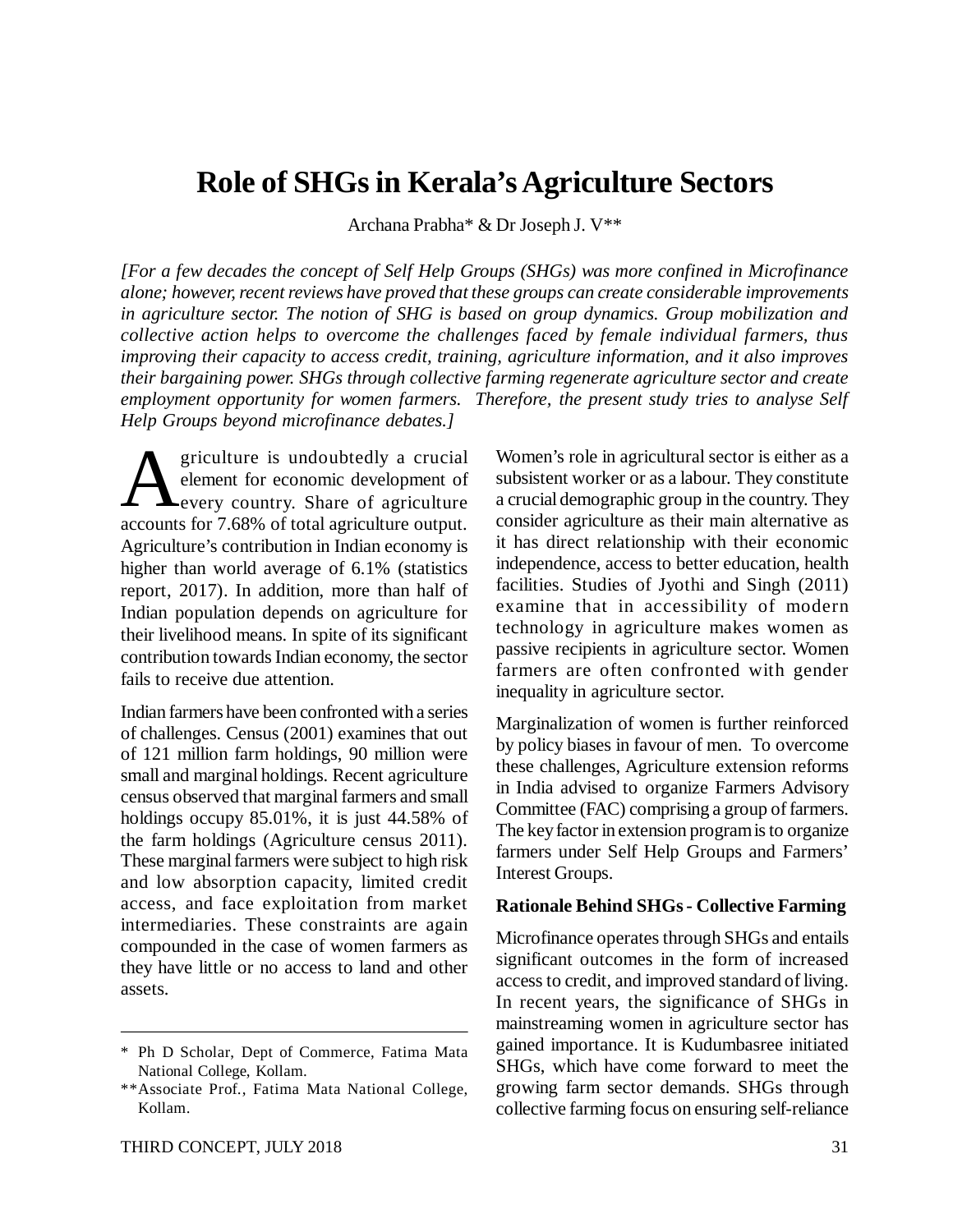in agricultural production, thus creating food security. Also, collective farming reduces the problem of transaction cost of small holdings (Sajeesh, 2013). In addition, Kudumbasree offers training in innovative agriculture technologies, thus providing more employment opportunities in primary sector.

 Traditionally, Kerala's economy is enriched with contribution from primary sector. The topography of Kerala offers ample opportunities for agriculture and allied activities. In addition, agriculture reforms offer momentous changes in this sector. But increased commercial and residential developments, obsession towards heavy industries, uneconomic size of land holdings, and non-availability of farm labour; all adversely affect the further growth of the sector.

In this situation the state finds it difficult to manage the growing consumption demands; therefore, depending upon neighboring states. SHGs through collective farming regenerate agriculture sector. The present study therefore tries to analyse the role of Self Help Group in agriculture sector in Kerala.

# **Self Help Groups and Collective Farming**

Kerala State Poverty Eradication Mission or Kudumbasree Mission, based on the notion of SHGs and supported of government agencies, introduced collective farming. The mission aimed to create food security and encourage agriculture sector through neighbourhood groups. Under collective farming, Self Help Group members with support of Panchayath cultivate fallow land on informal lease. Concerned Panchayath offers basic agricultural facilities including uninterrupted irrigation supply.

Mahila Kissan Sashakthikaran Pariyojana (MKSP), initiated by National Rural Livelihood Mission (NRLM) in 2011 supports SHGs in collective farming. They provide training and capacity building inputs. Mahatma Gandhi National Rural Employment Guarantee Scheme supply necessary help in land preparation. National Bank for Agricultural and Rural Development Bank (NABARD) offer adequate financial assistance to SHGs' women farmers on subsidized rate (Hindu, 2010). It allows 5% subsidy on short term loans.

Kudumbasree identified cultivable fallen land. Then 4-10 members of SHGs under the leadership of Area Development Society (ADS) undertake farming activities. Time to time evaluation is done by concerned ADS. In the beginning the project targeted to promote 30000 Joint Liability Groups (JLG) intended to create 150000 women farmers in 24000 hectares. According to Kudumbasree reports, 6938 hectares of fallen land was identified and 65601 Joint Liability Groups with 288005 women farmers were engaged in farming activities. In Kottayam district alone, they cultivate 47 acres of banana. Around 750 women farmers from 150 groups undertake these farming activities for Guruvayoor temple (Ajitha, 2016)

 Mahila Kissan Sashakthikaran Pariyojana (MKSP) provides capacity building inputs to 10598 women farmers. Technical training was offered to 8393 members. In addition, 916 Farmer Felicitation Centre were established under Mahila Kissan Sashakthikaran Pariyojana (MKSP) according to Kudumbasree mission report.

# **Progress of Collective Farming under Kudumbasree-Initiated SHGs**

It is observed that about 88460 SHGs were registered in Kerala in first season. Among 88460 groups, about 64983 Self Help Groups participate in collective farming. The study observed that collective farming offer employment opportunities to women members from 64983 Self Help Groups. The Self Help Groups from Kanur has the most active participation in farming initiatives. About 10350 Self Help Groups in Kannur participate in farming initiatives of Kudumbasree. The Self-Help Groups in Kottayam has the least participation in collective farming. In season II about 51600 Self Help Groups participate in collective farming. 7807.89 hectares of paddy,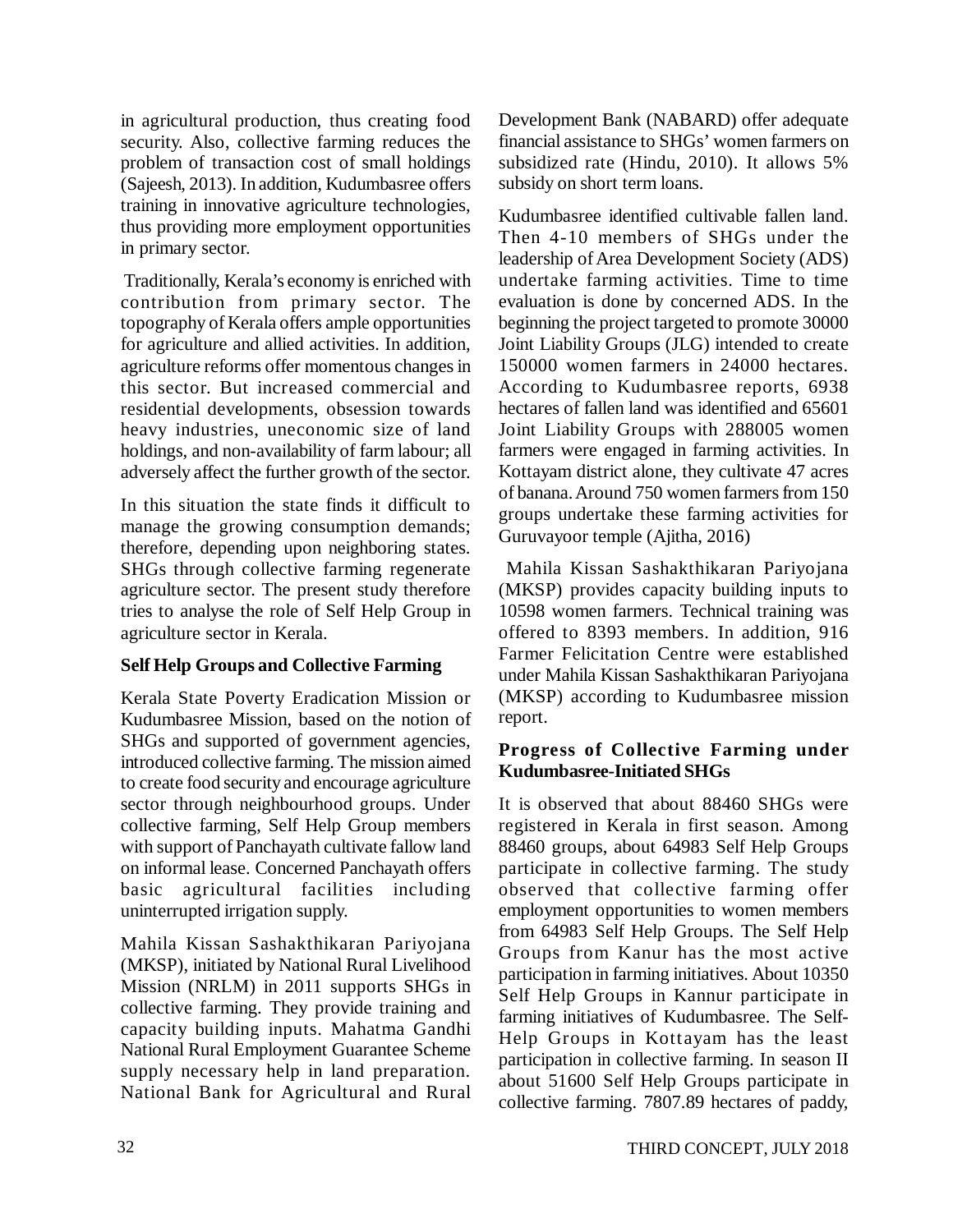| N <sub>o</sub> | District       | Number of registered SHGs | Number of JLG undertaken<br>collective farming |
|----------------|----------------|---------------------------|------------------------------------------------|
| $\mathbf{1}$   | Trivandrum     | 4905                      | 2437                                           |
| $\overline{2}$ | Kollam         | 4541                      | 2875                                           |
| 3              | Pathanamthitta | 6860                      | 6530                                           |
| $\overline{4}$ | Alapuzha       | 5443                      | 2850                                           |
| 5              | Kottayam       | 3100                      | 1923                                           |
| 6              | Idukki         | 8461                      | 9002                                           |
| 7              | Ernakulam      | 6567                      | 4839                                           |
| 8              | Thrissur       | 4460                      | 3137                                           |
| 9              | Palakad        | 4116                      | 4116                                           |
| 10             | Malapuram      | 5141                      | 3784                                           |
| 11             | Kozhikode      | 6061                      | 3641                                           |
| 12             | Wayanad        | 6645                      | 3181                                           |
| 13             | Kannur         | 15716                     | 10350                                          |
| 14             | Kasargod       | 6444                      | 6318                                           |
|                | Total          | 88460                     | 64983                                          |

| 5948.8 hectares of vegetable, 6543.03 hectares   |  |
|--------------------------------------------------|--|
| of tuber were cultivated through the initiative. |  |

**Table No. 1 District-wise classification of JLG in collective farming (Season I)**

Kudumbasree mission report 2016-17

# **Table No. 2 Progress of collective farming – crop wise (Collective farming in season II)**

| N <sub>o</sub> | <b>District</b> | Number of<br>registered JLG | Paddy (in<br>hectares) | Vegetable (in<br>hectares) | Tuber (in<br>hectares) | Other crops<br>(in hectares) |
|----------------|-----------------|-----------------------------|------------------------|----------------------------|------------------------|------------------------------|
| $\mathbf{I}$   | Trivandrum      | 2899                        | 33.7                   | 259.5                      | 248.1                  | 93.2                         |
| 2              | Kollam          | 2325                        | 18                     | 127                        | 218                    | 236                          |
| 3              | Pathanamthitta  | 3265                        | 120                    | 258                        | 664                    | 448                          |
| $\overline{4}$ | Alapuzha        | 3226                        | 268.75                 | 438.96                     | 198.65                 | 28.25                        |
| 5              | Kottayam        | 2277                        | 607.17                 | 124.63                     | 409.53                 | 67.27                        |
| 6              | Idukki          | 5236                        | 70.8                   | 946.7                      | 709.9                  | 772.62                       |
| 7              | Ernakulam       | 4893                        | 385                    | 338                        | 496                    | 56                           |
| 8              | Thrissur        | 4563                        | 1281.81                | 1130                       | 690.36                 | 98.91                        |
|                |                 |                             |                        |                            |                        |                              |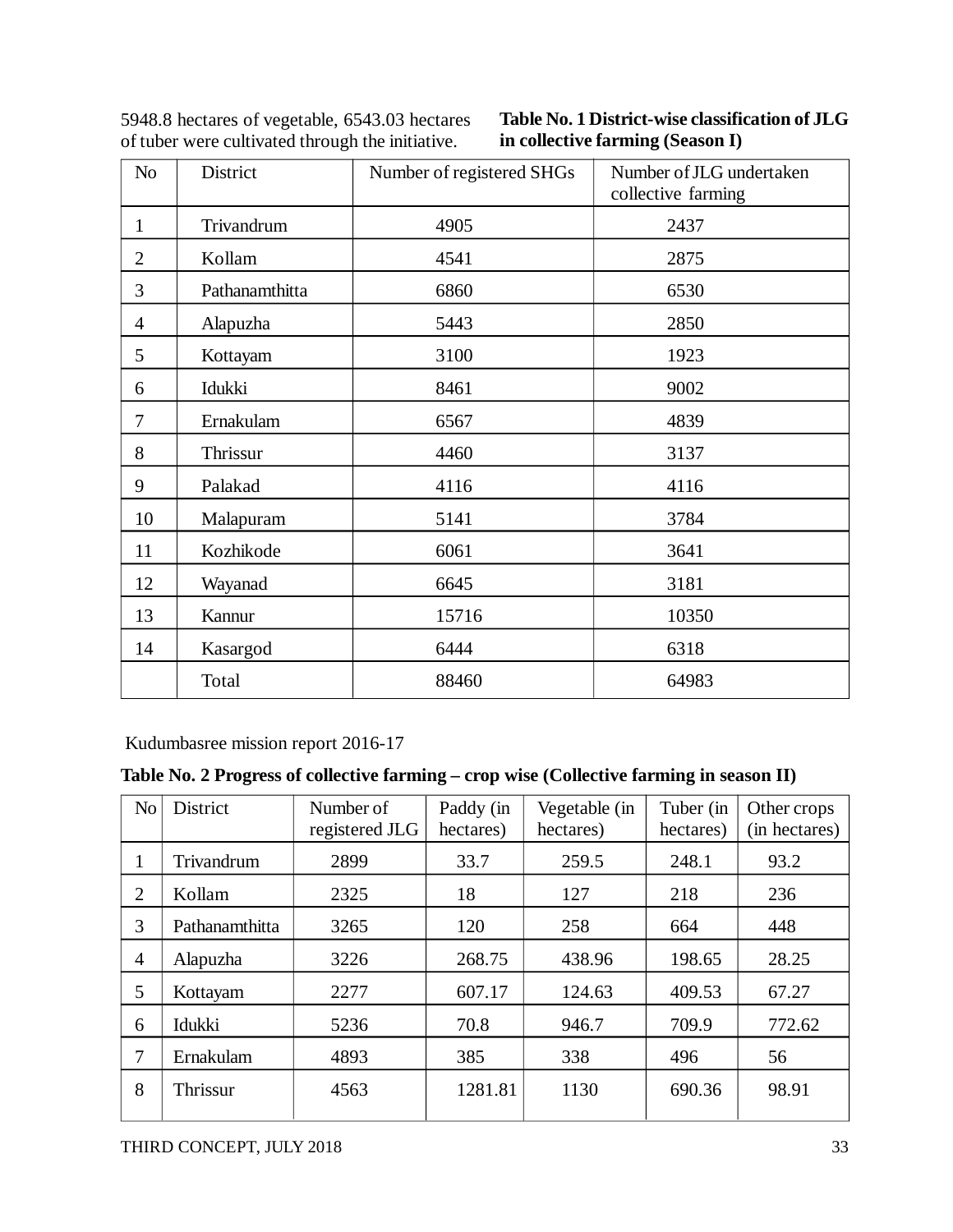| 9  | Palakad   | 4173  | 1144.05 | 345.71 | 230.03  | 99.3    |
|----|-----------|-------|---------|--------|---------|---------|
| 10 | Malapuram | 2462  | 731     | 579    | 350.5   | 195.75  |
| 11 | Kozhikode | 1608  | 90      | 119.5  | 200.8   | 16.5    |
| 12 | Wayanad   | 1209  | 376.6   | 51.8   | 116.17  | 196.06  |
| 13 | Kannur    | 9830  | 1956    | 530    | 1600    | 621     |
| 14 | Kasargod  | 3634  | 725     | 700    | 411     | 79      |
|    | Total     | 51600 | 7807.89 | 5948.8 | 6543.03 | 3007.86 |

Kudumbasree mission report 2016-1

# **Conclusion**

Kudumbasree program in farming initiatives has proved that it creates self-sufficiency in agriculture production. Kerala is basically a consumer state. Increase in population without subsequent increase in food production creates stagnation in agricultural sector. The peculiarity in demography coupled with increased migration rate ends up with labour problems. 64.3% of our demography constitutes active age group who prefer white collar jobs. This hesitance to work in agriculture sector forced the state government to depend on neighbouring states. SHGs organized under Kudumbasree have ushered in new dawn in agriculture activities in Kerala. SHGs' collective farming ensures agriculture sustainability and reduced dependence on neighbouring states.

Kudumbasree initiated SHGs create employment opportunity for large number of women in primary sector. As most of the primary sector activities do not need technical skills, even illiterate women can join in collective farming.

Kudumbasree initiatives have debunked the theory that agriculture was not profitable. As most people hesitant to work in this sector, landowners should hire labour at high cost. In collective farming, women farmers lease land from owners. With technical support from Panchayath and Mahila Kissan Sashakthikaran Pariyojana (MKSP) and financial support from NABARD, they put in labour themselves. Hence their efforts and progress proved that agriculture is a

profitable activity and can ensure food security and sustainability in agriculture sector. Through collective action in farming, SHGs have been able to explore their potential in agriculture sector rather than restricting in microfinance alone.

# **References**

- 1. Ajitha Menon (2016), "A government program in Kerala is turning women in to agripreneurs", Better India, February 27, 2016, <http://www.betterindia.com/46685/> ku du mbas ree - kerala - government guruvayoor-pooja-kadali-agriculture/shg
- 2. Agriculture census (2011), retrieved from Press Information Bureau, Government of India, Ministry of Agriculture and Farmers Welfare, December 09, 2015
- 3. Census (2001), [www.censusindia.gov.in](http://www.censusindia.gov.in)
- 4. The Hindu, "Kudumbasree to focus on collective farming", May 30, 2010
- 5. The Kudumbasree Mission Reports (2017), [www.kudumbasree.org](http://www.kudumbasree.org)
- 6. Y.V. Singh & Jyothi Nayak (2011), "Status of rural women in agricultural", Kurukshetra, September 2011.
- 7. Statistics reports (2017)
- 8. V.K. Sajesh and Ramasundaram (2013), "Effectiveness of collective farming under Kudumbasree program of Kerala", Journal of Community Mobilization and Sustainable Development Vol. 8(2), 276-281, July-December,2013

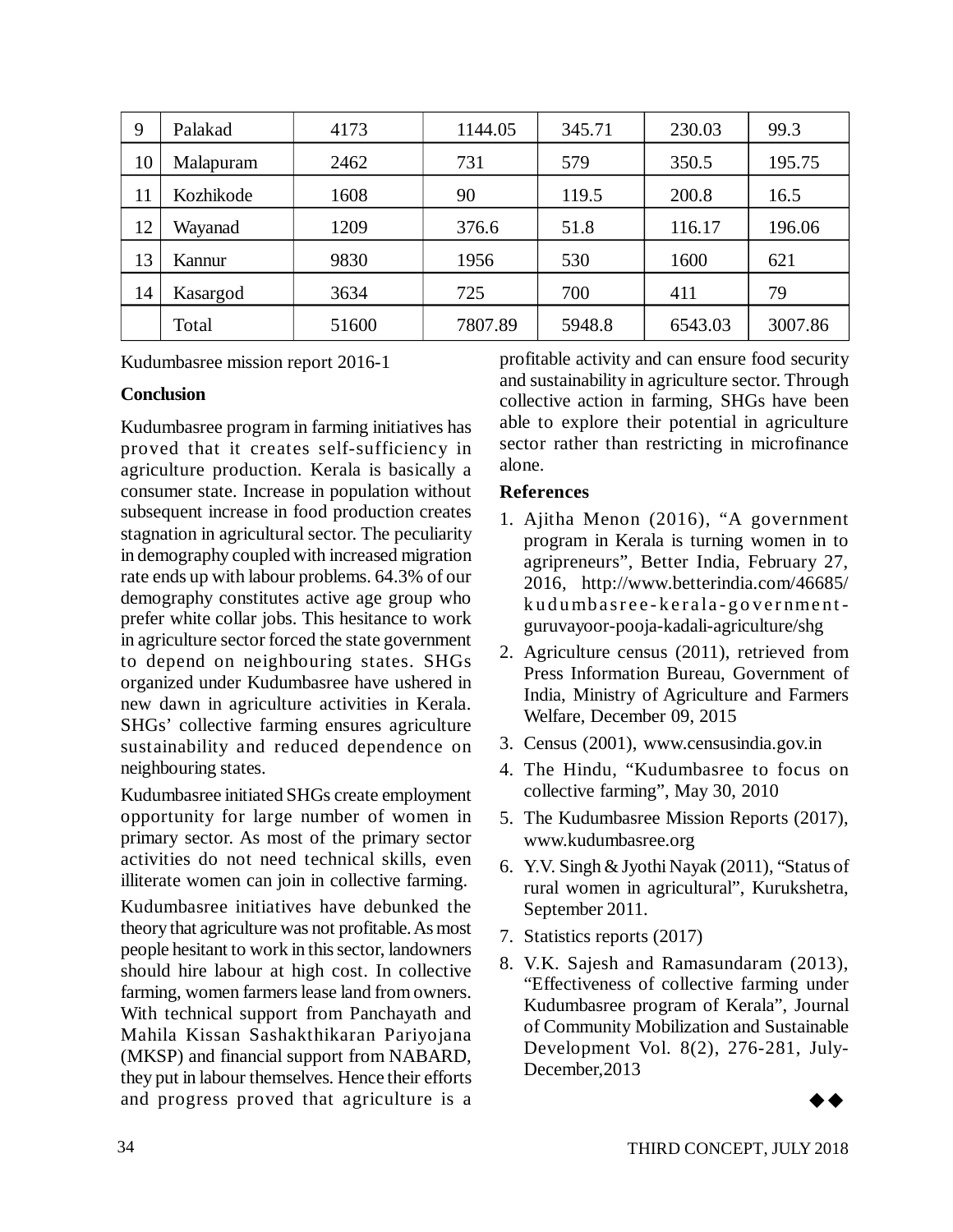# **Water Management & Sustainability of Agriculture in Pondicherry**

Dr. K. Gulam Dasthagir \* & Indhira Priyadharshini. M\*\*

[*While water holds the key for food production and agriculture perhaps is the major consumer of fresh water, sustainability of agricultural development greatly depends upon timely reliable and sufficient supply of water for cultivation. Contradictorily, evidences from various studies indicate a steady decline in the availability of fresh water for agriculture not only due to the competing demands for multiple uses of water, but also due to environmental pollution and water resource despoliation. In the backdrop of ongoing urbanization coupled with increasing water scarcity in Pondicherry, this paper investigates into the question of sustainability of agricultural development in this region. Locating the enquiry into the management of surface and groundwater resources, this paper attempts to delineate the impediments, issues and implications in water resource management for sustainability of agriculture in Pondicherry.]*

**A** griculture and irrigation sectors have<br>always been a prime focus world over<br>in world economy and rural livelihood of 41% griculture and irrigation sectors have always been a prime focus world over **A** for reforms because of their importance of world's total labour. Although securing water for both productive and domestic uses is critical in achieving food security and improved rural livelihoods in most parts of the world, one third of the world's population is currently experiencing some kind of physical or economic water scarcity.

Competing demand for water from different sectors, including industry, urban domestic use, tourism, power generation, etc. poses challenges to rural people to access this vital resource for productive, consumptive and social uses. In water-scarce regions and countries, inequity in access to water resources is increasing because of competition for limited resources, and this particularly affects poor rural people, especially women.

#### **Water and Sustainable Development**

Sustainable Development Goal (SDG-6) has given importance to clean water and sanitation for the efficient use of water and sustainable withdrawals and supply of fresh water and to have integrated water resources management and also to protect and restore water related ecosystems including mountains, forests, wetlands, rivers, aquifers and lakes. International cooperation and capacity- building support in water harvesting, desalination, water efficiency, waste water treatment, recycling and reuse technologies of water is also given adequate importance by SDGs. SDGs also focus on the participation of local communities in improving water and sanitation management.

In India, water is not only becoming increasingly scarce in many regions and requires judicious management but also country's surface irrigation systems are deteriorating. Of all the uses of water in India, irrigation is estimated to be a major consumer. Figures indicate (Source: Indiastat.com) that annual requirement of water for irrigation in India will go up from 541 BCM (85% of the total annual water requirement) from the 2000 levels to 910 BCM by 2025 at the current levels of efficiency (20-50%).

Major problems facing Indian irrigation sector include: a) declining investment on maintenance; b) low levels of system efficiency; c) poor financial working; and, d) low quality, reliability,

Associate Prof., Dept of Sociology, Pondicherry University, Puducherry.

<sup>\*\*</sup> Asst Prof., Dept of Sociology, PSG College of Arts and Science, Coimbatore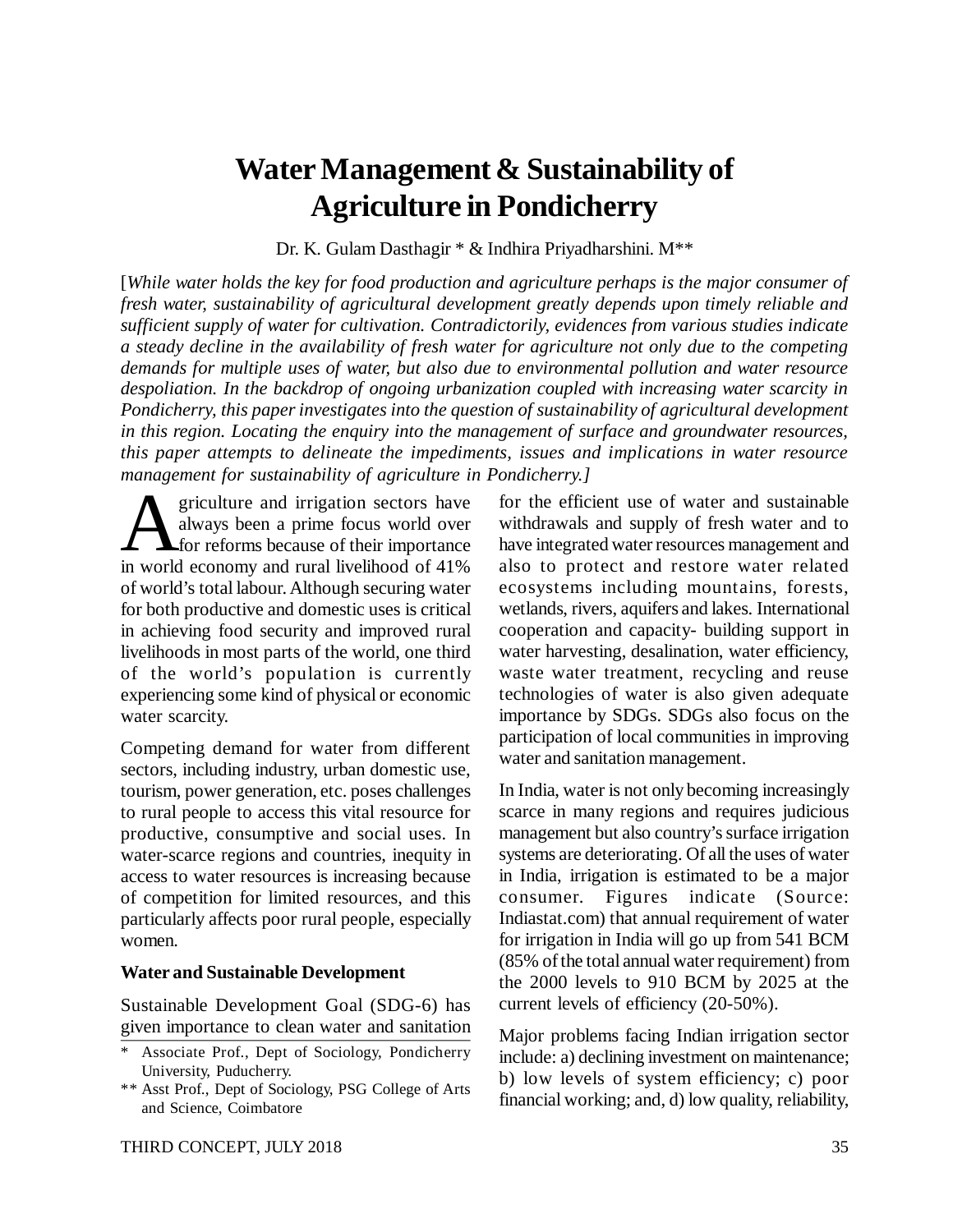and system-wide equity. Further, there is a competing demand for water from other sectors. In the light of this scenario, our ability to address future water scarcity problems and conflicts over the use of water would depend heavily on how we manage irrigation sector (Kumar, 2007).

# **Water Management Challenges in Pondicherry**

Pondicherry, with the density of 3232 sq.km as per 2011 census witnessing an increasing population growth of 29.23%, has registered increased growth in urban areas to 69.16% in 2011 and decrease in rural area to 30.84% in 2011 signifying steady decline of agriculture corresponding to Liberalization, Privatization & Globalization. It has witnessed a massive growth of factories which set the stage for urban development. This growth ensured increased water utility in industry and urban without replenishing it.

Water in Pondicherry is being undervalued and over used without regard to the current cost and availability and also with no regard to future requirements. Excessive use of groundwater, improper maintenance and functionary of irrigation systems, unsystematised drinking water, improper disposals of waste into water without recycling leads to water scarcity not only in future but is being experienced in the present as well. Total annual availability of water for all uses is 200mcm and annual per capita of water is 200 cubic meters per person. The water required for various purposes like agriculture, industry challenges and for domestic usage is estimated as 150mcm, 20mcm and 33mcm respectively, totally amounting to 203mcm. This evidently shows the scarcity of water resources in Pondicherry area.

Groundwater depletion is the major issue as mentioned earlier by excessive extraction of groundwater and development of urban centres with buildings and concrete infrastructures has lowered the level of ground water availability to 35-50 ms, which was previously 15-30 m. the urban settings has not given the space for the ground water to get recharged because of the void vegetation cover and unseen wetlands on the surface of the soil. Tanks and canals are also not properly maintained so that it can arrest the runoff water within it.

Sea water intrusion is the common problem found in Pondicherry region. Even if the ground water is received through long dug tube wells or dug wells, the water may tend to be saline in nature because of the seepage of salt water. The reason is being attributed as over extraction of ground water. Nearly 10-15 villages in Pondicherry have saline ground water which cannot be used for drinking purposes. And water to those places is being served by the water tankers by the commune heads. Salt water intrusion can be seen up to 5-7 km, so ground water can be extracted only after the above said area.

Industrial pollution is another way of depleting water resource that is found in Pondicherry area. The industrial settings found in Kirumambakkam, Mettupalayam, Sedarapet areas are highly polluted by dumping of solid wasted into the water and land. Solid wastes, untreated water, chemicals from industries have been directed to water without proper management. There can also be seen an upward mobility of chemicals and its constituents from the industries to the water sources and leaving it in poor and ill quality, unfit for consumption. High consumption of water by industries and factories and also for power stations has decreased the use of water for irrigation purpose or any other purposes. Increase in population has resulted in mass consumption of water for domestic uses resulting in scarcity.

30% of municipal wastes are thrown into water. There is no proper drainage system in Pondicherry and the wastes reach the water untreated. Urban waterways, tanks, ponds are polluted with industrial excretion and this has made an irrigation canal to become a main sewage. All these issues have made the water an economic good which is undervalued by water charge of Rs.50/ cubic meter for domestic use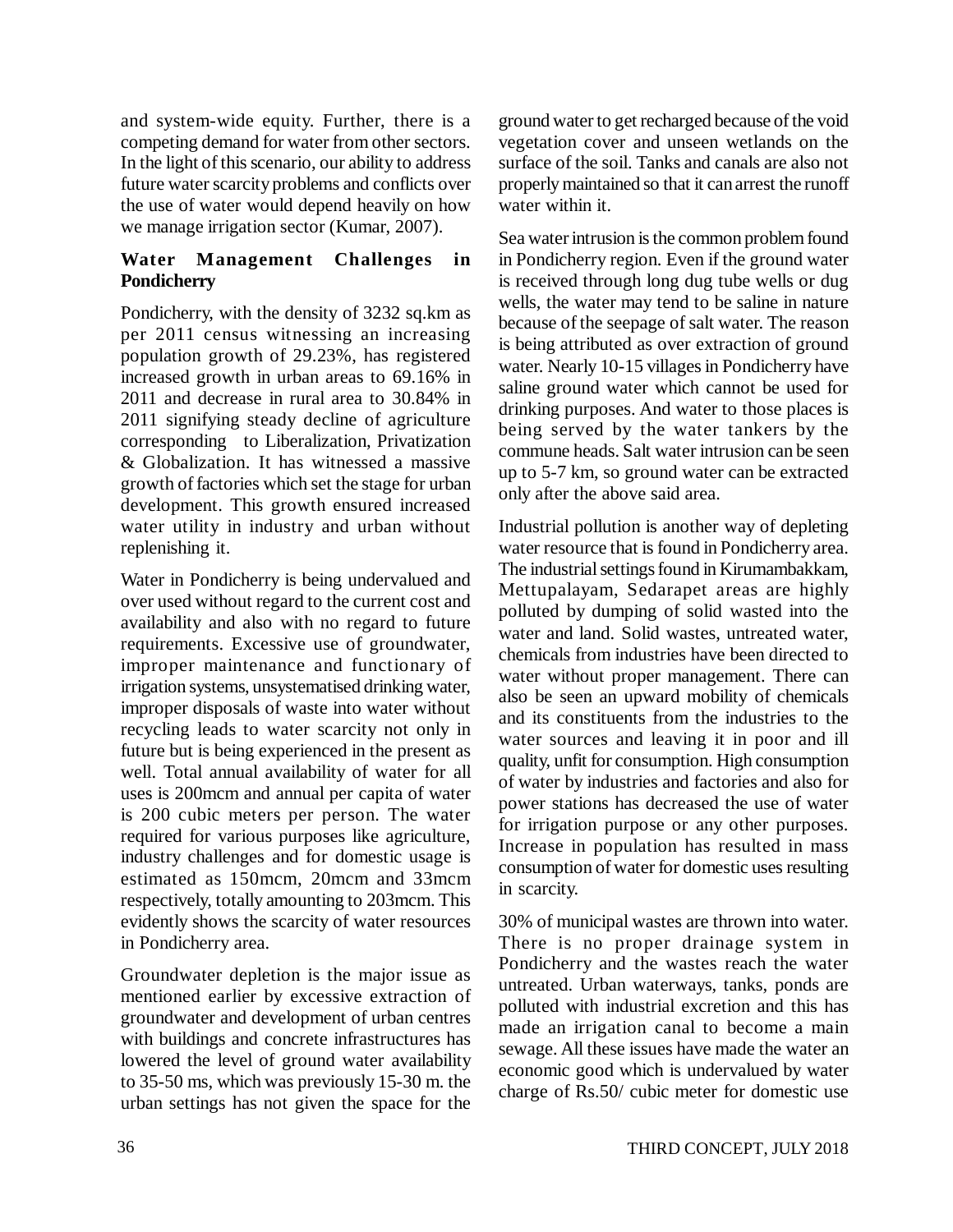and Rs.1.50/cubic meter for commercial and institutional use, whereas the cost of supplying water being at Rs.5/ cubic meter.

### **Challenges to Sustainability of Agricultural Development in Pondicherry**

With North-East monsoon as the major source of rainfall amounting to 1200mm, Gingee and Pennaiyar are the major rivers in the Puducherry region. Gingee River traverses diagonally from North-West to Southeast with Pambaiyar tributary, while Pennaiyar River forms the southern border of Puducherry region with Malattar and Kuduvaiyar spill channels. River water is conveyed through feeder canals.

Groundwater and surface irrigation being the sources of irrigation, well and tank irrigation are the most important forms of irrigation in the territory. The total extent of fresh water in the region is estimated at 1347 ha. And the major water bodies are Usteri and Bahur tank which alone cover 8.30 ha. Recharging and replenishing of groundwater takes place only through the availability of surface water, and tanks are the only possible surface water irrigation in Pondicherry to have control over the runoff water and to save the rain water for future and to check river flow through organized dams.

Irrigation for agriculture is done through surface water resources whereas water for domestic and commercial and industrial activities is fed by ground water resources. Rain water in Pondicherry reaches sea without tapping and utilization. North- west region of Pondicherry, known as Redhills or Gorimedu has very good ground water level saved naturally through pebble conglomeration under the surface soil. Presently, it is found that there is 35mm3 of surface water and 150 mm of groundwater which is 20% less than the requirement.

And since the groundwater recharge depends on the surface water supply, the total recharge is estimated at 164 mm3 arising out of rainfall, irrigated fields, rivers and canals, and from tanks, ponds and lakes. I.V.K. Reddy (Hydro-Geology & Agriculture Extension) estimated the utilizable groundwater resources at 85% of the gross recharge potential at 151 mm3. A gradual decline in groundwater level is visible which shows that its draft to meet the agricultural, domestic and industrial demands exceeds the gross recharge potential of the resources.

Initially, Puducherry was highly dependent on groundwater resources which can be seen in the following table:

|                    | 2006-07                  | 2007-08 | 2008-09 | 2009-10 | 2010-11 | 2011-12 |
|--------------------|--------------------------|---------|---------|---------|---------|---------|
| Canals             | 6472                     | 6170    | 5707    | 5755    | 4558    | 5761    |
| <b>Tanks</b>       | $\overline{\phantom{0}}$ |         |         |         |         |         |
| Tubewells          | 11222                    | 10896   | 10443   | 10187   | 10164   | 9563    |
| Net Irrigated area | 17694                    | 17066   | 16150   | 15942   | 14722   | 15324   |

**Table No: 1 Area under different irrigation sources in hectares**

(Source: Directorate of Economics and Statistics, Puducherry)

Ground water being the main source of irrigation in the Union Territory, excessive extraction of ground water results not only in the declining ground water table, but also causes sea water intrusion in the East-coast.

Table No: 2 Groundwater potential (in mm3)

| <b>Consumtion</b> | <b>Potentilal</b> |
|-------------------|-------------------|
| Agriculture       | 116               |
| Drinking          | 18.5413           |
| Industry          | 5.4750            |
| Total             | 140.0163          |
|                   |                   |

THIRD CONCEPT, JULY 2018 37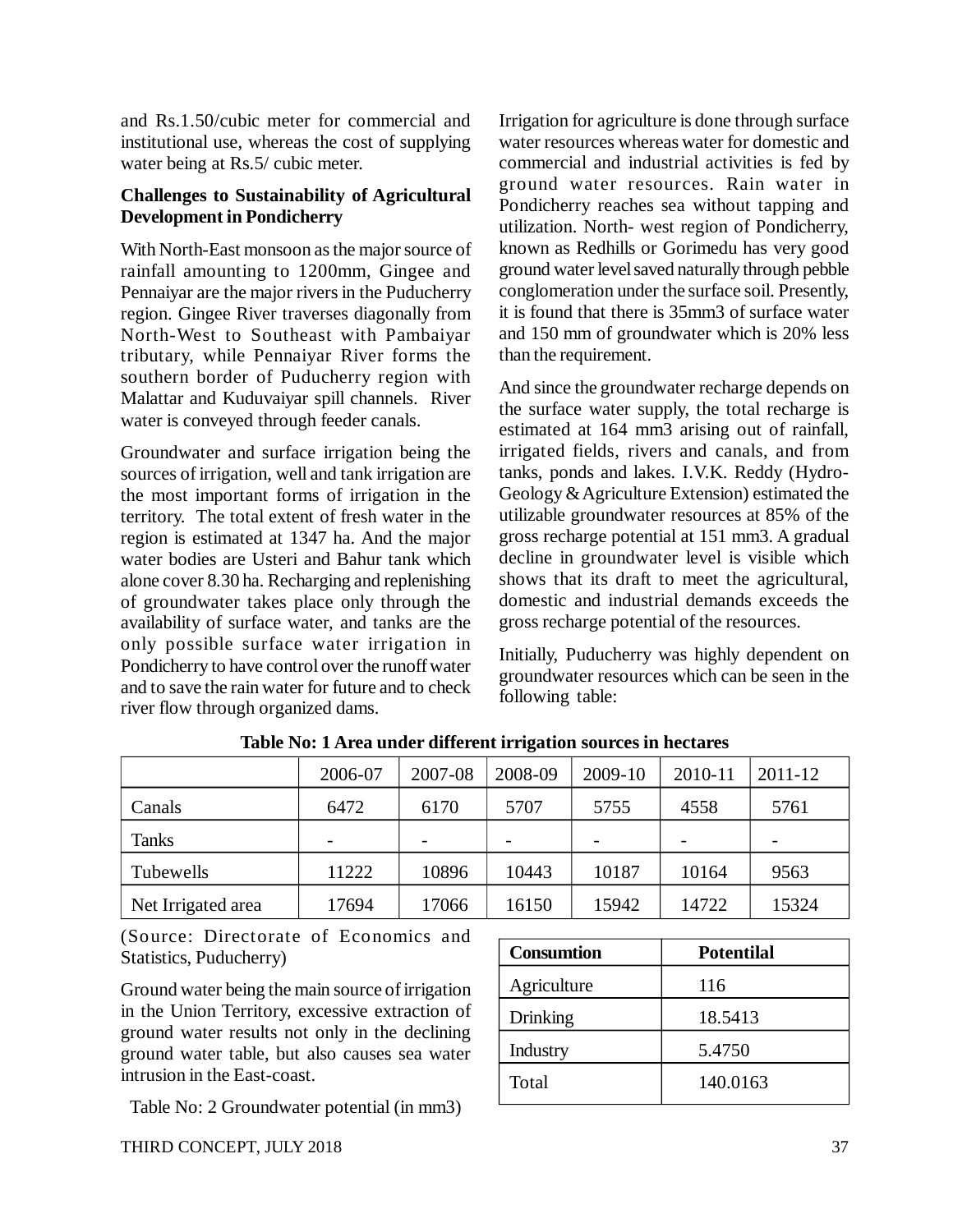(Source: Directorate of Economics & Statistics, Puducherry)

Groundwater level went lower to 150 to 250 feet, even to 350 feet in some places from 25 to 50 feet. This was due to groundwater exploitation by percolation of sea water leading to saline ground water, emission of industrial wastes and effluents, licensed chemical industries, biomedical wastes, village and urban liquid wastes, not recycled solid wastes, etc. Ground water level dropping was seen as result of lack of surface water irrigation, mismanagement of surface water bodies, neglect of runoff and also over use or over extraction of the resource.

There are 84 tanks identified in Pondicherry region and out of 84, 54 are system tanks and 25 are non- system tanks. Each tank irrigation system consists of a catchment area, a tank and a command area. Only 40 tanks out of 84 can be seen with proper tank maintenance and *ayacut*, non- *ayacut* areas. Usteri is the biggest irrigating tank in the Pondicherry region receiving water from River Gingee through Suttukanni channel, which has total *ayacut* area of 1538 ha and has lost one third of its area. Bahour commune and its tanks are affected by salt water intrusion.

The tanks that are affected include Kirumambakkam, Pinachchikuppam, Bahour Sitheri, Manapattu, Utchimedu, Adingapattu, Kudiyirippupalayam, Kuruvinathan and Cherry Sluice of Bahour Tank. Canal irrigation is also a common way of irrigation found in Puducherry state but it is widely seen in Karaikal, 25% of irrigated land through canal irrigation is from Cauvery River.

### **Retrogradation of Irrigated Agriculture in Pondicherry**

Among the working population of 237953 males and 77617 females, cultivators and agricultural laborers account for only 9393 and 51908 respectively, but over 70% of the people depend directly or indirectly on agriculture for their livelihood. Because of the low income from agriculture, more than 30% of the people are living below the poverty line. Since most people depend on agriculture for their living, the income from the land has to be substantially increased to solve the problems of poverty in the Territory. There seems to be no collective effort among the people to take to intensive farming practices to achieve maximum, or even optimum, returns from the land holdings, utilizing the available resources of irrigation water.

|                                                                | 2008-09 | 2009-10 | 2010-11 |
|----------------------------------------------------------------|---------|---------|---------|
| Total area according to village papers                         | 48651   | 48651   | 48651   |
| Land put to non-agricultural uses                              | 18283   | 18466   | 18547   |
| Other fallow lands                                             | 2454    | 2526    | 2369    |
| Net area sown                                                  | 19205   | 18734   | 18565   |
| Total cropped area                                             | 32768   | 31910   | 31437   |
| (Source: Directorate of Economics &<br>Statistics, Puducherry) |         |         |         |

T**able No: 3 Classification of Area under agriculture in hectares**

GSDP contribution by primary sector came down to 2.59% from 15.15% because of more recent development of industrial activities in the suburbs of Pondicherry town in Mettupalayam, Thattanchavady, Sedarapattu, Kirumambakkam and Thirubuvanai areas and there is migration of labour to the urban area, which is creating the problems of various kinds as mushrooming of slums, inadequate basic amenities of shelter, protected drinking water, public health, sanitation, etc leading to urban population explosion. While a few enlightened farmers,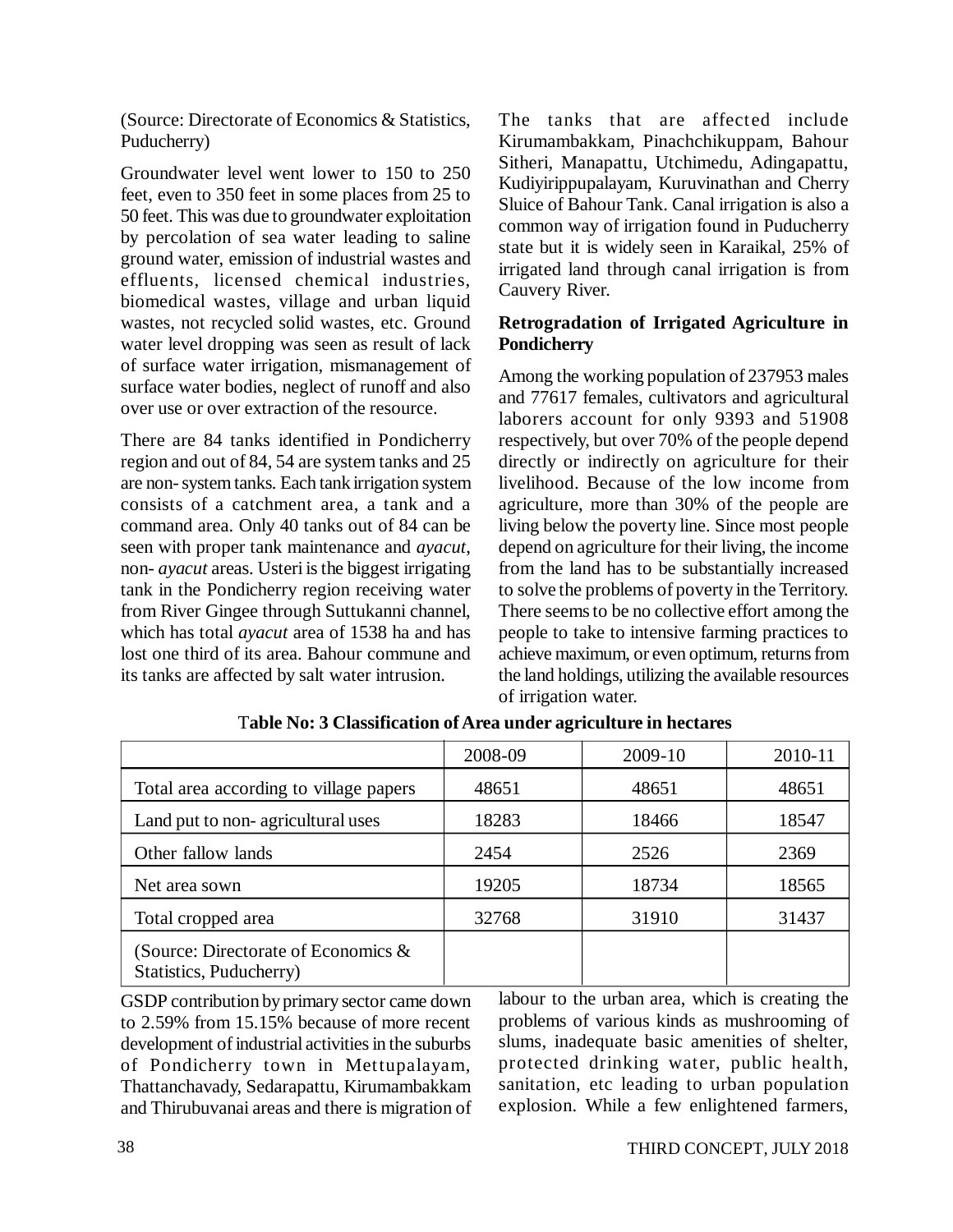especially those governed by the Pondicherry Sri Aurobindo Ashram are engaged in producing a high value crops, eggs and milk products, such activities seem to be exceptional rather than general among the farmers.

World Food Summit, 1996 has defined food security as a situation in which all people at all times, have access to sufficient, safe and nutritious food to meet their dietary needs and food preferences for an active and healthy life. Thus, the importance given to agriculture is not a blind activity but a real need which is attainable through proper management and governance.

The main soil types found in the area are red ferralitic, black clay and coastal alluvial soil which helps in maintaining soil fertility and enhance soil nutrients and to arrest the water runoff from the land. Water management is the major area to be noted to understand and to take relative steps regarding agriculture. Irrigation, especially surface (tank) irrigation, is the main way through which agriculture takes place apart from rain water and ground water sources.

Paddy is the main crop in the three seasons in the *ayacut* areas (command wet area of irrigation tank), especially Bahour and Nettapakkam communes are real paddy producers. Ricefallow pulses are used during water scarce seasons to improve the soil fertility. Sugarcane holds the second place which is the year-round crop. The major non- ayacut (command dry area of irrigation tank) crops are tapioca and groundnut. Industries and residential areas are invading the agricultural land both in *ayacut* as well as in non- *ayacut*. Bahour is the rice bowl of Puducherry located in the wet land region and irrigate about 4775 acres in Pondicherry region receiving water from Pennaiyar River through Sornavur Anaicut. But pulses are cultivated in many tank areas in Bahour because of the salt water intrusion.

Nettapakkam commune has the productive soil and water quality is good with not much salinity. Korkadu is the only tank providing water for irrigation and it goes for year-round paddy crop as clay soil is not suited for any other crops. And some other water demanding crops like sugarcane and banana with groundnuts and cotton. Ironically, industrial invasions have resulted in water pollution in the fields.

Villianur commune grows paddy with moderate cropping intensity and practices like crop rotation, intercropping and crop diversification is also followed in this area. Salinity of ground water and fast-growing industry in this region puts agriculture into further deterioration. The northern part of Villianur has been largely industrialized and ayacut and non- ayacut of Sederapattu sitheri are totally allotted for an infrastructure development project and industry.

Mannadipet commune is an area with a wide variety of soils and crops. Crop rotation and intercropping are widely in practice and farmers believe it to be advantageous in this region. But in the North- Eastern part of the commune, farmers prefer only paddy and sugarcane because of the availability of only clayey soil. Water scarcity is the problem in several areas of this commune because of the presence of bed rock on 60 feet depth under the surface of the soil. Another problem in this region is the ions in the water and on the top of the clay is the presence of high soluble iron levels.

Common property resources such as fish, Palmira, grass, firewood, wooden construction materials are some of the benefits accruing to the people from the irrigation tank that people can get apart from the agricultural produces.

# **Modernization of Tank Irrigation in Pondicherry**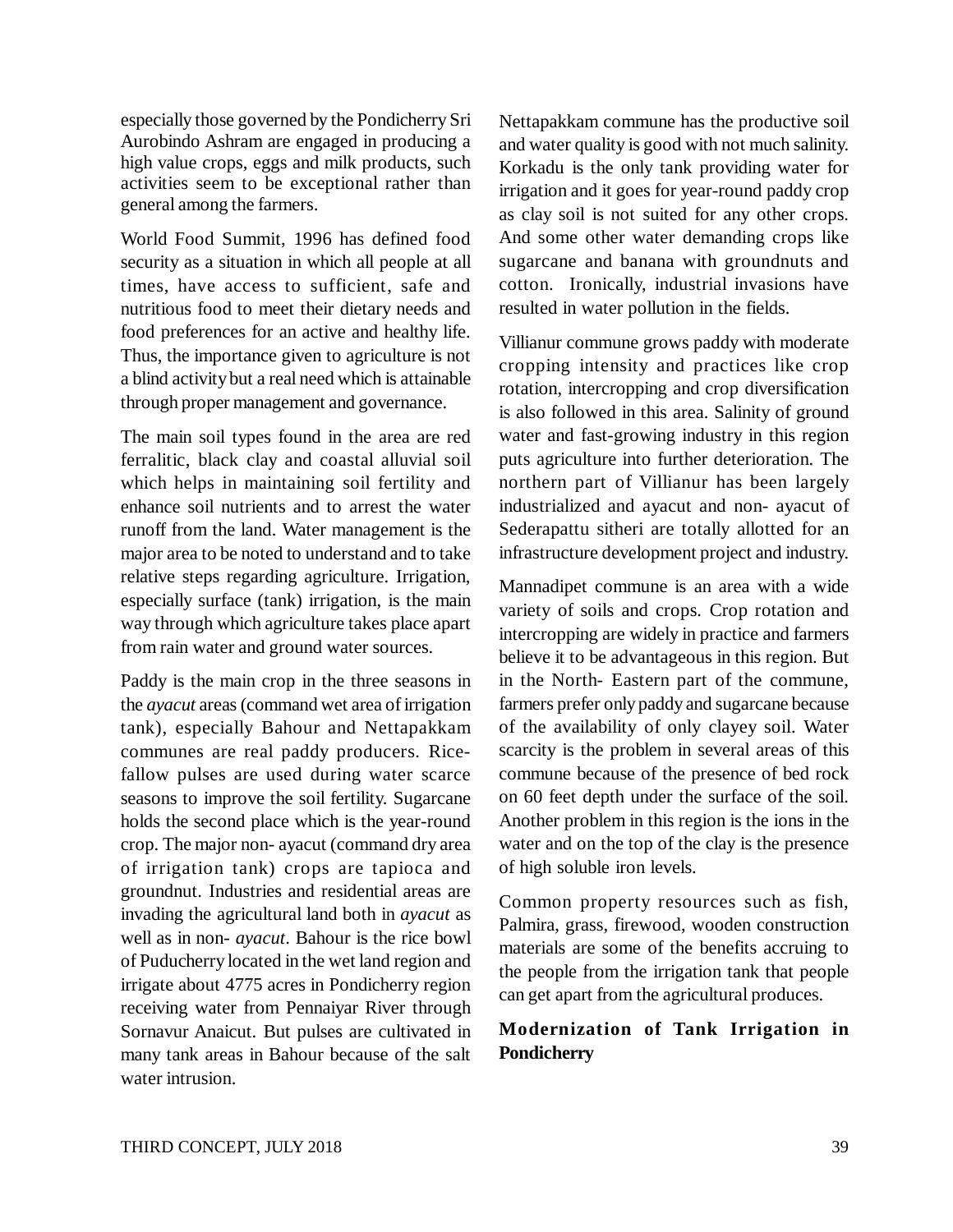Of the 84 tanks identified in Pondicherry region, 54 are system tanks and 25 are non- system tanks. Each tank irrigation system comprises a catchment area, a tank and a command area. Only 40 tanks out of 84 can be seen with proper tank maintenance and *ayacut*, non- *ayacut* areas. Bahour commune and its tanks are affected by salt water intrusion. The tanks that are affected are Kirumambakkam, Pinachchikuppam, Bahour Sitheri, Manapattu, Utchimedu, Adingapattu, Kudiyirippupalayam, Kuruvinathan and Cherry Sluice of Bahour Tank.

Government bureaucracy operating and maintaining irrigation system is found to have been less capable of assuring predictable, stable and adequate supply of water across the system with equity and reliability to all users. As reported by Chamber (1988) this is because, government agencies deliver water to field first and to farmer needs next, while many farmers are supplied with large quantity of water than required many more are denied of their share of water. Tang (1992) has found that such poor performance of large-scale irrigation systems in India, as in other countries of the world, has been largely due to bureaucratic governance in irrigation.

Conventional bureaucratic administration had perceived farmers as unorganized or poorly organized individual farm operators. Thereby, the irrigation systems were designed and administered by bureaucrats who placed the farmers at the receiving end of irrigation project, as beneficiaries. Moreover, farmers were portrayed to be inefficient in the use of water, unpredictable in their behavior or uncooperative with the irrigation agency. Therefore, the institutional difficulties posing problems in irrigation development were attributed to farmers. This resulted in lack of farmer participation leading to unsatisfactory water distribution and ineffective system management, which in turn culminated in less benefit than estimated despite huge investments in irrigation development.

Against this backdrop, Tank modernization is envisaged as the strategy to enhance the performance of water institutions through the rehabilitation or the rejuvenation of the tank system after the worse cycle through which it has passed through. The decline of tank system has made people realize the importance of tank for irrigation, domestic and various other purposes directly and indirectly. Rejuvenation of tank system doesn't mean the complete changeover of the system or creating a new way of system but attaining the old prosperous way through modernizing certain aspects of the old system and bringing back the old back into play.

Tank modernization looks into the historical antecedents of the tank system, it examines the reasons for decline in the traditional tank system and the relationship between the society and the tank system both in terms of roles assigned and the sustainability of system, the multiple uses (usufructs) and identify the major beneficiaries of the tank and the conditions that are necessary for the success of environmental- friendly and sustainable development of the tank system. It also examines the prospects of rehabilitation of tanks and its potential linkage with other sources of irrigation, especially ground water irrigation.

Various approaches had been made to improve the tank system and rehabilitate it. One such approach is seeking the external fund for rehabilitation purpose and to entrust the power of management and maintenance in the hands of beneficiaries of the water through creation of water users associations (tank associations in Pondicherry). 84 tanks of Pondicherry were taken into account for the purpose of modernization by Public Works Department (PWD) and the program was named as "Tank Rehabilitation Project in Puducherry" (TRPP). This project was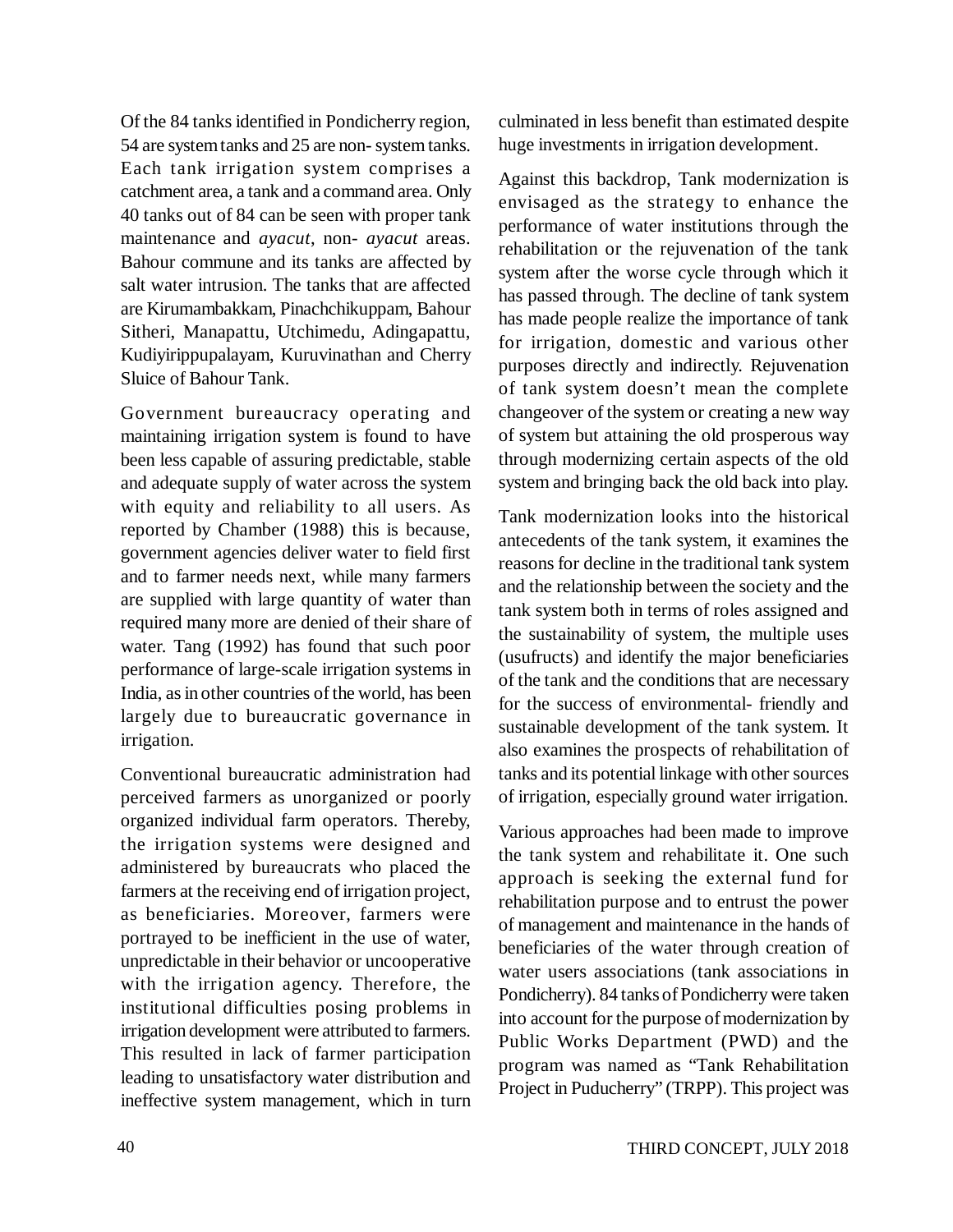funded by European Union in 1999 and 81% (Rs. 28,13,0000) of the fund was provided by EU and 13% (Rs. 4,40,0000) was provided by the State government and the remaining Rs. 2,20,0000 (6%) was contributed by farmers.

The main aim of this project was to have farmers' direct role and participation in the tank system, not just in maintaining but also in controlling. Similarly, European Union funded many other tank rehabilitation projects throughout the country and took serious steps in modernizing tanks at various levels.

Tank modernization in Pondicherry was implemented through the tank rehabilitation project and was carried for five years by European Commission and later was taken by Puducherry government. Massive rehabilitation drive was undertaken with the participatory approach involving tank associations which was locally called as *eri sangam* and carried on various methods and techniques to maintain the tank which they were using for their own consumption.

This approach mainly involves the direct users of the water into the system management. Apart from government PWD and European Commission, many NGOs took active part in organizing the people, bringing awareness to the people and provide necessary training required for the tank rehabilitation through community organization and mobilizing the members.

As a result, tanks are digitized by the government to enable the management of the tank system in Pondicherry with the scanned images of Government of India, data of tanks, other water bodies, rivers, feeder channels, major roads, minor roads, village roads, railway lines, settlements, commune boundaries and various other data was digitized and recorded for future purposes and for better management and operation.

The tanks which were previously under the administration of the local community in various names doing similar kinds of functions, deteriorated over a period of time, and now modernization of tank aims to bring the power back to the local community i.e., village community in the administration and authoritative decision making over the tank issues. The farmers' participation (users of the tank) was given more importance and it was effected through creation of various associations like tank associations, sluice committees, channel (canal) committee and it also had bank accounts and common fund provided by government or other organizations and commonly held people's money. It was all used jointly for the benefits that had to be derived from the tank and for the users of the tank system of irrigation.

#### **Conclusion**

Sustainable agricultural growth and production necessitate timely, reliable and adequate irrigation. A global panorama of evidences and issues indicate that climate adaption including heat waves, melting snowpack, protracted droughts, increased wildfires, lowered reservoirs, rising sea levels, sinking aquifers, flash floods and desiccating soils etc., all are mainly due to water crisis. Virtual water flows towards capital and climate change falls heaviest on the poor. Water decisions set priorities about equity, value, gender, poverty, hunger, disease, energy, efficiency and rights. These issues transcend the local dynamics of people, place, demographics or time, to become universal. Any local waste, loss or abuse of fresh water anywhere diminishes all globally.

Leaching of nutrients and pesticides, illegal and unregulated water extraction and drainage, flooding, contamination of ground and surface water by use of manure and chemical fertilizers, industrial effluents or by saline content will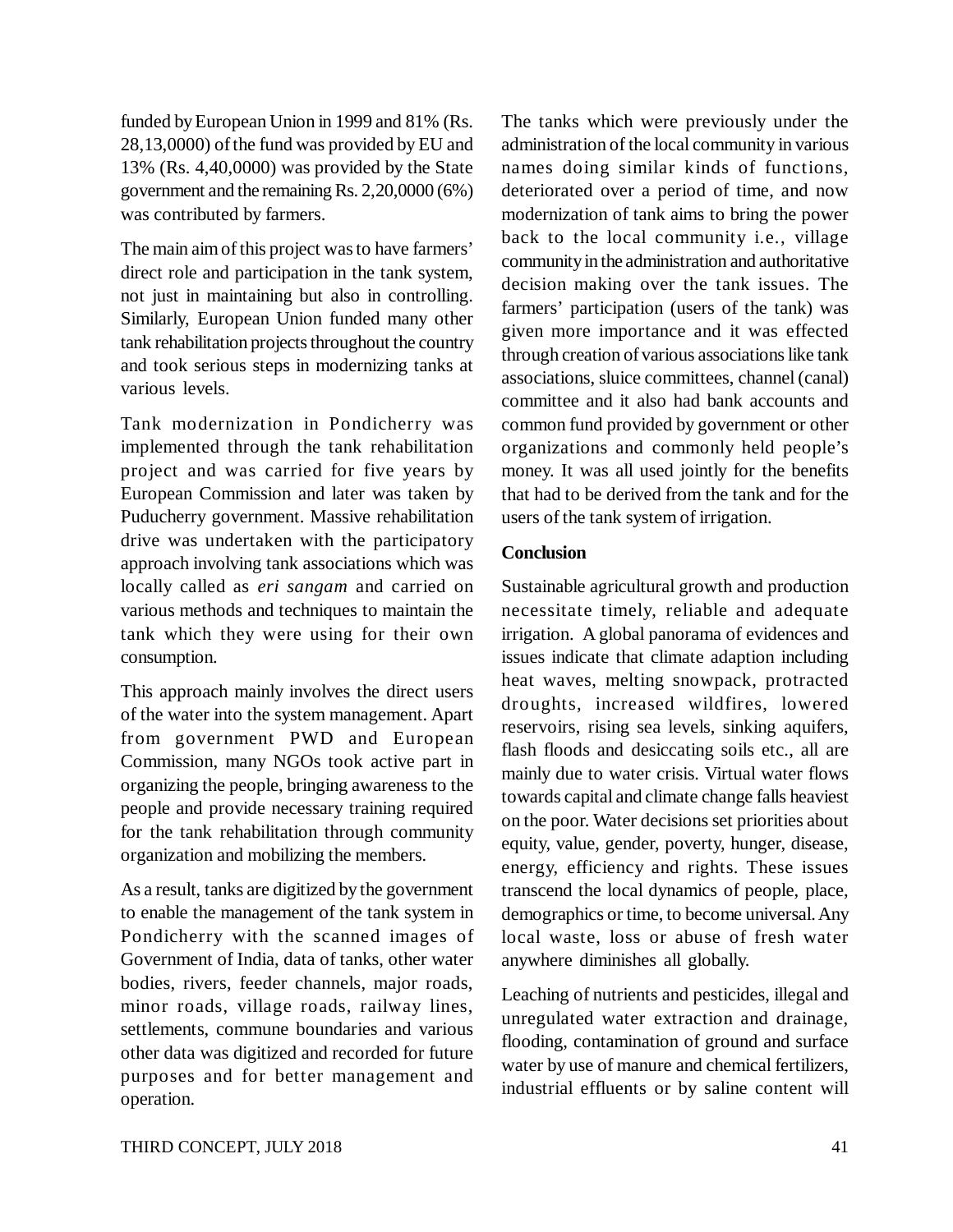reduce the quality and quantity of the water available not only for agricultural use but also for the drinking purposes. Overgrazing, erosion of vegetations, loss of soil and silting of rivers will also result in poor availability of water for agriculture.

The tank irrigation institutions are identified as possibly accessible irrigation source among the other sources of irrigation and it is the largest reservoir that is found in the surface level for easy reach of the people. The tank has been in practice since people started living in settlements and there are evidences today which act as proof for this. Pondicherry too had very good tank system which was reliable for many as the best source of irrigation until 1990s. After 2000, it started declining and its importance was realized by people through various awareness programs, the system got rejuvenated with modern techniques and modernization process was carried out with the help of government and other funding agencies and NGOs.

The tank modernization tried replacing the traditional system of tanks but did not reach to its optimum utilization or it was not completely re-established to yield maximum benefit. Appropriate strategies are needed to build institutions to evolve coordination between government bureaucracy and farmers to enhance and sustain the performance of tank irrigation in Pondicherry.

# **References**

- 1. Dubey, Rajesh Kr & Shukla, Nidhi, (March 2014) "*Organic Farming: An Eco- Friendly Technology and Its Importance and Opportunities in the Sustainable Development*", International Journal of Innovative Research in Science, Engineering and Technology, Vol. 3, Issue 3
- 2. Dr. G. Rangaswamy, (Jan.14, 1997) The Mother's Service Society, Pondicherry

Development Plan for Commercial **Agriculture** 

- 3. Dr. Mandavi Mishra, (2013) "*Role of Eco-Friendly Agricultural Practices in Indian Agricultural Development*", International Journal of Agriculture and Food Science Technology (IJAFST), Vol.4 No.2
- 4. Govt. of Pondicherry, Census of Pondicherry, 2011
- 5. Govt. of Pondicherry, Census of Pondicherry, 2001
- 6. Govt. of Pondicherry, Directorate of Economics & Statistics, 2011
- 7. Govt. of Pondicherry, Gazetteer of India
- 8. Mukundan T.M (2005), "*The Ery Systems of South India"*, Akash Ganga Trust, Chennai
- 9. Pant, Niranjan & R.K. Verma (2004), "*Tanks in Eastern India: A study in exploration*", IWMP- TATA Water Policy Research Program
- 10. Public Works Department, *Tank Rehabilitation Project, Puducherry (TRPP)*, Documentation of Good Governance Initiative of TRPP, Pondicherry, 2008
- 11. Sakthivadivel R, Gomathinayagam P & Shah, Tushaar, (July 31, 2004) "*Rejuvenating Irrigation Tanks through Local Institution*", Economic and Political Weekly, Pp. 3521- 3526.
- 12. Stockholm International Water Institute, *Journal of Stockholm Waterfront*, August 2015
- 13. Tank Rehabilitation Project, Puducherry (TRPP), Documentation of Good Governance Initiative of TRPP, Public Works Department, 2008

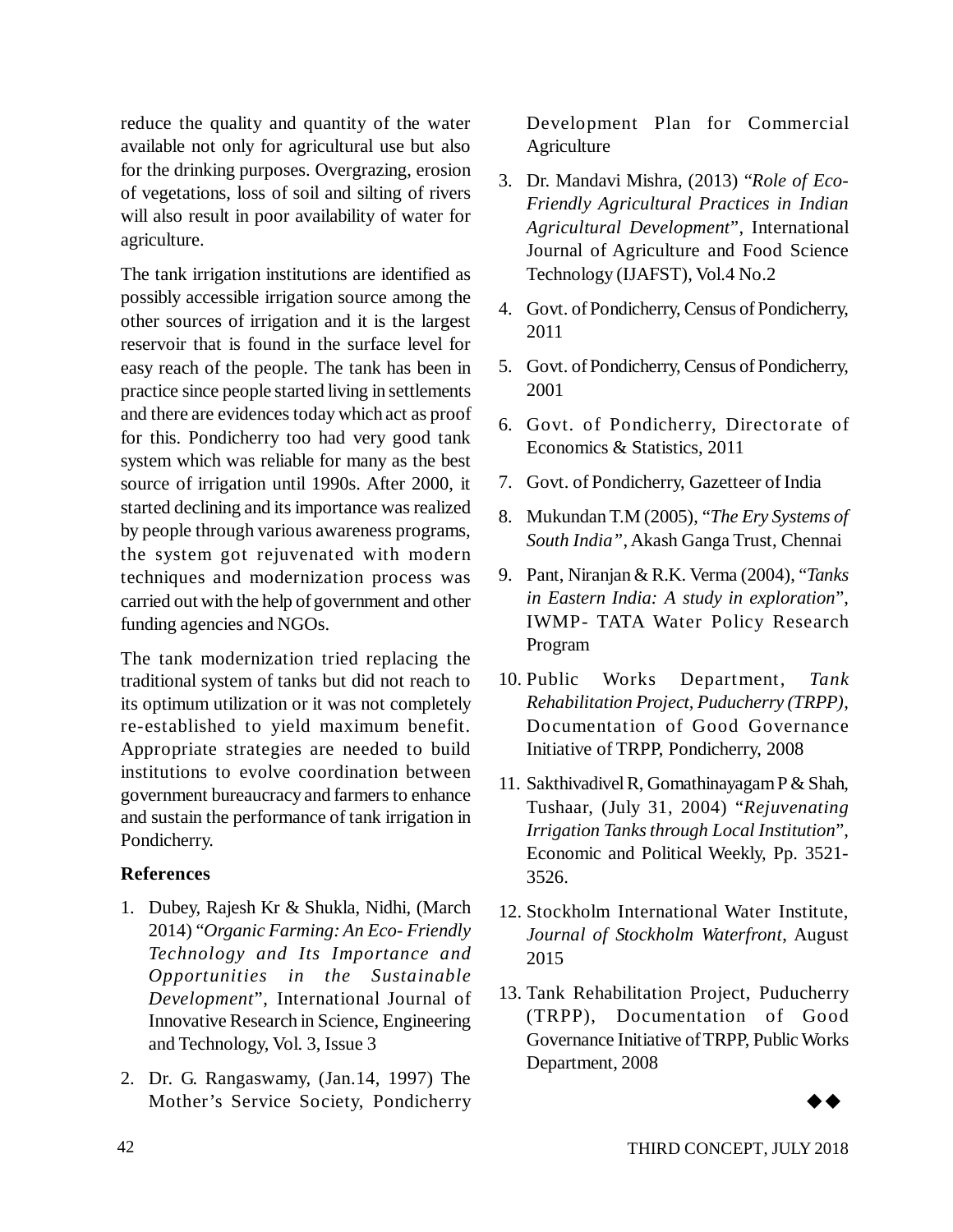# **Appraising Women Empowerment in Sarat Literature**

Rana Mitra\*

*[Women Empowerment, now-a-days, is a very important issue undoubtedly. For sustainable development of any society it is necessary to empower women. The great personalities and social reformers in every era have raised their voice for empowering women. This paper titled as "Appraising Women Empowerment in Sarat literature" aims to discuss women empowerment through the works of Sarat Chandra Chattopadhyay, a prominent Bengali novelist and story writer. The works of Sarat Chandra not only accomplish readers' necessity but also drives their minds towards humanity, social moralities etc. He wrote about the real lifestyle, tragedy, struggle of village people and most part of Bengali widows. Once he had said on women empowerment that, "the release of women, the freedom of women nowadays is face to face of men and women, but further it does not move one foot. Nobody can give freedom… in its own fullness, it comes to its own expansion of soul. If the egg is opened from the outside, it is not released, rather dies. Freedom is also like this." This paper tries to signify how Sarat Chandra Chattopadhyay made an intellectual atmosphere of women empowerment through his splendid style of narration of that time.]*

The developing a community. it is necessary<br>to ensure the participation of women in<br>social process with collaboration of men. to ensure the participation of women in social process with collaboration of men. Swami Vivekananda has rightly observed that there is no chance for the welfare of the world unless the conditions of the women are improved because it is not possible for a bird to fly on one wing. The movement for empowering women approximately started in India as a preliminary notion during the time of Raja Rammohun Roy in the light of renaissance; however thereafter, the movement evolved on its own way on the Indian soil.

#### **Women Empowerment**

Empowerment is a process which makes weaker to become powerful and participate in decisionmaking process through awareness and capacity building. Here power does not mean control over others' life, its means the capability, confidence and self-independence. Women empowerment is that process of achieving power for women in order to make them capable to understand their own rights, responsibilities, in a most effective way (Duwarah 2015). Dr. Kalinga Ketaki (2015) has observed that, "Women empowerment leads to a transformation of the structural factors, social determinants and unequal power relations that underpin widespread and persistent gender inequalities that results in women's unequal access to opportunities and resources across all areas of economic, political, social and cultural life.''

Empowerment can provide equal opportunity and freedom to women to develop their all-round personalities. One expert has opined that empowerment is gained through development of personal efficacy that enables people to take advantage of opportunities and to remove environmental constraints guarded by those whose interests are served by them. Those who

<sup>\*</sup> M.Phil. Scholar, Raiganj University, Uttar Dinajpur, West Bengal.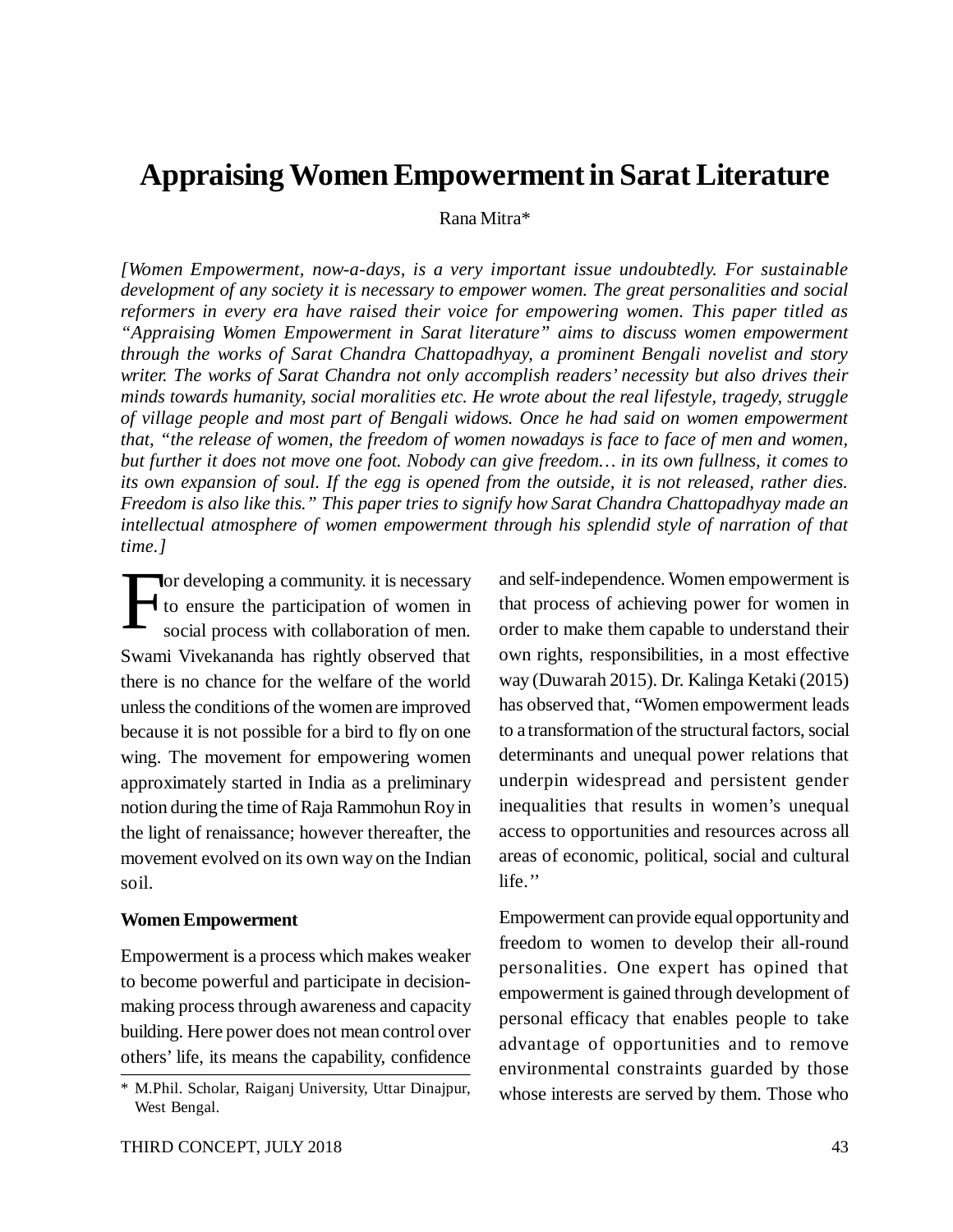exercise authority and control do not go around voluntarily granting to others power over resources and elements in acts of beneficence (Sharma 2015).

Kattimani rightly said, "Empowerment literally means making someone powerful, facilitating the weak to attain strength, enabling someone to confront injustice and oppression. Empowerment is a process which makes the powerless to acquire and control over power through awareness, capacity building, participation in decision-making, acquiring information, attaining confidence and self-employment (Kattimani 2016). However, the notion of empowerment is a multi-dimensional process that helps people gain control over their own life style. Empowerment occurs within social, political and economic spheres.

### **Politics, Literature and Society**

Social empowerment is that process of development, where self-confidence, selfrespect, autonomy and acting individually or collectively to change social relationships occur (Sharma 2015). However, there is a deep relation between society, politics and literature. Because literature is the mirror of society, society controlled by politics and both are reflected in literature. Where the philosophers, the economists, the political thinkers have stopped, the litterateurs start from there and fill the gaps by their pen.

The task that is not possible for such thinkers, a novelist can do the same smoothly by his splendid style of narration. The litterateurs generalize the real facts, critical philosophic ideas and principles of life through their pen and present before us. Every theory or ideology needs its social acceptance and in this regard the literature has played a significant role to make an intellectual environment to legitimize such theories or ideas in the society.

#### **Sarat Literature**

Sarat Chandra Chattopadhyay (1876-1938) was an eminent Bengali novelist and story writer. The works of Sarat Chandra not only accomplish readers' mind but also drives their attention towards humanity, good moralities etc. Lessons of the society, relations between existing moralities and prevailing society all take place in the works of Sarat Chandra. Most of his works deal with life style, tragedy and struggle of the village people and most part of Bengali widows. He had more kindness for the disfigured women of the society. He used to feel pain in his heart for women who went on wrong way of life. For him, in the male-dominated society, women are more favourable than men.

Before elaborately studying women's position in Sarat literature, it is important to know as to what the perspective of Sarat Chandra was to analyse women. On the one hand, he questioned about the then existing social norms, conservative conventions in the ground of their relevance and societal stability. On the other hand, he was kind enough to show how people, mainly women, were exploited by those social norms and other barriers. In a patriarchal society, women are neglected without any cause or a narrow cause. Wherever women are exploited and neglected, there finger is always pointed at patriarchal society. Sarat Chandra protested against these social exploitations to free women. He strongly opposed the religious perspective to analyse women (Ghosh, 2000).

Narrow vested interests of every religion discouraged active participation of women from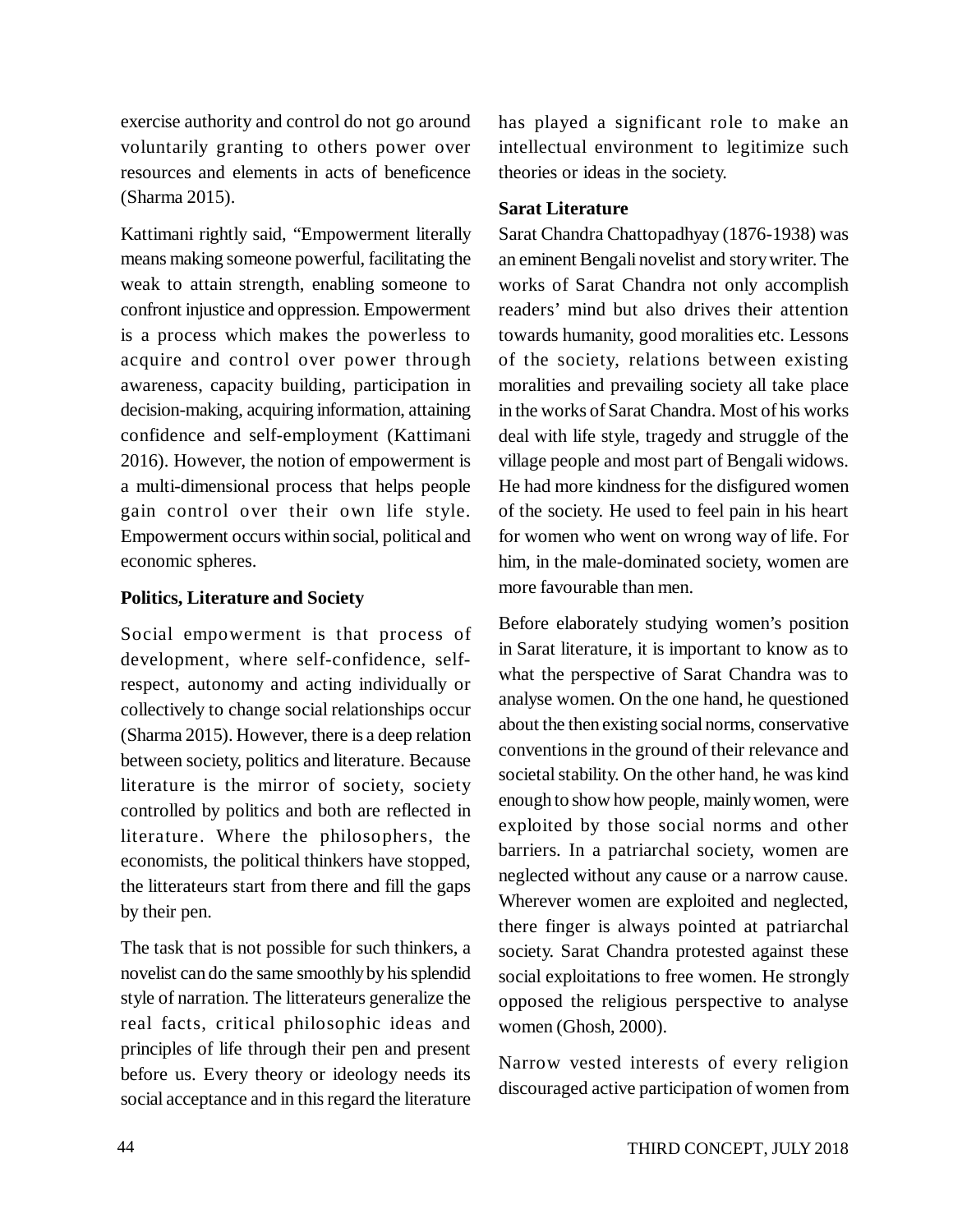age to age in almost all male-dominated societies. Once Sarat had said on women's freedom that, 'the release of women, the freedom of women nowadays should be on par with men, but further this does not move even one foot. Nobody can give freedom from outside, it is not such a thing to give and take, in its own fullness, it comes of its own expansion of soul. If the egg is opened from outside, it is not released – it dies' (Shesh Prashna). Nobody can make them free from outside, only can help. They have to fight for their own freedom against this society, this patriarchal system.

If we go in details of his writings then we will find a clear image of Sarat Chandra's effort in this regard. Rama, a nice character portrayed by Sarat Chandra in his novel '*Palli Samaj*'. is just twenty years old Bengali widow, but her confident character is noticeable. When social barriers confined women only within the household, then she handled her manorial works. She was more knowledgeable and experienced in comparison to men. In the words of Beni Ghosal, another character in the novel, '… nothing beyond your knowledge sister, God creates you girls by mistake, in front of your sharp knowledge, a mature Zamindar falls behind' (*Palli Samaj*). Rama used to live freely to fight against social restrictions, but all the time she cannot win. She has to sacrifice her love, because this male dominated society does not permit any widow's love or remarriage.

Another important character in this novel is Bisweswari Devi, mother of Zamindar Beni Ghosal. Behind this character, we will find the advocacy of Sarat Chandra for empowering women. In this novel Bisweswari solves all questions arises in mind of Ramesh and Rama regarding social problems, their personal problems. Every mother would like to be a mother like Bisweswari, after reading this novel. Once she says to Ramesh that, '… only enlighten them, only enlighten them … village after village becomes blind in darkness. Only one time enlighten them, make them capable to see, then they will realize what is right or wrong' (*Palli Samaj*).

Here we will see the awareness level of Bisweswari. At the beginning of twentieth century in a conservative village society, Bisweswari is an exceptional and bright character, who never compromises with unfair system. In the eyes of Ramesh, as Sarat Chandra depicts, Bisweswari reads book so that can gather knowledge. Here is the importance of educating women, that Sarat Chandra tries to emphasise. Kamala is another strange female character of Sarat Chandra's '*Charitrahin*'. In this character we see the flow of Western new enlightenment and Vidhyasagarian thinking. Humanity is the all-pervasive phenomenon of this character. Kamala believes in secularism, on her personal life she was so polite, well-mannered. Once she says, 'I am not meant for male consumption' (Charitrahin). It proves that her self-prestige was so high.

Kamala, a clean-hearted woman, challenges all social dogmatists freely. Sarat Chandra shows on one side Rama and on the other side portrays Kamala, both are representatives of different parts of society. One is little bit backdated and another is modern a little bit educated, but both are oppressed. They fight against this system trying to achieve their rights and honour. By portraying such characters, Sarat Chandra wanted to demonstrate that without breaking the barriers of the prevalent system women's freedom was not possible.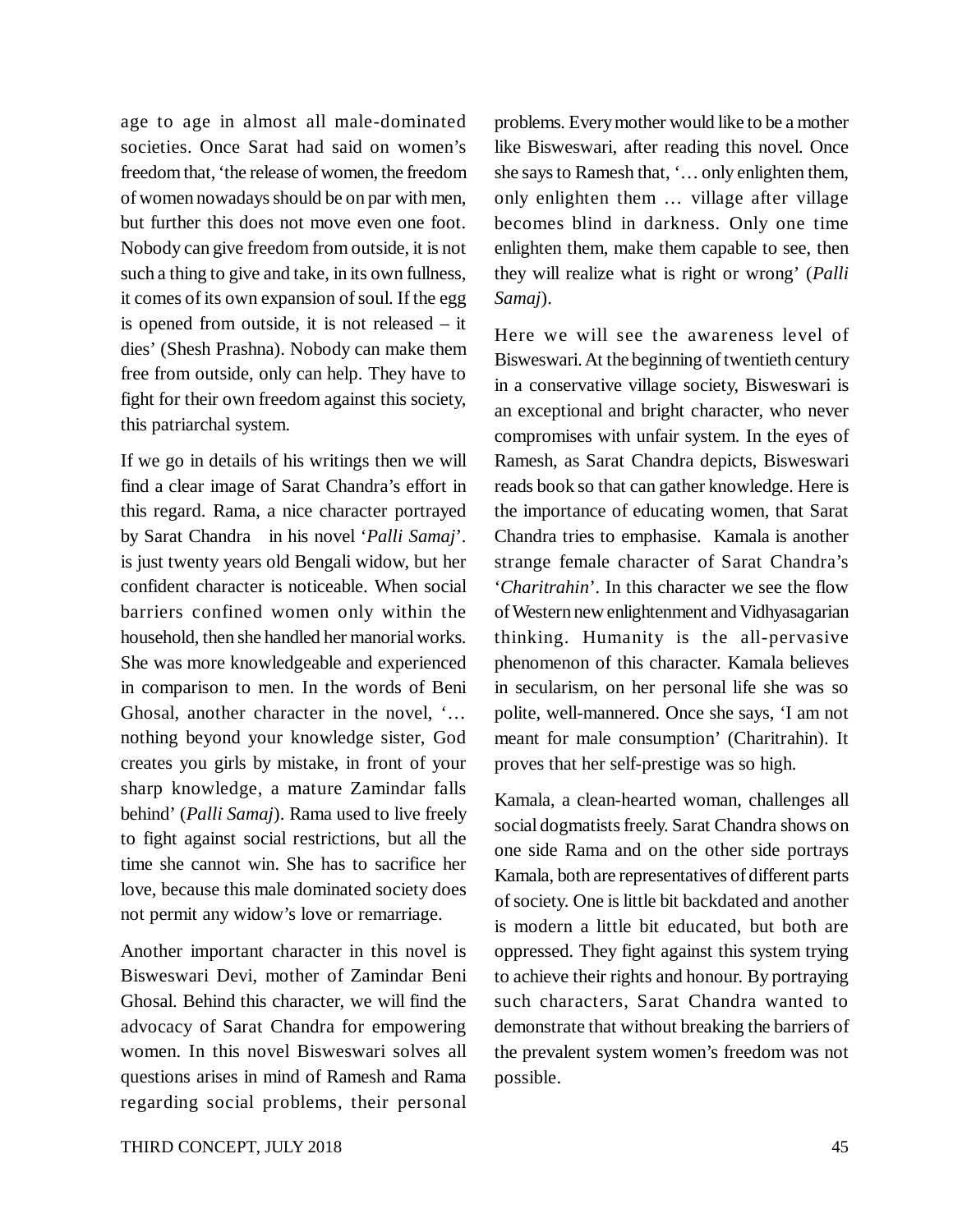#### **Conclusion**

In a semi-feudal society of colonial state, women's freedom is not easy thing. Besides the hindrances of patriarchal society, there were various social limitations which restricted women. Through his writings, Sarat Chandra made a little bit effort to break these hindrances. Standing on a realistic ground, the women readers of that time find their means of freedom. Here is the importance of Sarat literature, where women empowerment is of prime concern. Sarat Chandra makes the preconditions of women empowerment by his writings.

His literature evokes a socio-intellectual environment in readers' mind, which is very necessary to empowering women in all spheres. If women are mentally not prepared or not socially awaken, then political and economic empowerment becomes meaningless. Social, political and economic empowerment is interrelated, if one is curtailed, then result will be harmful. Properly finishing the work is not the only duty of men, their duty is also to give equal opportunity for women to do their works, because society consists of both men and women (*Narir Mulya*).

We find ample glimpses of female empowerment in Sarat Chandra's writings in the late ninetieth century and the early twentieth century. Sarat Chandra portrayed a clear image of downtrodden women and their fighting spirit, which is truly incomparable. It can be said that his literature reflected actual position of women in the contemporary and emphasized on the need for women empowerment for their emancipation. In this sense, Sarat literature can be said to be the pioneer of women empowerment in India. Sarat's

emphasis on female education is relevant till today, because today also there are social and religious bindings in the way of women empowerment. Even the contemporary society can ill-afford to ignore the lessons of Sarat literature, without which the movement of women empowerment in India cannot achieve its goals.

### *Bibliography*

- 1. Basu, Sukla, Palli Samaj: Nari Charitra, In: Mandal, Tapan (ed)*, Palli Samaj: Abhinaba Anubhabe*, Kolkata, Bangiya Sahitya Samsad,2006.
- 2. Bandyopadhyay, Himabanta, *Galpo Niye Upanyas Niye*, Kolkata, Bangiya Sahitya Samsad,
- 3. Das, Dinabandhu, *Sarat Sahityer Chirayata Bishoy*, Kolkata, Ekush Shatak, 2008.
- 4. Ghosh, A.K, Sarat Sahitye Nari, In: Majumder, U.K (ed) *Sarat Chandra: Desh Kal Sahitya*, Kolkata, Sonar Tari, 2000.
- 5. Ketaki, Karinga: Women Empowerment A Global Comparison, *Third Concept*, 2015,29(345) pp-30-32.
- 6. Kattimani, Prakash: Empowering Rural Women via Microfinance, *Third Concept*, 2016,29(347) pp-33-37.
- 7. Sengupta, S.C, *Sarat Chandra: A Critical Appreciation*, Kolkata, A. Mukharjee and Company P.V.td
- 8. Sharma, Gopal, Women Empowerment: Concepts and Dimensions, In: Sharma Gopal(ed), *Women Empowerment in India: issues and challenges*, New Delhi, New Academic Publishers,2015

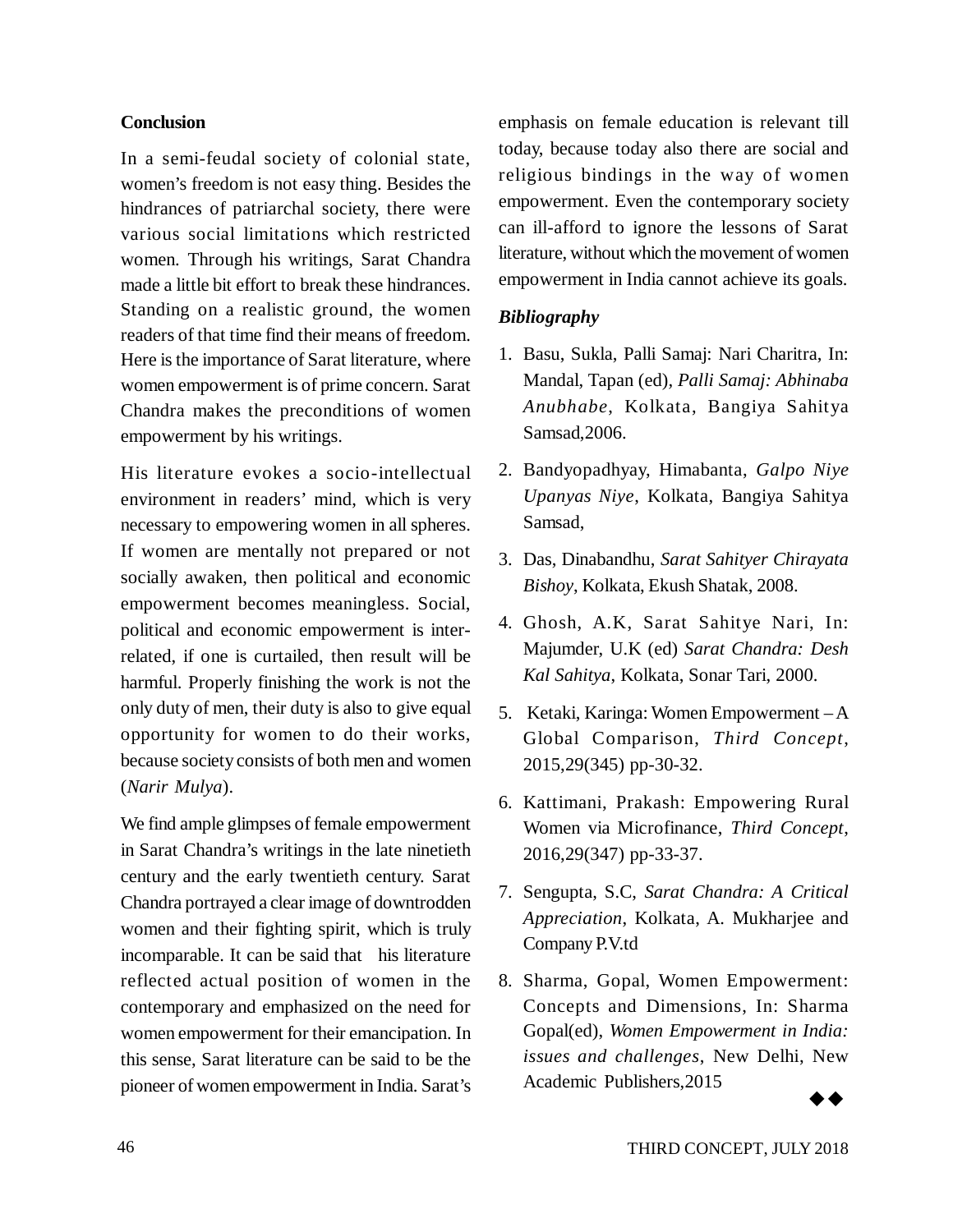# **Health Services for SC Women in Rural Kerala**

Athira P\*

*[Health means complete physical, mental and social wellbeing of an individual. It is not merely the absence of disease, injury or distress that a person tends to view one's capacity to carry his daily activities. Health is the condition of being sound in body, mind or spirit especially freedom from physical disease or pain (Webster). It is a positive quality of living body of which fitness for one's work and happiness are distinguishing marks. In the background of this view, health conditions in Kerala are deteriorating among the marginalized sections of society. Mortality and morbidity rate among marginalized groups, particularly among women, is increasing day by day*.]

W there is a well-developed health<br>facility in the public sector of Kerala.<br>There are three main medical systems viz.  $\sum$  th the advancement of technologies, there is a well-developed health facility in the public sector of Kerala. allopathic, Ayurveda and homeopathic which coexist in Kerala. A 2008 report shows that allopathic systems in the public sector of Kerala include 929 primary health centres (PHCS), 114 community health centres, 136 hospitals, 59 dispensaries, 18 Tuberculosis clinics and 18 Leprosy control clinics. In addition to these, there are 5094 sub-centres in the state. The facilities for patient care beds are 36642 in number. Recent health statistics report shows that among the allopathic institutions in the public sector, there are 65 percent beds in hospitals, 21 percent in primary health centres and 13 percent in community health centres and the remaining in other institutions.

Apart from these institutions under the director of health services, 8402 beds are available in the five medical colleges under the medical education department. The state also has 73 cooperative hospitals with 5826 beds in the allopathic stream. The infrastructure in the public sector available in other streams of medicine includes 117 hospitals with 2764 beds and 747 Ayurveda dispensaries. There are three government Ayurveda medical colleges in the

state. In the case of Homeopathy, three are 31 government hospitals with bed strength of 970 and 525 homeopathic dispensaries.

#### **Health and Scheduled Caste women in Kerala**

In India, Dalits particularly Scheduled Caste women are subjected to many disadvantages in health service and healthcare utilization. The 2008 report shows that there are 166.6 million Dalits in India. Other studies show that most of the low-caste women in the states of India, especially in Kerala, are subjected to many life style diseases and although many of these could be treated with low-cost medications, which could significantly reduce risk of death and disability from new life style diseases. They were more suffering from thyroid problem, obesity, heart disease, diabetes, high blood pressure, gastro intestinal problem, uterus cancer etc.

In the background of such dismal health conditions, the Scheduled Castes, especially women, need affirmative action in terms of public as well private healthcare. In the case of public sector, there are some hindrances in accessing better health services for backward caste women in rural areas. With the advent of chronic diseases many women in rural areas did not get proper care and treatment for diabetes and cardiac problem. One of the most recent government-sponsored initiatives to improve

<sup>\*</sup> PhD Scholar, Dept of Sociology, University of Kerala Kariyavattom.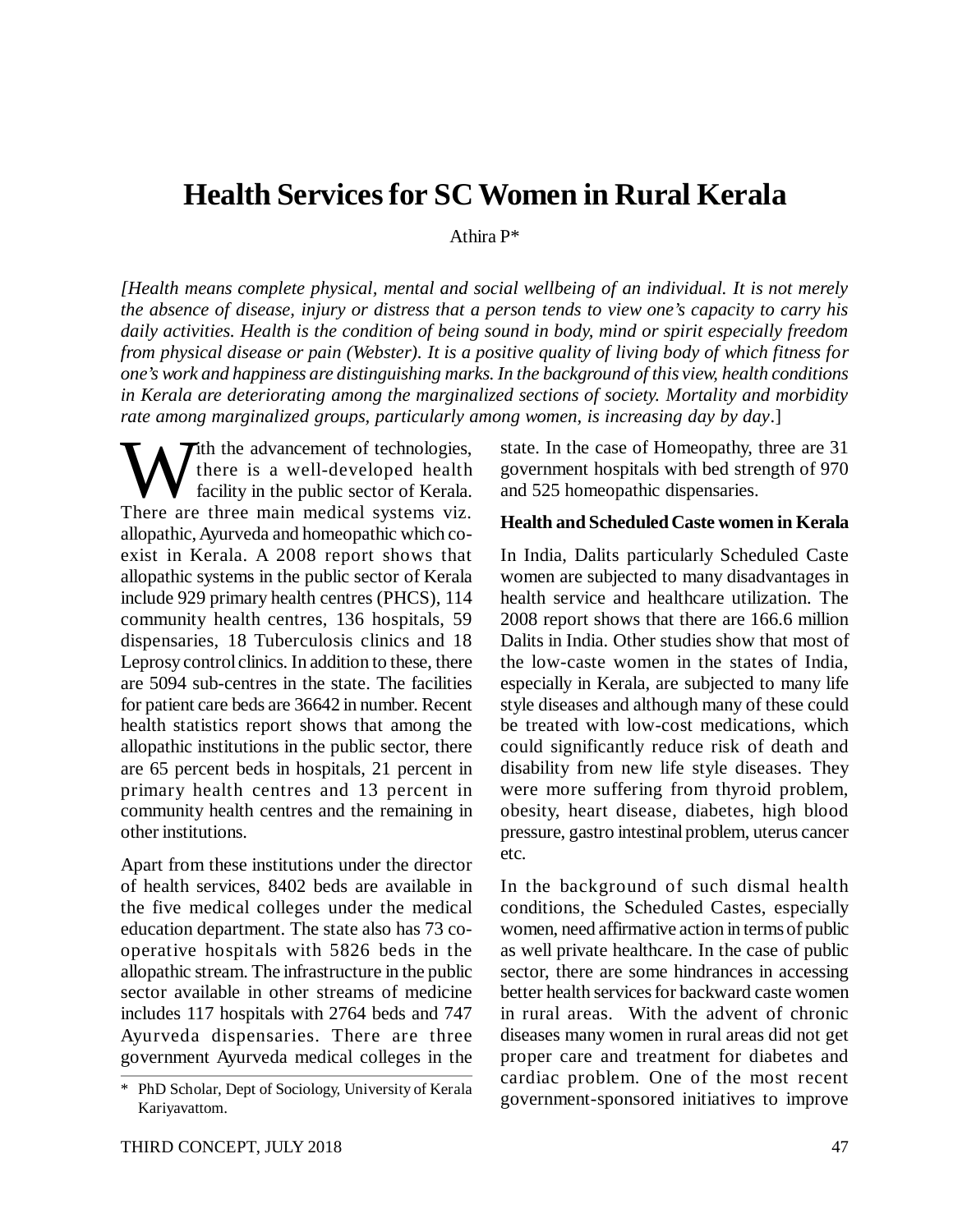healthcare access among Dalits include a state government-funded health scheme called Rashtriya Swasthiya Bima Yojana (RSBY) which means health insurance for the poor people.

### **Data and Methodology**

This paper aims to explain the following: 1) to identify the main socio-economic profile of respondents and their health status with special reference to life style disease.

2) To examine the utilization of healthcare accessed by Scheduled Caste people in rural Kerala.

The sample for the present study consisted of 150 women respondents belonging to Scheduled Caste category from three districts of Kerala namely Kozhikode, Ernakulum and Thiruvananthapuram representing North, South and Central Kerala using Simple Random sampling technique. The present study is descriptive in nature and the unit of observation was rural women from selected households. They are between the age group 25-45 category. Data collected through a well-structured interview schedule were prepared on the basis of objectives as part of research.

#### **Result of the study**

The main socio-economic background of respondents was categorised on the basis of independent variables like age, marital status, monthly income and educational status. The selected respondents used in this study were chronic-illness-affected persons before six months prior to the period of study. Data were collected during the months of August and September 2014. The main chronic diseases from which the respondents were suffering included: diabetes, high blood pressure, heart problem, cancer, thyroid problem.

The respondents are categorised into four different age group like 25-30, 31-35, 36-40 and 41-45. The study found that majority of women respondents belonged to 41-45 age category. On the basis of marital status, respondents were classified into single, married, widowed and divorced. The study revealed highest proportion belonged to married category which is 38.66 percent and lowest in divorced category as 12.6 percent. Majority of the respondents belonged to high income group. On the basis of education, respondents were classified into lower, medium and higher status. Majority of respondents belonged to medium educational status category. On the basis of place of residence, most of the respondents belonged to rural areas of Kerala.

### **Selection of Hospital**

With regard to selection of the hospital, people of Kerala always seek institutional care and treatment. In rural as well as urban areas of Kerala, two systems of medical facilities are properly available i.e., public and private healthcare system. This plays a significant role in the reduction of mortality rate among chronicdisease affected patients.

#### **Selection of Hospital and Age group**

#### **Table No 1**

| Age group | Government | Private | Total |
|-----------|------------|---------|-------|
| $25 - 30$ | 14         | 17      | 31    |
| $31 - 35$ | 16         | 13      | 29    |
| $36 - 40$ | 20         | 24      | 44    |
| $41 - 45$ | 27         | 19      | 46    |
| Total     | 77         | 73      | 150   |

The analyses of data make it clear that government type of health care centres is more utilized among scheduled caste women in the rural areas of Kerala. The data provide that total 51.33 percent of respondents always used government hospitals and 48.66 percent depended on private healthcare centres for seeking treatment in the case of non-communicable diseases. The present study observed that in the lower age category of 25-30, majority depended on private hospitals and in the highest age category, a less proportion 18 percent used government hospitals.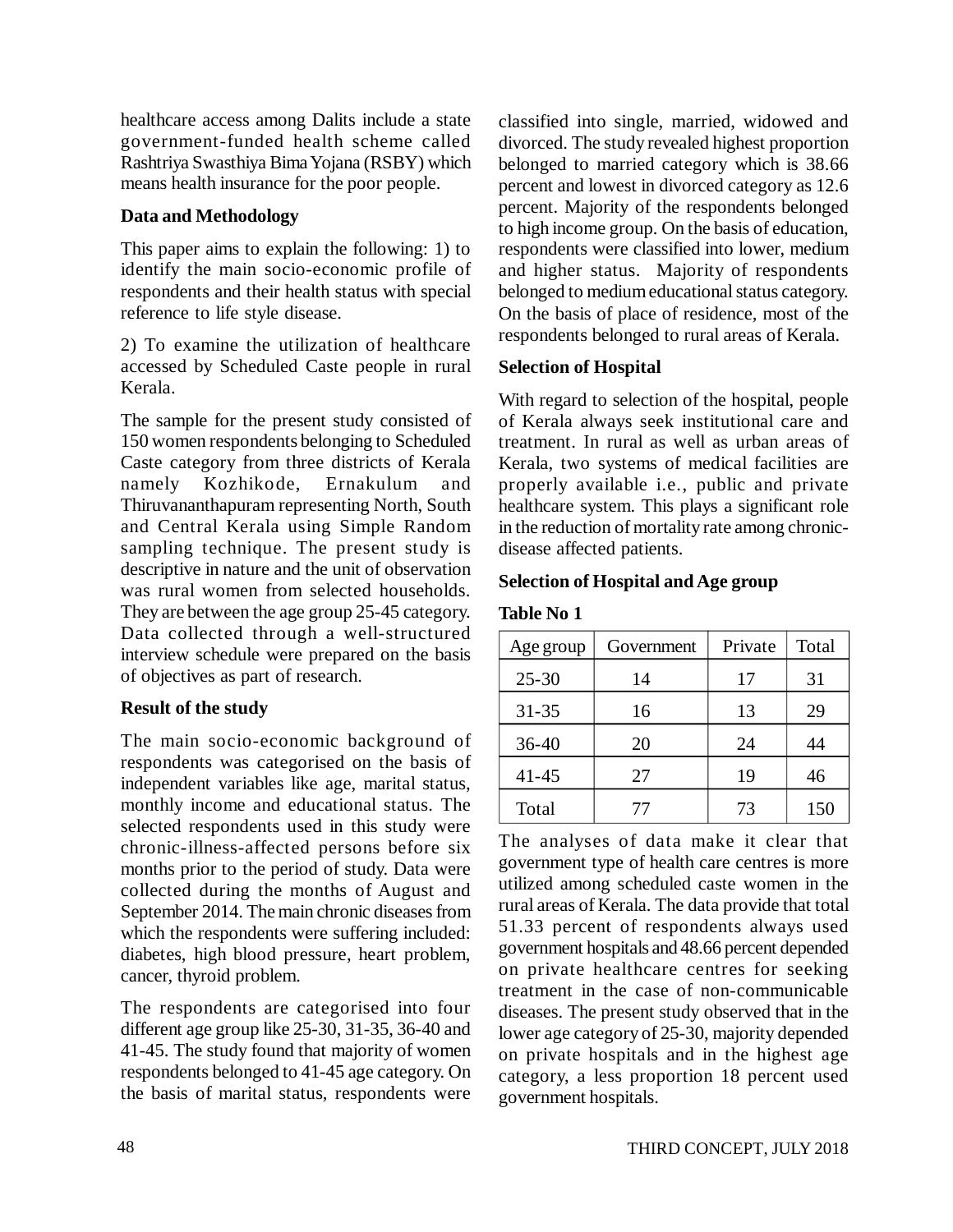It is also revealed that majority of respondents suffering from diabetes and high blood pressure were more dependent on government hospitals for seeking treatment. And 90 percent of cardiac problem and cancer patients had gone to private clinics. The lower age group respondents were more dependent on private hospitals than on

government hospitals due to difficulty in standing in the long queues. And higher age group respondents were more dependent on government hospitals. The reason is due to high expenses of medical treatment in private clinics, better medical practitioner, free insulin and tablets, free nursing care are given to elder women respondents.

| System of treatment | <b>Monthly Income</b>                   |          |          | Total    |  |
|---------------------|-----------------------------------------|----------|----------|----------|--|
|                     | 5000-10000<br>Below 5000<br>Above 10000 |          |          |          |  |
| Ayurveda            | 8(5.3)                                  | 11(7.3)  | 16(10.6) | 35(23.3) |  |
| Allopathy           | 21(14)                                  | 32(21.3) | 34(22.6) | 87(58)   |  |
| Homeopathy          | 12(8)                                   | 7(4.6)   | 9(6)     | 28(18.6) |  |
| Total               | 41(27.33)                               | 50(33.3) | 59(39.3) | 150(100) |  |

**Table No 2**

#### **System of Treatment and Monthly Income**

It can be evidenced from Table-2 above that 58 percent of respondents followed allopathy system of treatment, because allopathy is the most prevalent type of treatment in the rural areas of Kerala, especially about non-communicable diseases. In the case of cancer and heart disease, mostly Scheduled Caste women belonged to low socio-economic background and followed only allopathic treatment. But 23.3 percent had followed only Ayurveda and Homeopathy for treating illness like thyroid and blood pressure problem. In the middle-income category lesser proportion of 4.6 percent of women respondents had depended on Homeopathy medicine for seeking diabetes treatment. The analysis shows that monthly income and system of treatment are positively related in this study.

#### **Medical care benefit and Level of education**

| Education | Medical care benefit |                |
|-----------|----------------------|----------------|
|           | Yes                  | N <sub>o</sub> |
| Lower     | 8(5.3)               | 35(23.3)       |
| Medium    | 19(12.6)             | 36(24)         |
| High      | 32(21.33)            | 20(13.3)       |
| Total     | 59(39.3)             | 91(60.6)       |

**Table no 3**

It can be seen from Table-3 that respondents had taken medical care practices on the level of educational status. The analysis of data found that total 8 respondents belonged to lower

educational status, 19 respondents in medium category and 32 persons from higher education had included different health schemes in rural areas. The present study found that majority of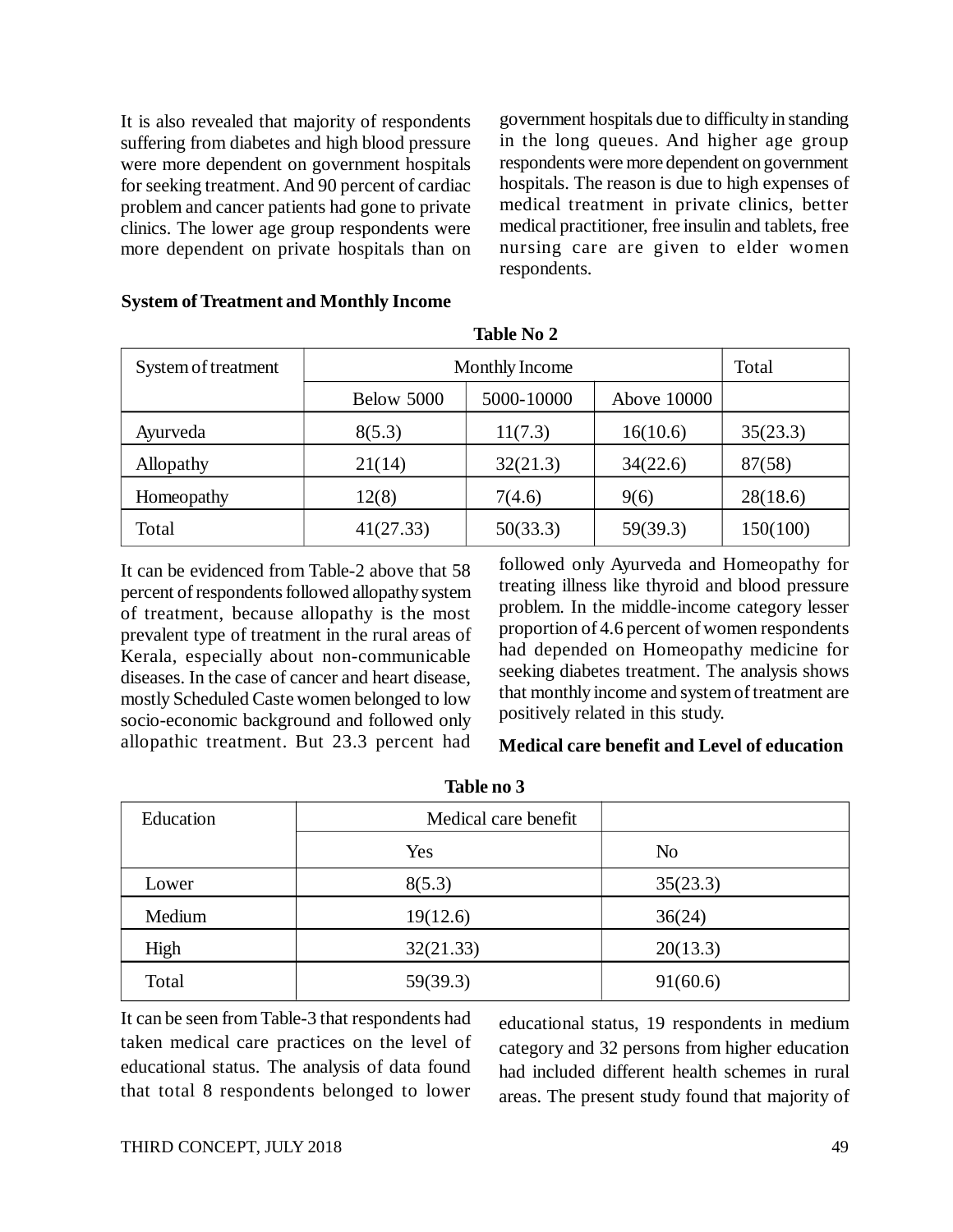the Scheduled Caste women was not aware about the government health cards and health insurance schemes.

The total data found that around 39.3 percent of respondents had taken membership of different health insurance and a large proportion 60 percent had not taken membership. Among these only 5 percent had opined that there was no need for medical benefit. The remaining percentage had said that the reason behind this was due to untreated health schemes, not getting time, busy schedules, unaware about treatment etc. Women who work in the public sector can take this medical insurance.

### **Conclusion**

This article examines about the health status and healthcare utilization among scheduled caste women in the rural areas of Kerala. The present system of medical treatment was also analysed. The study found that scheduled caste women were more prone to prefer allopathy system of treatment for chronic illness particularly for diabetes and heart problem. And only a very few percent had depended on Homeopathy and Ayurveda medicine. The type of hospital selection analysed here revealed that women belonging to high monthly income category had more dependence on private hospitals than government health centres. The extent of healthcare services is influenced by many factors such as type of chronic illness, symptoms of disease, type of treatment sought and ability to seeking treatment.

There is varied opinion among people in choosing various system of treatment in the noncommunicable disease. Mostly in cities as well as rural areas, a vast majority of people depend on Allopathic medicine for easy recovery and effective treatment of illness. In present society based on the Ayurveda and Homeopathy types of treatment, added emphasis needs to be attached to not only promoting better treatment facilities but also on preventing the possibility of spread of chronic illness. In rural areas effective health improving measures should be conducted on community based social institutions. This helps us to generate more awareness among backward caste communities in promoting new healthy life style.

# **References**

- 1. G.R. Krishnamurthy, A.K. Singh, Shailendra Kumar Bajpai, (2008) "Indian Health Scenario"- Perspectives and Dimensions, Serials publications, New Delhi.
- 2. Prof. P.K. Dutta. (1998) Public Health and Social Aspects, K Hama Publishers, New Delhi.
- 3. Pamela Abbott, Claire Wallace and Mellisa Tyler (2008), "An Introduction to Sociology"-Feminist Perspectives, Routledge publishers, New York.
- 4. William C Cockerham,2013, Social cause of Health and Diseases, polity press, UK
- 5. K. Park, 2002," Preventive and Social medicine", Banarsidas Bhanot publishers, Jabalpur, India
- 6. Hannah Bradby, (2009) Medical Sociology: An introduction, Sage publishers, New Delhi.

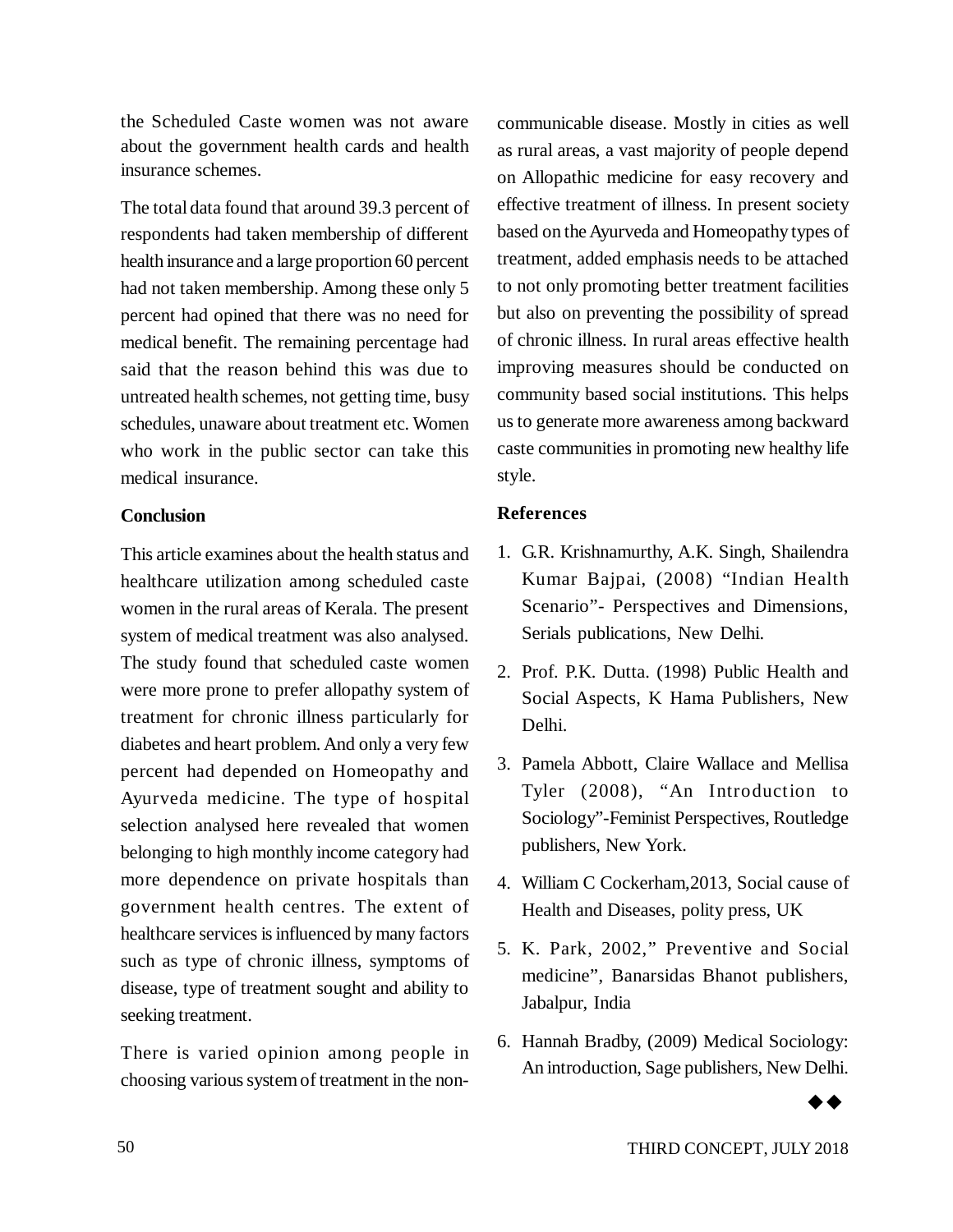# **Occupational Health Issues of Female Informal Workers in Chennai**

P. Nathiya\* & Dr. G. Rajendran\*\*

[*The present study aims at bringing out the occupational health problems faced by the women workers in informal sector and also the impact of health issues on their economic conditions namely, the earnings potential. Women are engaging in physical works both at working place and also at home for their domestic works like cooking, washing of clothes, cleaning of vessels, sweeping of home and the list is endless. So, ultimately it leads to worsen their health condition and moreover their economic stability too. The occupational health concerns get started from the day one of the work and extend till a very long period together. The women are still working along with several occupational health issues and the condition gets worsened because of their poor economic situation. It is found from the data that female informal sector workers are severely affected by many occupational injuries like fire accidents, unforeseen machine accidents, chemical reactions, gas effects and unforeseen slips during construction works and so on. It is revealed from the data that on an average of 25 to 30 percent of working days were lost by the workers due to injuries. Among the total respondents, 37.03 percent are affected by extreme varicose vein due to long hours of standing jobs in the shops and stores. The construction and domestic workers are affected with eye, skin and muscle related diseases in lieu with chemicals, cements and weight lifting works. To conclude, the occupational health injuries and health issues have badly affected the economic conditions of the women*.]

 $\prod_{i=1}^{n}$ he health issues are always a concern for every woman, especially the women in informal sector work. Because, the women are playing a dual role in the common life and practicing a challenging living for economic needs of their family. Women are engaging in physical works both at working place and also at home for their domestic works like cooking, washing of clothes, cleaning of vessels, sweeping of home and the list is endless. Numerous health problems happen in due course of the work to the women working in informal sector, which inter alia include: skin diseases, burn, eye problems, breathing issues, and varicose vein etc.

Nevertheless, there is no appropriate social security and occupational health safety measures to reach for this vulnerable workforce in India. It leads to affect and deactivate the good health of women and casts adverse impact on economic conditions of their family as well.

The ILO estimates that hundreds of millions of workers worldwide suffer from work-related diseases and accidents, the poorest and the least protected being the worst sufferers. Bringing occupational safety and health to those working and living in the informal economy represents a particular challenge as this report from the slums of Pune in India shows. There were reports of health complaints such as injury during their work life, respiratory symptoms–breathing problems, coughing, tuberculosis, chest pain and asthmatic, eye problems-burning, redness, watering, low vision, and itching, hearing problems, headache, giddiness, nausea, vomiting, impaired postural

PhD Scholar, Dept of Economics, Guru Nanak College, Chennai,

<sup>\*\*</sup> Associate Prof., Dept of Economics, Guru Nanak College, Chennai,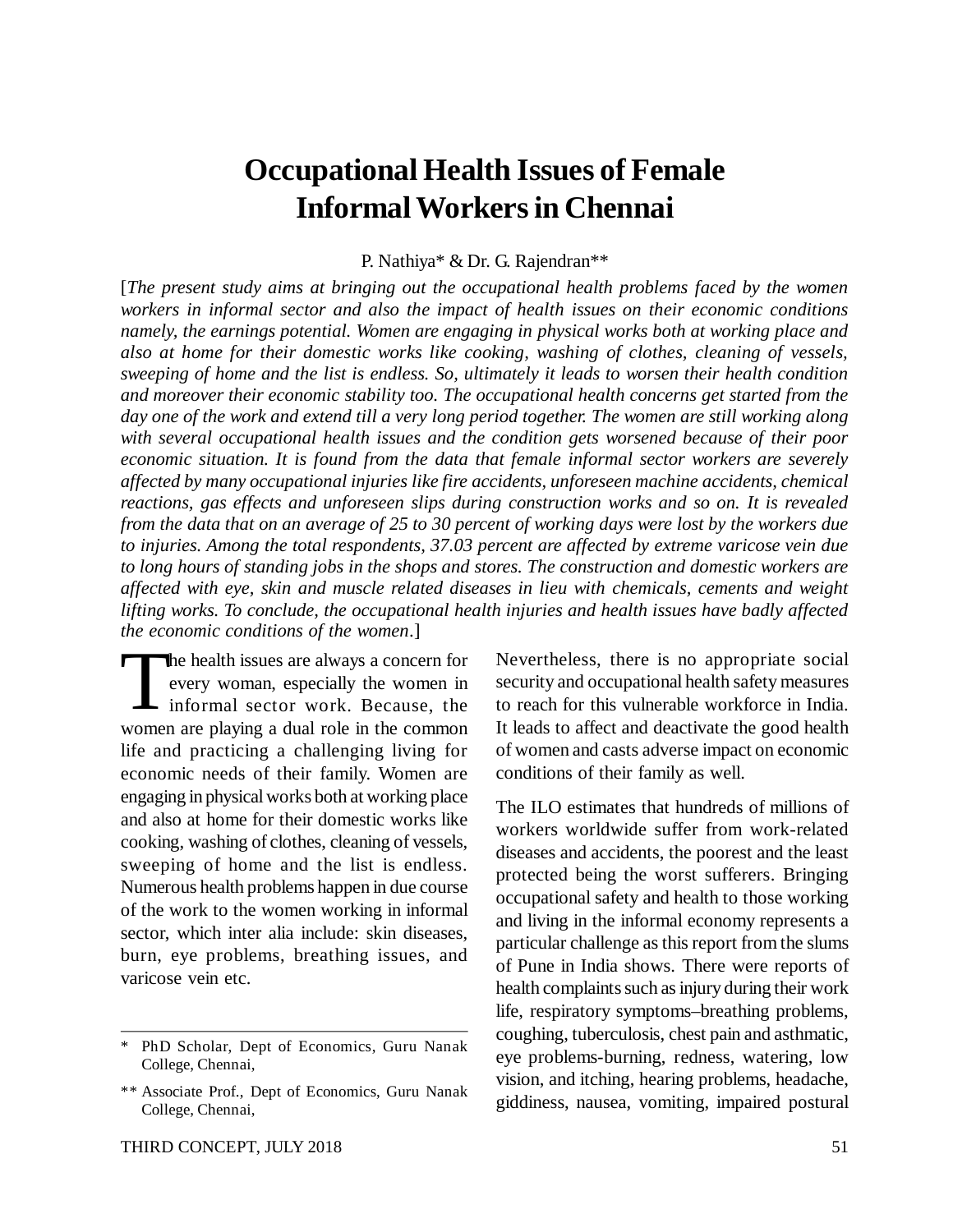balance, varicose vein, toxic chemicals and carcinogens, skin allergies and diseases, muscular-skeletal disorders, Gynaecological problems, Exhaustion and stress, occupational risks at home, and control and abdominal pain etc.

The present study aims to bring out the occupational health problems faced by women workers in informal sector and also the impact of health issues on their economic conditions namely, the earnings potential.

# **Statement of the Problem**

A good health is a prime factor for determining a good life and living condition of women globally. Health is always strength for the women in general, hence it is affecting during the course of an informal work being carried out. The occupational health concerns get started from the day one of the work and extend till a very long period together. The women are still working along with several occupational health issues which makes condition worse owing to their poor economic situation. Besides, there are no adequate social security and safety measures provided by the government. Ultimately, it becomes a massive obstacle for socio-economic development of women.

# **Objective of the Study**

- 1. To find out various occupational health problems facing the female informal sector workers in the study area
- 2. To gauge the economic impact of occupational health problems of informal sector women workers in Chennai city

# **Hypothesis framed for the Research Study**

**Ho**: There is no association between economic conditions of women informal workers and occupational health problems

# **Research Methodology**

The present study's emphasis is on the occupational health issues of women in urban informal sector workers in Chennai city. Research methodology consists of need for the present study, selection of the study area, data base for the present study and sampling method adopted for the study. Studying the women occupational health issues becomes very essential because of their contribution in gross domestic product and the employment generation by the sector. Chennai is playing major role in providing employment opportunities to the uneducated, educated, unemployed and poor migrant workers in informal works, especially to the women workers. The present study is based on the primary data.

The Chennai district has been selected for the present study purpose. A household survey was conducted in the major slum-based locality in the study area namely, Thiruvanmiyur, Mylapore, Adyar, Velachery, Nungambakkam, Saidapet and Old Washermenpet during January 2016 to December 2016. A semi-formulated questionnaire was prepared and direct field survey was conducted by the researcher. The questionnaire contains peculiar open-ended questions related to the social, economic and health aspects about the sample respondents. The primary data were collected from 108 sample respondents who has been engaged in construction works, domestic works, home-based works, street vending and other informal works.

# **Review of Literature**

The report published in 1988 of the National Commission on Self-Employed Women constituted by the Ministry of Human Resource Development has addressed the problems of 'home based workers" in a detailed manner devoting a whole Chapter. Since then several new types of home work may have been added. Manufacture of leather products like hand bags, jackets, belts; stuffed toys, sports goods, foot wear in and around Agra for big exports/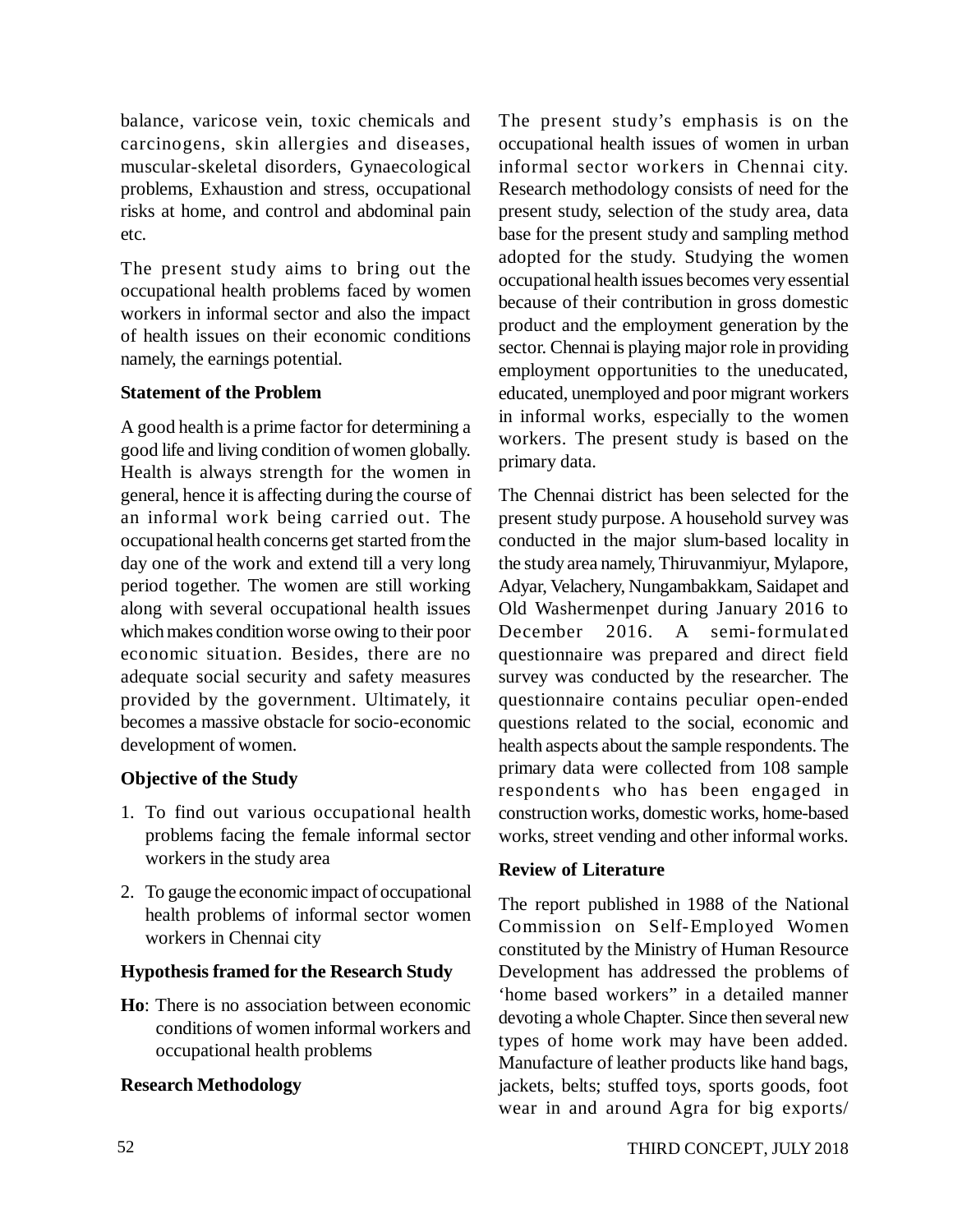companies; are examples of some new types of home work. Further, consequent to the strict enforcement of some labour laws such as the Child Labour Act, even activities like drying and labelling of fireworks have also been outsourced as home work as revealed by reports of accidents in newspapers.

There is no legislation providing OSH coverage for home work. However, ILO convention 177 defines the term 'employer' for home work. The employer has a crucial role and he can be made accountable for creation of awareness in the home workers employed by him. Suitable legislative measures may have to be formulated in this regard in line with ILO guidelines. As formulation of legislative measures may take considerable time, employer support could be enlisted on voluntary basis as an immediate measure

Except a few pilot surveys in some of the segments of the unorganized sector, no authentic statistics at the national level are available on accidents and occupational diseases in these segments. The sample surveys in the agriculture sector provide information about the nature of hazards and type of accidents. These are due to agriculture hand tools and implements, farm machinery, chemical agents, climatic agents, animal/snake bites, etc. The workers are also exposed to many types of hazardous substances, which have a potential to cause serious occupational diseases such as asbestosis, silicosis, lead poisoning, etc.

Gangopadhyaya and Nag have reported that the Indian unorganized sector is characterized with congested workplaces, restricted work area, poor illumination, high noise levels (80–90 dB) and extreme environmental conditions of high temperatures and humidity. These conditions in informal workgroups expose them to varied nature of health-related hazards that get

implicated in their impaired health and poor well-being.

Demographic factors such as age, gender, smoking habits, working hours and job tenure were associated with injuries in construction workers and Indian laborers. Unsafe work practices were associated with injuries in workers at fish processing, gem polishing construction work and coal mining11). Further, psychosocial aspects such as job control, poor management, emotional instability and psychometric disorders were associated with the injuries in construction workers, Indian coal miners, Indian farm laborers and craftsmen.

Exposures to food irritants and repeated hand washing at food manufacturing in UK-based workers, fish juice in African fish processing workers, oil grease and petrol in Tanzanians garage workers and cement and related allergens in Netherlands brick processing workers were reported to cause skin related diseases. Food irritants in food manufacturing, smoking and higher job involvement in Indian agricultural workers and textile workers, organic dust in sewing industry workers, tobacco dust in Croatian and Indian tobacco processing workers, chemical exposures in Tanzanian garage workers, organic dust in Indian flour mill workers and construction dust, asphalts and gases and vapors in Iranian construction workers were associated with respiratory symptoms.

The above literature builds a premise that workers employed in different occupations are exposed to varied risks. These risks lead to varied health hazards. As women move beyond their traditional occupations, they meet new health hazards which may either replace or add to their existing occupational exposure. Women's labor force participation rates have increased steadily, and not only in the industrialized countries alone elsewhere as well. The dramatic economic successes of the newly industrialized states of Asia, for example, are substantially a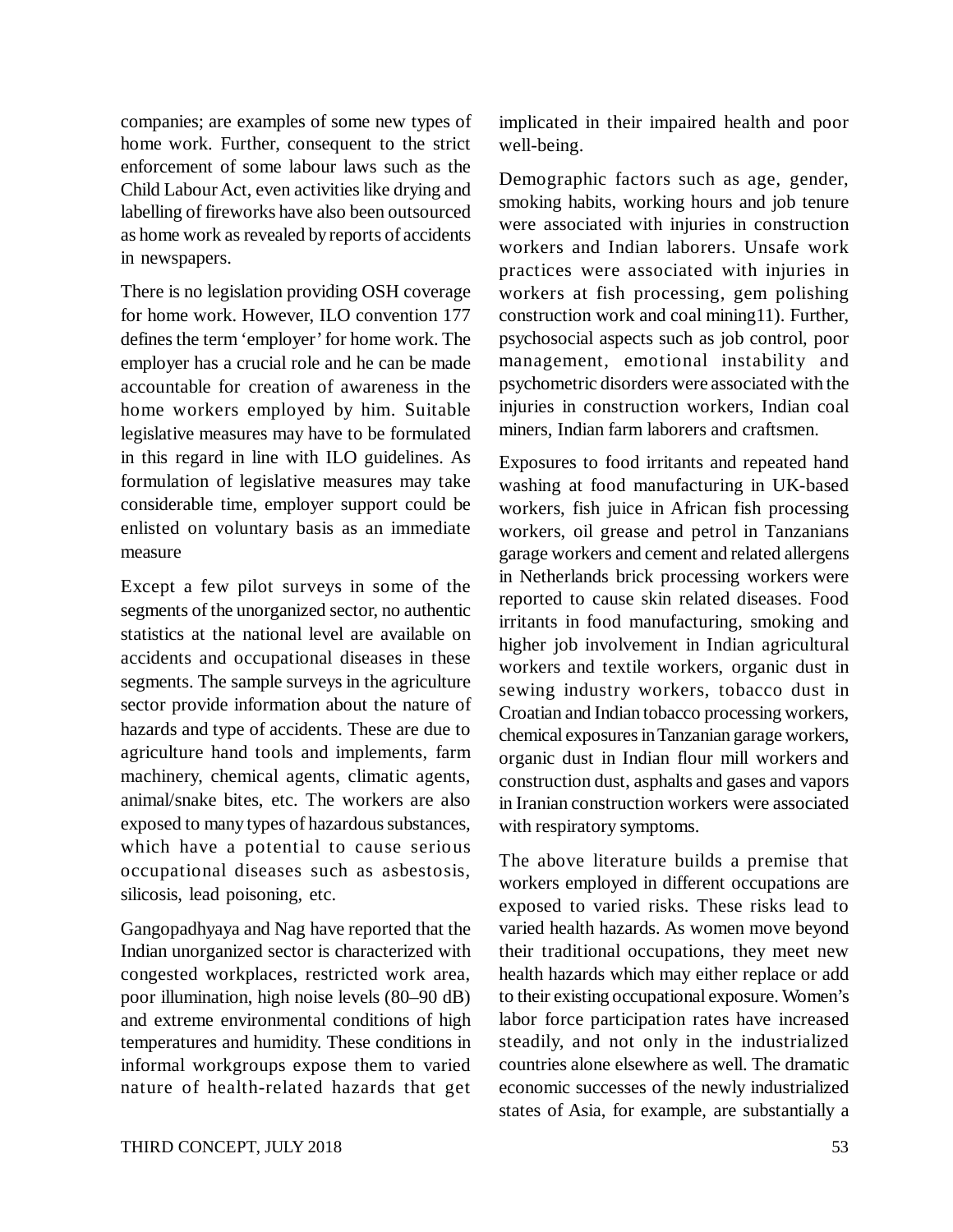reflection of increasing feminization of labor in this region.

In these economies, female workforce participation rates increased far more rapidly than male from the 1960s, although their jobs were largely less-skilled and poorly paid. Women workers formed the largest pool of workers in export-oriented light industries, such as electronics and textiles, which underpinned economic expansion (Lin Lean Lim 1993).

Although occupational health measures along these lines have been enacted throughout most of the world, implementing them has proved to be a greater problem. Thus, in 1988 the government of Vietnam drew up a list of heavy labour or harmful jobs expressly forbidden to women, but many women continue to work in such occupations out of necessity. Even within state enterprises, the introduction of competitive market economy practices has reduced or eliminated many of the protective health provisions (Morrow, 1995). In the Newly Independent States of the former USSR, it is estimated that 400,000 women are undertaking heavier than legally sanctioned manual labour, and that between 20 and 50 percent of female workplaces do not meet safety requirements (WHO, 1994).

Recognising and understanding women's occupational health hazards has, in addition, been impeded by the notion that women's jobs are 'safe'. If health problems are identified among women workers, too often they are attributed to unfitness for the job, to hormonal factors or to the likelihood that women will just be complaining without real cause. Special attention must be given to research methods and practices that can reveal risks to the health of women workers.

The usual measure of occupational mortality is a set of age and sex- specific mortality rates for the particular occupational category. However,

in most instances, because of the comparatively small number of deaths in the typical age range of economic activity - say 15-54 years for women - the age specific death rates are rather unstable and may fluctuate considerably from year to year. To bypass this problem, a Standardized Mortality Ratio (SMR) is frequently derived. By taking the age-specific mortality rates for all women in the workforce as standard and applying them to the age distribution of women in the particular occupation, the 'expected' number of deaths is obtained.

A ratio of the actual - 'observed'- number of deaths and the calculated - 'expected' number is the MR (the ratio is usually multiplied by 100 for convenience). A MR value larger than 100 for a particular occupation indicates higher than average mortality in that occupation; and MR below 100 indicates lower than average mortality. The calculated MR can be easily tested for statistical significance to avoid drawing conclusions from non-significant MR values.

The WHO report on women's health in Eastern and Central Europe identifies exposure to pesticides in agricultural work as perhaps the greatest occupational health risk to women, because of their preponderance in labourintensive manual work in the fields and hence exposure to heavy doses of pesticides in the soil and surface water as well as the products they handle. Direct and concentrated exposure to dangerous chemicals while picking and processing crops presents serious threats to the women themselves.

Women's contribution to the household economy is greatest among female heads of household, and their proportion has been increasing since the 1970s. Female household heads in 1990 made up between 20 per cent and 46 per cent of all households in 174 countries studied (UNDP, 1991). Female-headed households in every country are swelling the ranks of the poor. Estimates indicate women as the sole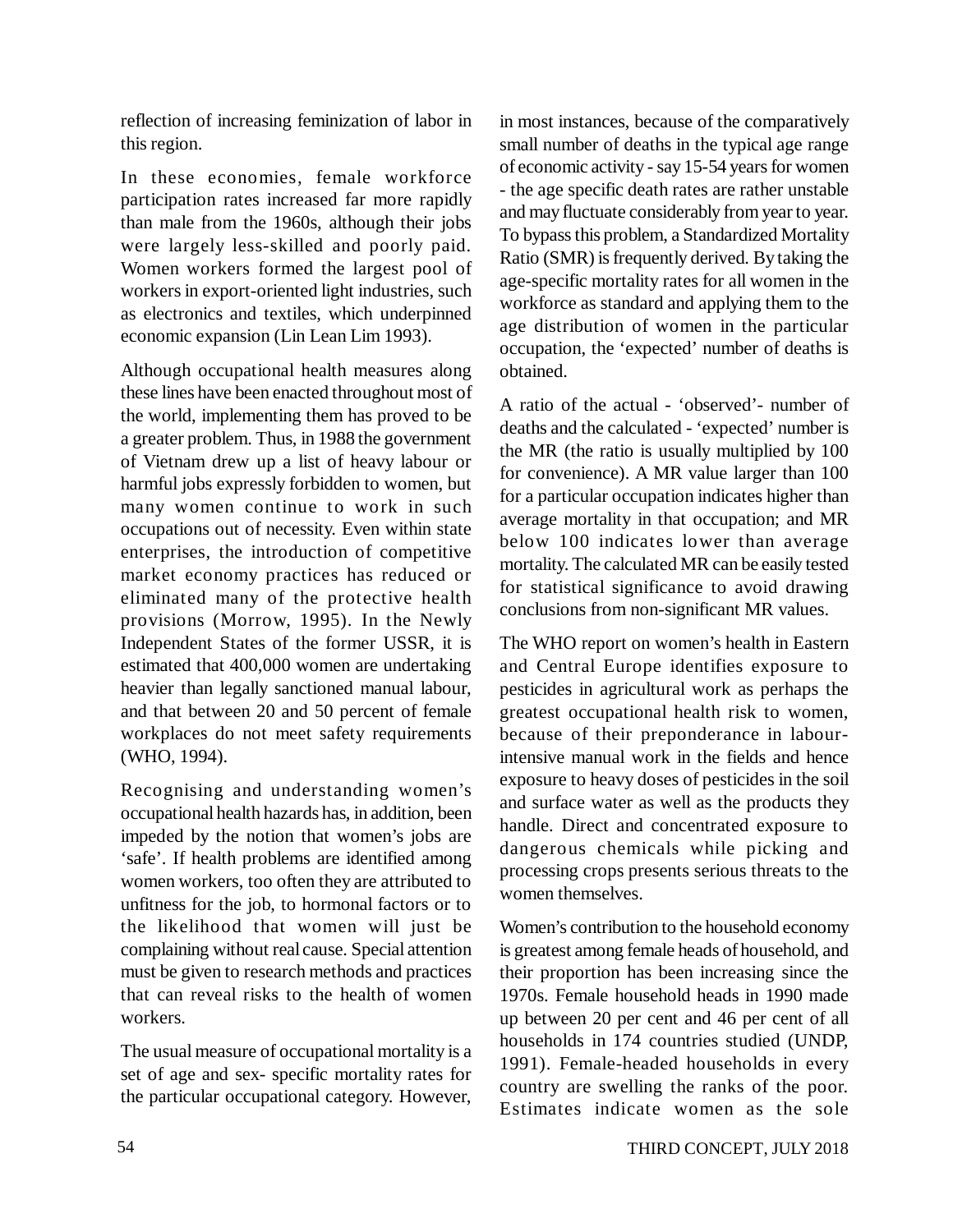breadwinners in one-fourth to one-third of the world's households. What is more, at least onefourth of other households rely on female earnings for more than 50 per cent of total income (Agarwal et al., 1990).

Nutritional discrimination is just one aspect of a wider discrimination against girls and women. At its most extreme, this is visible in 'missing' girl babies and female mortality rates. In India's Punjab State, girls aged two to four die at nearly twice the rate of boys. The pressure to bear sons is so great in India, China and Korea that women have begun using amniocentesis and ultrasound as sex-selection devices to selectively abort female foetuses. In a large Bombay hospital, it was found that 95.5 percent of fetuses identified as female were aborted (Ramanamma, 1990).

It is important to recognise the psychological effects of these practices. Women and girls get messages about their own value from the way in which they are treated by others. Consistent experiences in discrimination are likely to lead to diminished self-worth and a "culture of female sacrifice" that continuously reproduces preferential treatment for males. Thus, girls may be viewed as a drain on household income and receive less healthcare as well as less education: their ability to undertake both domestic and other work may be compromised, and their choice of occupation limited by gender bias in their upbringing.

#### **Occupational hazards of household work**

Domestic accidents are relatively common especially among older women. In developing countries data on domestic accidents are extremely sparse, but it is clear from the nature of the work that here too they are at a major risk. Damp and dilapidated houses require extra labour to keep them clean, and dampness appears to be linked to increased levels of asthma, and other respiratory diseases Female agricultural workers are subject to hazards that also affect

men, such as poisoning from pesticides and chemical fertilizers. They are at high risk for backache, postural defects and infectious and parasitic diseases (Chatterjee, 1991).

### **Analysis of Data and Results**

The following table reveals that a majority of 51 percent sample respondents are in the age group of 25 to 45 i.e. 55 respondents. Among the total sample respondents 23 (21.29%) are in the age group of 15 to 25. It is observed from the field data that young workforce is mainly engaged in the informal works. It is also explicit from the data that 28 percent of the respondents are in the age bracket of 45 to 65 years old.

| <b>Table.1 Age-wise Distribution of Sample</b> |  |  |  |
|------------------------------------------------|--|--|--|
| <b>Respondents</b>                             |  |  |  |

| S.No | Age       | Frequency  |
|------|-----------|------------|
|      | $15 - 25$ | 23 (21.29) |
| 2    | $25 - 35$ | 33 (30.55) |
| 3    | $35 - 45$ | 22(20.37)  |
|      | $45 - 55$ | 12(11.11)  |
| 5    | $55 - 65$ | 18 (16.66) |
|      | Total     | 108 (100)  |

*Source: Field data*

#### *Figures in brackets are percentages*

It is found from the data that women informal sector workers are severely affected by many occupational injuries like fire accidents, unforeseen machine accidents, chemical reactions, gas effects and unforeseen slips during construction works and so on. It is also revealed from the respondents that they did not receive even the first-aid medical kit during the injury time

# **Table.2 Occupational Injury Happened During the Work**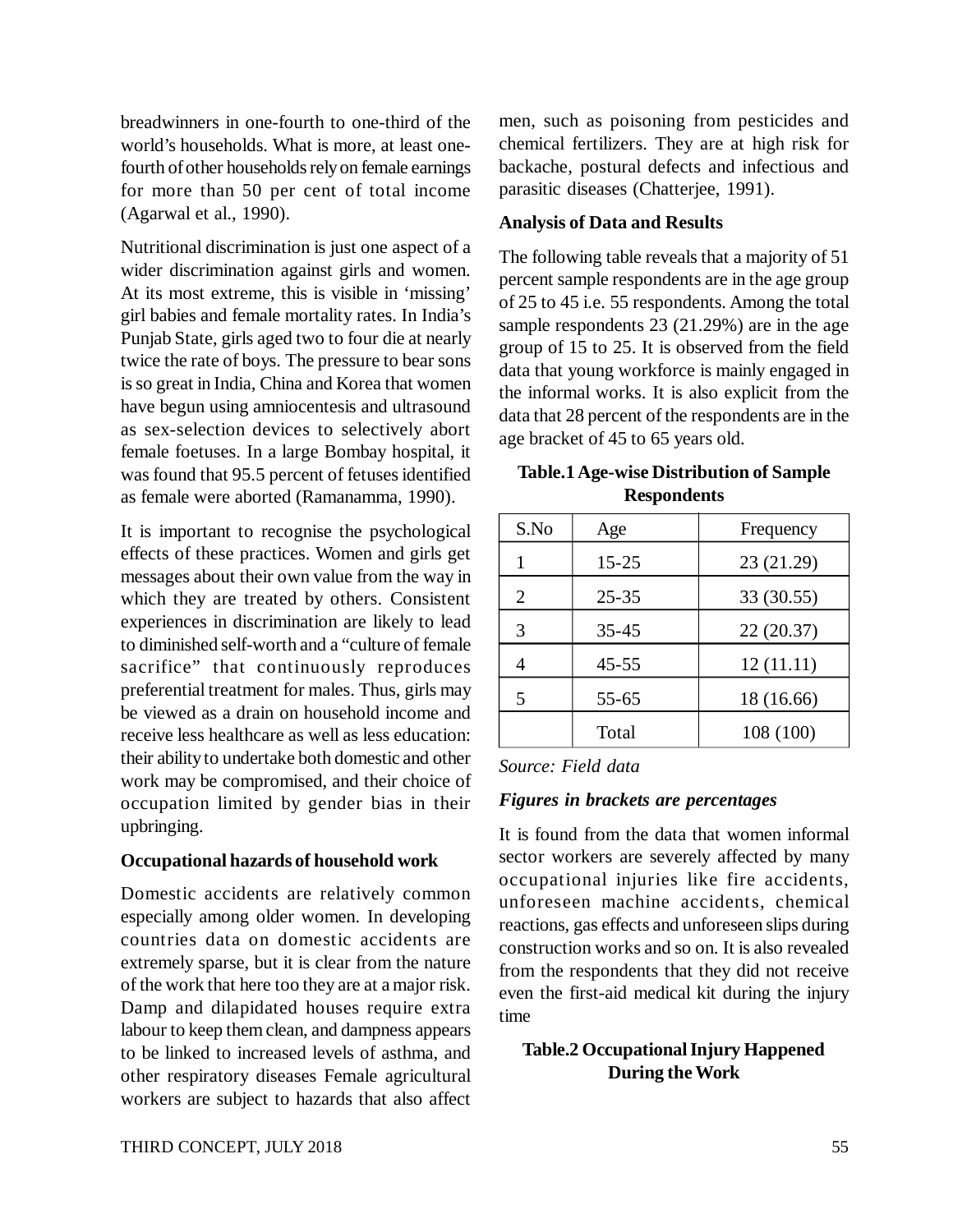| S.No | Occupation                | Occupational Injury during work        | Frequency |
|------|---------------------------|----------------------------------------|-----------|
|      | <b>Construction Works</b> | <b>Unforeseen</b> Accidents            | 50(46.29) |
|      | Domestic Works            | Fire burns, Washing Chemical effect    | 30(27.77) |
|      | Home-based Works          | Fire burns, Back Pain                  | 8(7.41)   |
|      | <b>Street Vendors</b>     | Vehicle Smoke effect, Pollution Effect | 20(18.52) |
|      | Total                     |                                        | 108 (100) |

*Source: Same as previous table*

workers are affected by occupational injury during the work is carried out.

*Figures in brackets are percentages*

The following table.3, analyses the number of working days before and after the women

Table.3 Number of Days work in a month before and after the Occupational Injury

| S.No           | Occupation                | Frequency  | Days of Work<br>(Before Injury) | Days of Work<br>(After Injury) |
|----------------|---------------------------|------------|---------------------------------|--------------------------------|
|                | <b>Construction Works</b> | 20(18.51)  | 20                              | 15                             |
|                | Domestic Works            | 20(18.51)  | 30                              | 25                             |
| 3              | Home-based Works          | 18 (16.66) | 25                              | 25                             |
| $\overline{4}$ | <b>Street Vendors</b>     | 10(9.25)   | 25                              | 15                             |
|                | <b>Other Works</b>        | 40(37.03)  | 20                              | 15                             |
|                | Total                     | 108(100)   | Average 21 days                 | Average 14 days                |

*Source: Same as previous table*

# *Figures in brackets are percentages*

It was really a shocking fact that all the women in the informal sector are affected by some sort of occupational health injuries. So, it leads to decrease their workforce in terms of number of

days worked during a particular month. It is wellknown that the workers are paid according to the number of days work is carried out, because they don't have any paid holidays or leaves as formal sector workers get. It is revealed from the data that on an average of 25 to 30 percent of working days were lost by the workers due to injuries. (Table-3)

| S.No | Occupation                | Frequency  | Earnings (Before)<br>Disease) in Rs | Earnings (After<br>(Disease) in Rs |
|------|---------------------------|------------|-------------------------------------|------------------------------------|
|      | <b>Construction Works</b> | 20(18.51)  | 600                                 | 300                                |
|      | Domestic Works            | 20(18.51)  | 125                                 | 75                                 |
|      | Home-based Works          | 18 (16.66) | 150                                 | 100                                |
|      | <b>Street Vendors</b>     | 10(9.25)   | 400                                 | 200                                |

# **Table.4 Frequency Distribution on the Basis of Occupation and Earnings**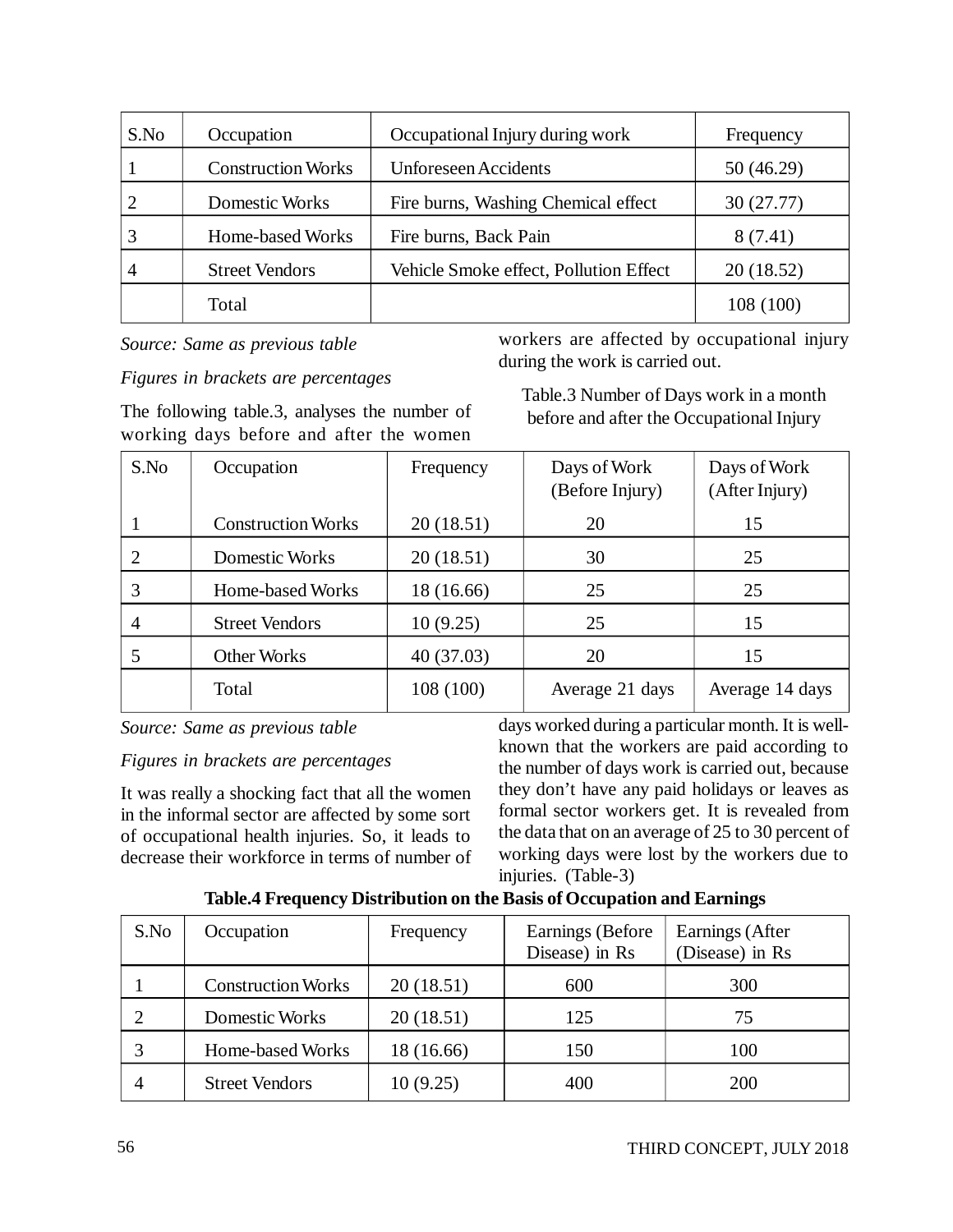| Other Works | 40(37.03) | 300         | 200         |
|-------------|-----------|-------------|-------------|
| Total       | 108 (100) | Average 315 | Average 175 |

*Source: Same as previous table*

#### *Figures in brackets are percentages*

Moreover, the loss in the days of work leads to decrease in their earnings as well. The field data on earnings reported that average 45 percent of income loss due to the health injuries in connection with the working days' loss. Apart from the occupational injury, the workers are also facing the problems of certain long-term health issues as listed in the following table. Among the total respondents, 37.03 percent are affected by extreme varicose vein due to long hours of standing jobs in the shops and stores. The construction and domestic workers are affected with eye, skin and muscle related diseases in lieu with chemicals, cements and weight lifting works.

| S.No | Occupation                | <b>Health Problem</b>    | Frequency  |
|------|---------------------------|--------------------------|------------|
|      | <b>Construction Works</b> | <b>Skin Disease</b>      | 20(18.51)  |
|      | Domestic Works            | Skin & Muscle Pain       | 20(18.51)  |
|      | Home-based Works          | Eye Problems             | 18 (16.66) |
| 4    | <b>Street Vendors</b>     | <b>Breathing Problem</b> | 10(9.25)   |
|      | Other Shop Works          | Varicose Vein            | 40 (37.03) |
|      | Total                     |                          | 108 (100)  |

|  | <b>Table.5 Occupational Health Problems of Sample Respondents</b> |  |
|--|-------------------------------------------------------------------|--|
|  |                                                                   |  |

*Source: Same as previous table*

*Figures in brackets are percentages*

**Table.6 Test Statistics**

|                                                | Chi-<br>Square | df             | Asymp.<br>Sig. |
|------------------------------------------------|----------------|----------------|----------------|
| Earnings After<br><b>Health Issues</b>         | 0.600          | 3              | .896           |
| <b>Earnings Before</b><br><b>Health Issues</b> | 0.010          | 4              | 1.000          |
| Working days<br>Before Injury                  | 0.400          | $\overline{2}$ | .819           |
| Work days After<br>Injury                      | 0.200          | 1              | .655           |

*Source: Authors Computation from Field survey Significance at 5% confidence level*

The above table exhibits the results yield from the field data computed with the support of an appropriate statistical tool called as chi-square test.

**Ho:** There is no association between economic conditions of women informal workers and occupational health problems.

It is found from the chi-square analysis that the earnings of the women in informal sector has declined due to their occupational health issues and injuries. Hence, there is a strong association between economic conditions of women workers and occupational health problems.

#### **Conclusion**

It is found from the data that women informal sector workers are severely affected by many occupational injuries like fire accidents, unforeseen machine accidents, chemical reactions, gas effects and unforeseen slips during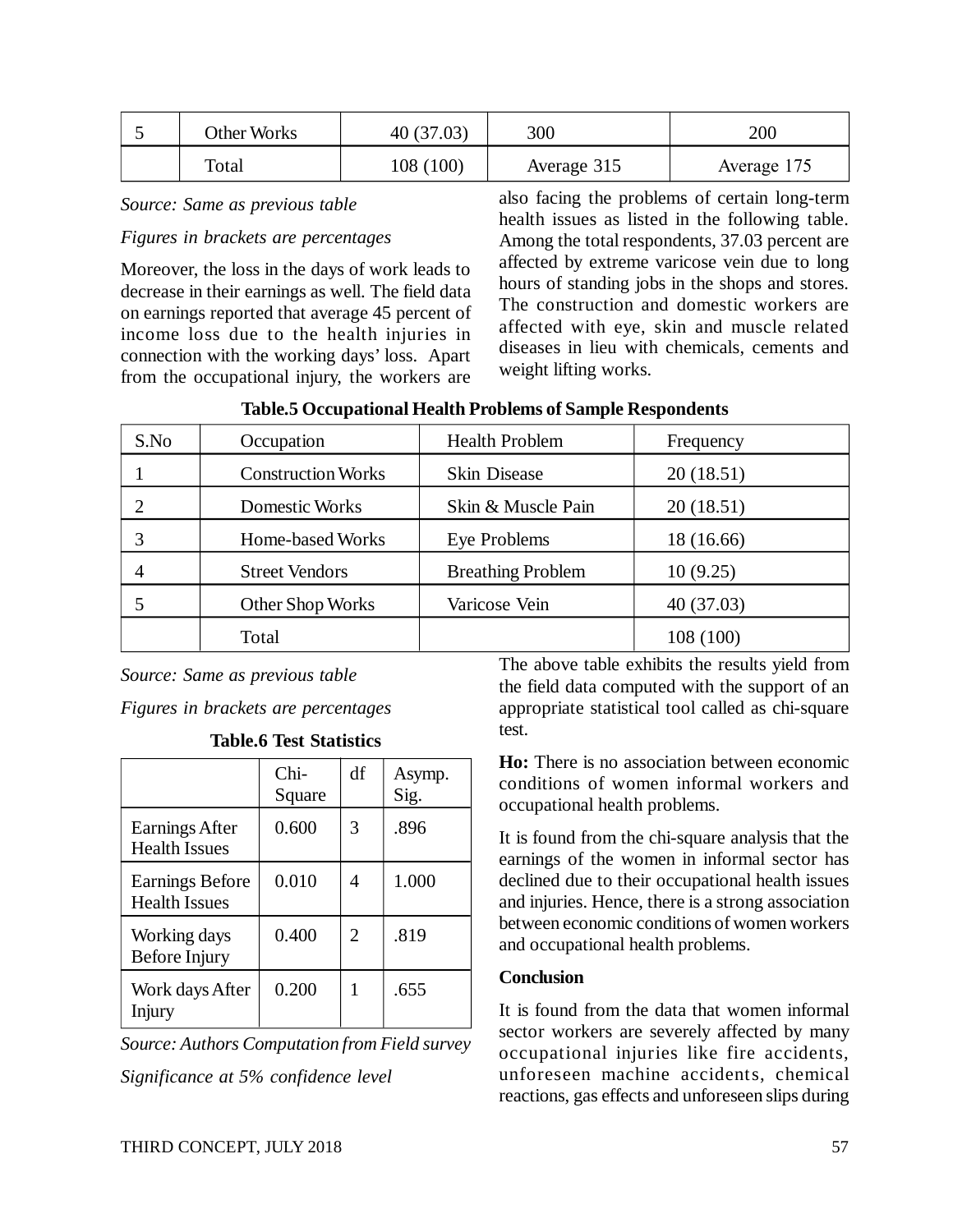construction works and so on. It is revealed from the data that on an average of 25 to 30 percent of working days were lost by the workers due to injuries. Among the total respondents, 37.03 percent are affected by extreme varicose vein due to long hours of standing jobs in the shops and stores. The construction and domestic workers are affected with eye, skin and muscle related diseases in lieu with chemicals, cements and weight lifting works. To conclude, the occupational health injuries and health issues have badly affected the economic conditions of the women

# **References**

- 1. Adarsh, K. et al. Equipment–related injuries in Agriculture: An International Perspective. Injury Control and Safety Promotion 2000; 7:1- 12)
- 2. Agarwal, B. et al, 1990, *Engendering Adjustment for the 1990s: Report of a Commonwealth Expert Group on Women and Structural Adjustment*, Commonwealth Secretariat, London
- 3. Banerjee P, Gangopadhyay S. (2003). A study on the prevalence of upper extremity repetitive strain injuries among the handloom weavers of West Bengal. J Hum Ergol (Tokyo) 32, 17–22
- 4. Chatterjee, M. 1991, 'Women organizing', *Presentation to the 18th Annual National Council on International Health Conference,* Arlington, Virginia
- 5. Gangopadhyay S, Ray A, Das A, Das T, Ghoshal G, Banerjee P, Bagchi S. (2003), A study on upper extremity cumulative trauma disorder in different unorganised sectors of West Bengal, India. J Occup Health 45, 351– 7.
- 6. Goldenhar LM, Williams LJ, Swanson NG. (2003) Modelling relationships between job stressors and injury and near-miss outcomes for construction labourers. Work Stress 17, 218–40.
- 7. ILO, shining a light of hope: Occupational safety and health in the informal economy. Hundreds of millions of workers worldwide suffer from work-related diseases and accidents.
- 8. Lin, Lean Lim 1993, 'The Feminisation of labour in the Asian-Pacific rim countries: from contributing to economic dynamism to bearing the brunt of structural adjustments' in *Human Resources in Development Along the Asian-Pacific Rim,* eds N. Ogawa, G. Jones & J.G. Williamson, Oxford University Press, Singapore:176-209
- 9. Nag A, Vyas H, Nag PK. (2010) Gender differences, work stressors and musculoskeletal disorders in weaving industries. Ind Health 48, 339–48.
- 10. Ramanamma, A. 1990, 'Female foeticide and infanticide: A silent violence', in *Violence Against Women,* ed. S. Sood, Arihant Publishers, Jaipur, India.
- 11. Saha A, Nag A, Nag PK. (2006) Occupational injury proneness in Indian women: a survey in fish processing industries. J Occup Med Toxicol 1, 23.
- 12. Tiwari RR, Saha A, Parikh JR, Saiyed HN. (2004) Injuries and injury care among child labourers in gem polishing industries in Jaipur, India. J Occup Health 46, 216– 9. [PubMed]
- 13. Tiwari RR, Pathak MC, Zodpey SP. (2003) Low Back Pain among Textile Workers. Indian J Occup Environ Med 7, 27– 9.
- 14. World Health Organisation 1994, *Declaration on Occupational Health for All,*
- 15. WHO/OCH/94.1, Geneva
- 16. WHO, (2017) Protecting workers' health Fact sheet, Reviewed November 2017